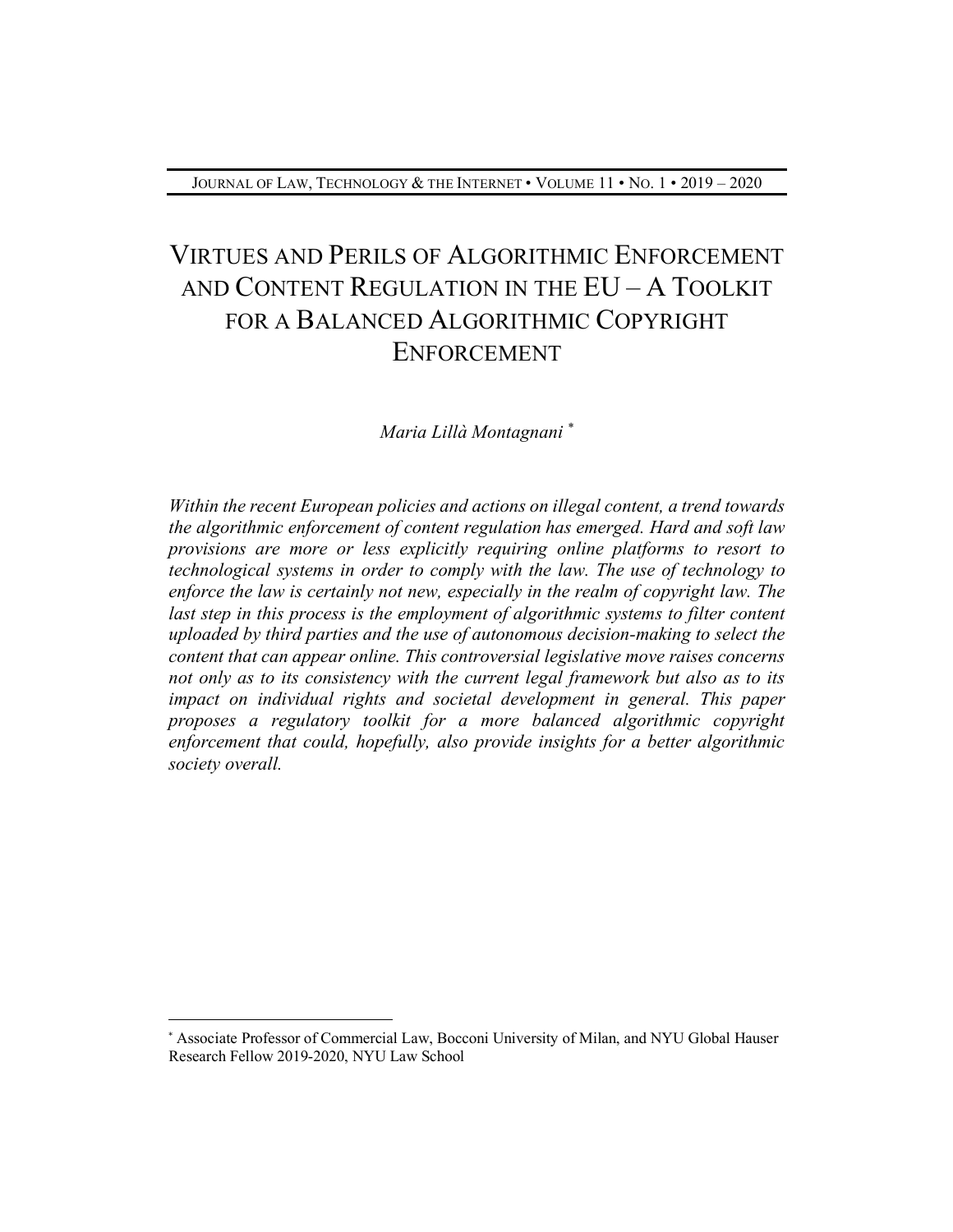# **CONTENTS**

| I.  | Introduction                                                    |                                                                                                                | $\overline{3}$ |
|-----|-----------------------------------------------------------------|----------------------------------------------------------------------------------------------------------------|----------------|
| II. | Tackling Illegal Content Online in the DSM Strategy             |                                                                                                                | 5              |
|     |                                                                 | A. An Enhanced Liability Regime for Online Platforms                                                           | 5              |
|     | В.                                                              | A Conditional Liability Regime for Online Intermediaries                                                       | 8              |
|     | III. Algorithmic Enforcement in the DSM Strategy                |                                                                                                                | 9              |
|     | А.                                                              | Misleading Content in the DSM Strategy                                                                         | 12             |
|     | <b>B.</b>                                                       | IPRs Infringing Content in the DSM Strategy                                                                    | 13             |
|     | $C_{\cdot}$                                                     | Harmful Content in the DSM Strategy                                                                            | 15             |
|     | D.                                                              | Online Terrorist Content in the DSM Strategy                                                                   | 17             |
|     | IV. Algorithmic Copyright Enforcement in the DSM                |                                                                                                                | 19             |
|     | А.                                                              | The Early Phase of Algorithmic Copyright Enforcement: The<br>Robo-notice Regime                                | 20             |
|     | <b>B.</b>                                                       | The Advanced Phase of Algorithmic Copyright Enforcement:<br>The Voluntary Filtering Regime                     | 22             |
|     | C.                                                              | The Current Phase of Algorithmic Copyright Enforcement:<br>Article 17 of the Directive on Copyright in the DSM | 24             |
| V.  | The Beautiful and the Ugly of Algorithmic Copyright Enforcement |                                                                                                                | 28             |
|     | А.                                                              | Algorithmic Copyright Enforcement and its Shortcomings                                                         | 28             |
|     | <b>B.</b>                                                       | Proposals to Overcome the Shortcomings of Algorithm<br>Enforcement                                             | 34             |
|     | VI. Towards a Balanced Algorithmic Copyright Enforcement        |                                                                                                                | 37             |
|     | A.                                                              | The Principle of a Balanced Algorithmic Copyright<br>Enforcement                                               | 38             |
|     | <b>B.</b>                                                       | Algorithmic Explainability: From Open Record Policies to a<br>Right to Explanation                             | 39             |
|     | $C_{\cdot}$                                                     | A Rights-Based Impact Assessment and a Right to Audit:<br>Safeguarding the Safeguards                          | 43             |
|     | VII. Conclusion                                                 |                                                                                                                |                |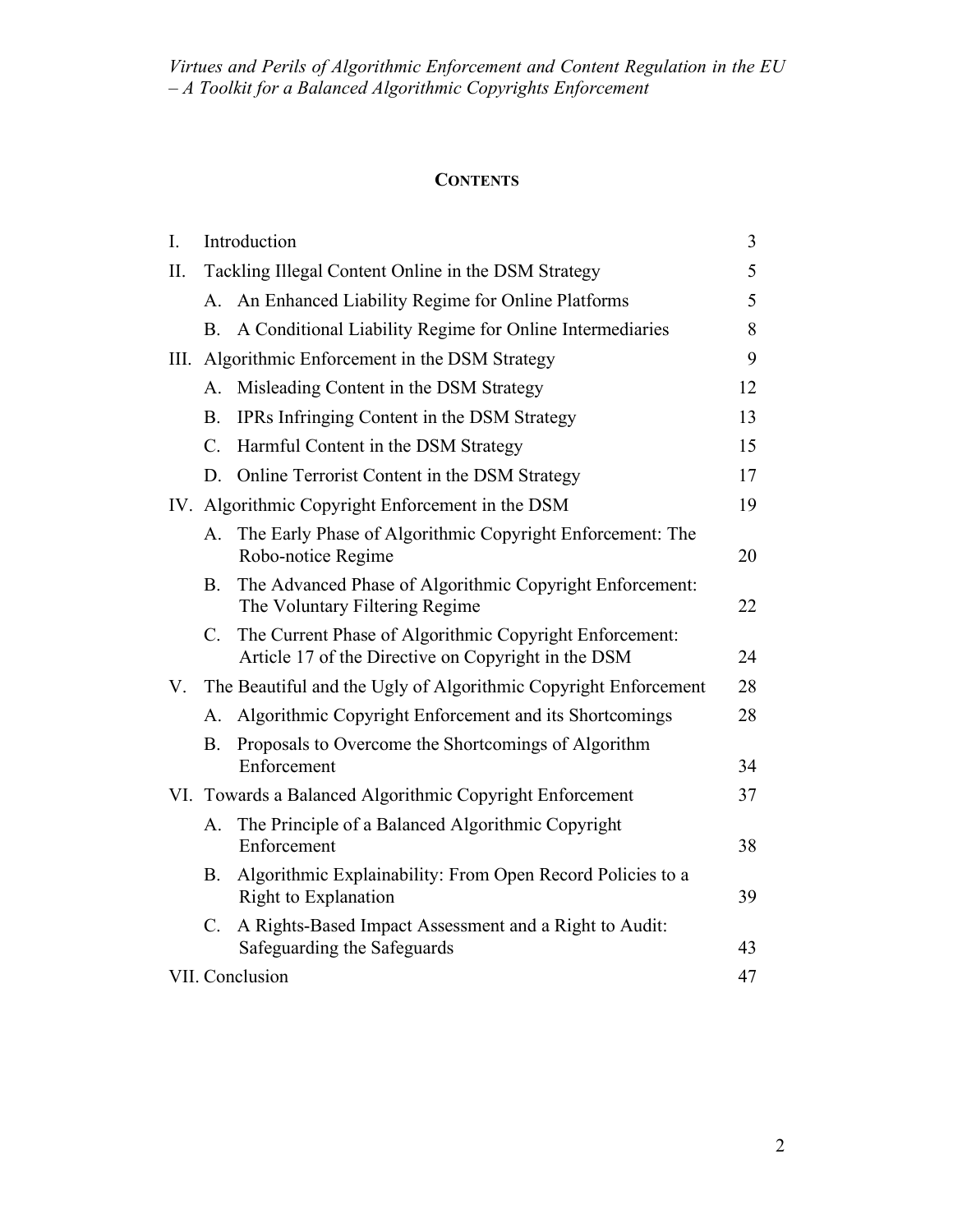#### **I. INTRODUCTION**

The European Digital Single Market Strategy ('DSM Strategy')1 introduced a strong trend towards algorithmic enforcement of the rules aiming at preventing illegal content online.2 This is part of a broader movement towards algorithmic content regulation.<sup>3</sup> The trend surfaces from the analysis of the various hard and soft law provisions touching upon online intermediaries' liability that have been adopted by the European institutions to fight the upload and spread online of illegal content.4 Although the safe harbor regime for online intermediaries set by Directive 2000/31/EC ('e-Commerce Directive') remains untouched, the several instruments adopted point toward a system in which intermediaries are required to implement technological measures not only to take down but also to prevent the (re)appearance of allegedly illegal content online.<sup>5</sup> This determines a shift from a regime in which the law is enforced after a violation of law has taken place (ex-post) to a system where technology ensures that violations do not even occur in the first place (exante). In this way, the technologies implemented to comply with the law get ahead of the threshold of protection and in doing this they change the law itself.

The case of copyright law is probably the most explicit example of algorithmic enforcement and, more specifically, of the shift from an ex-post to an ex-ante system of technological enforcement of the law. Forms of algorithmic enforcement of copyright law were present well before the adoption of the controversial directive on copyright in the DSM ('DSM Directive').<sup>6</sup> This

 <sup>1</sup> *See generally Communication from the Commission to the European Parliament, the Council, the European Economic and Social Committee and the Committee of the Regions on A Digital Single Market Strategy for Europe*, COM (2015), 192 final (June 5, 2015) [hereinafter *DSM Strategy*].

<sup>2</sup> *See* Thomas Riis & Sebastian Felix Schemer, *Leaving the European Safe Harbor, Sailing Towards Algorithmic Content Regulation*, 1 J. INTERNET L. 1 (2019).

 $3$  *Id.* 

<sup>4</sup> In this work, the terms 'intermediaries', 'online intermediaries' and 'online platforms' are used interchangeably. While the focus is on illegal content hosted by online platforms, the umbrella term 'intermediaries' will still be used. *See* Teresa Rodriguez de las Heras Ballell, *The Legal Autonomy of Electronic Platforms: A Prior Study to Assess the Need of a Law of Platforms in the EU*, 3 Iᴛ. L. J. 149, 153–154, 156–160 (2017), for a discussion on the difference between intermediaries and online platforms.

<sup>5</sup> *See* Directive 2000/31, of the European Council of June 8 2000 on Certain Legal Aspects of Information Society Services, in Particular Electronic Commerce, in the Internal Market, 2000 O.J. (L 178) 6, 12 [hereinafter e-Commerce Directive].

<sup>6</sup> *See* Directive 2019/790, of the European Council of April 17 2019 on Copyright and Related Rights in the Digital Single Market. 2019 O.J. (L 130) 92 [hereinafter DSM Directive].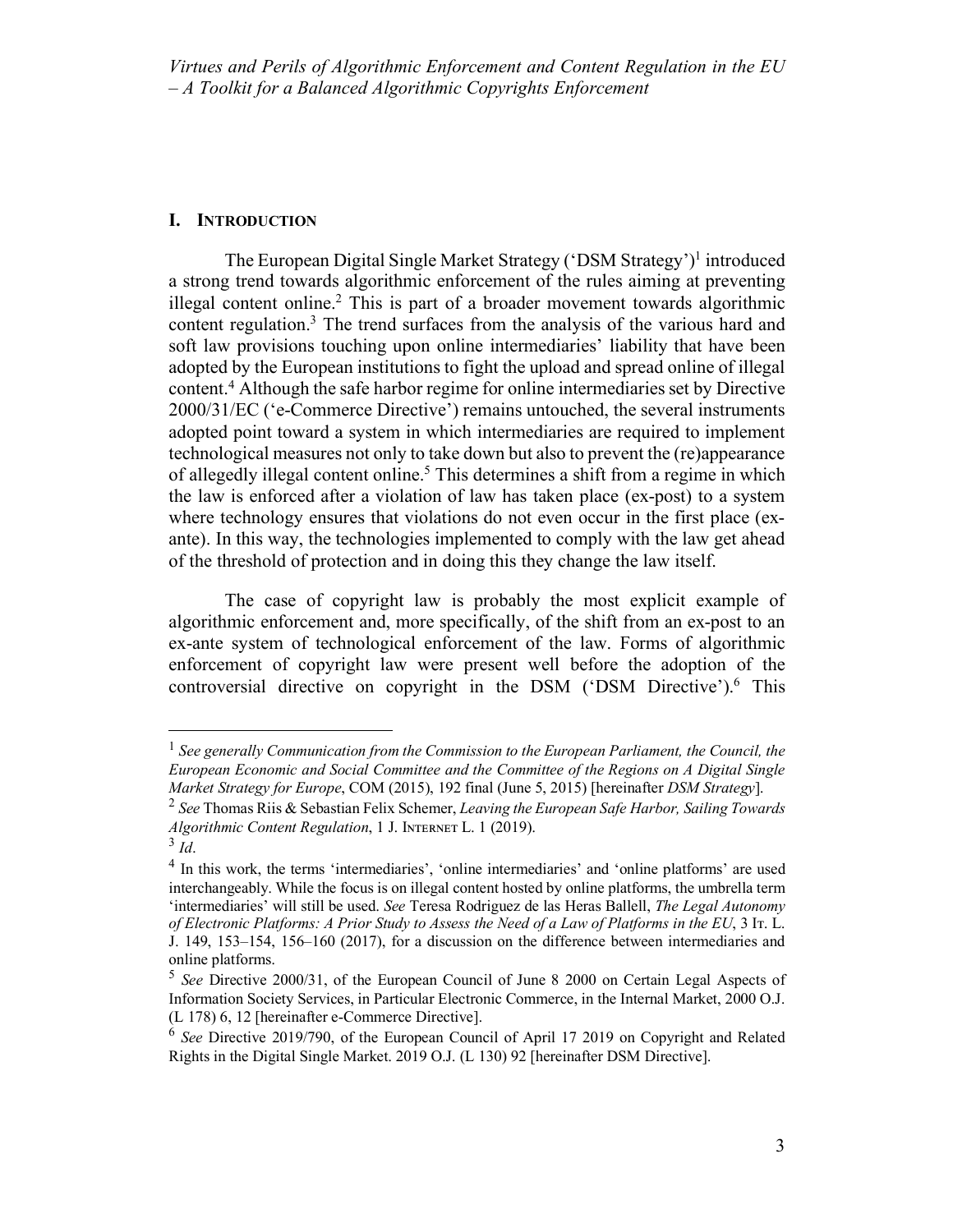instrument represents only the last step of a process targeting piracy online that started several years ago. The resulting shortcomings of this piece of legislation are widely known and discussed by many scholars who highlight how a lack of accountability challenges many of the legal principles such as freedom of expression, due process, and the right to self-determination.

In this article, I start from the proposition that the algorithmic society is here to stay to formulate a proposal for balanced algorithmic copyright enforcement. Given the technological developments we are witnessing in terms of autonomous systems and self-learning algorithms, technology will likely continue to provide an increasingly sophisticated compliance tool. If this is the case, we need to be wellequipped to govern the developments to come.

The European Union has already offered a variety of hard and soft law provisions that can add more balance to algorithmic enforcement. However, the many principles, recommendations, suggestions, and tools are not coherently organized—rather, they confirm the piecemeal approach that European institutions often adopt.

This article contributes to the existing debate on algorithmic copyright enforcement by gathering the acquis communautaire, organizing it in the most consistent manner possible, and trying to fill the emerging gaps. As there is no need to reinvent the wheel, this article considers the rules already available, adapts them to the current scenario, and adds the missing links. As a result, a regulatory toolkit is proposed to introduce more balance to algorithmic copyright enforcement. Ultimately, the goal of this toolkit is to provide useful insights for a better algorithmic society.

In the following pages, Section I illustrates the development of European policies targeting illegal content online and depicts how this interacts with the current liability regime for online platforms. Section II turns to the hard and soft law provisions that emerged from these EU policies, which drive towards the adoption of technology as a main tool of compliance. Section III focuses on copyright law as the recent debate surrounding Article 17 of the DSM Directive provides the clearest example of the shift from ex-ante to ex-post algorithmic enforcement. Section IV summarizes the concerns of algorithmic copyright enforcement—more generally, technologies of compliance—and illustrates the solutions so far envisaged. Section V introduces the main features of the regulatory toolkit for balanced algorithmic copyright enforcement. Since algorithms are here to stay, there is the pertinent need to make them comply with the legal framework. Finally, in Section VI I conclude by stressing the need to continue the conversation on the unintended consequences of algorithmic regulation and enforcement.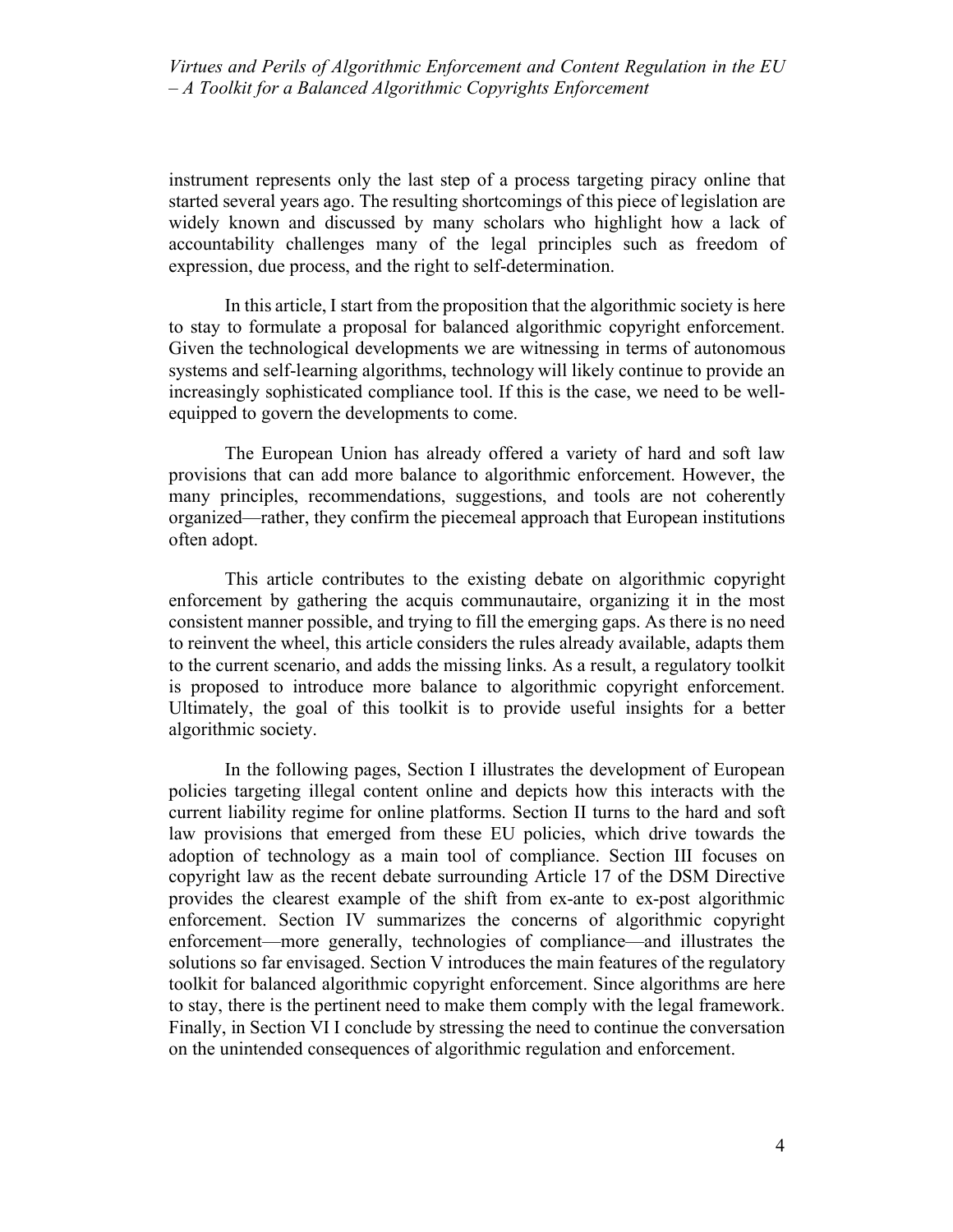#### **II. TACKLING ILLEGAL CONTENT ONLINE IN THE DSM STRATEGY**

Tackling illegal content is one of the priorities of the DSM Strategy as European institutions intend to ensure that that which is illegal offline is also illegal online. This represents one of the many regulatory challenges in the process of creating the Digital Single Market.<sup>7</sup> Naturally, an analysis of the documents articulating the DSM Strategy reveals that tackling illegal content requires the assessment of online intermediaries' role and activity.

The DSM Strategy places special emphasis on three key pillars: (*i*) access for consumers and businesses to online goods and services across Europe; (*ii*) creating the right conditions for digital networks and services to flourish; and (*iii*) maximizing the growth potential of the digital economy.8 The first two pillars touch upon the issue of illegal content and more precisely, the intermediaries' liability for illegal content. In this respect, the DSM Strategy clearly states that the "rules on the activities of intermediaries in relation to copyright-protected content" are to be clarified*.* <sup>9</sup> Similarly, in the pursuit of the second pillar's goal to optimize digital networks and services, the Commission stresses that online platforms' market power can potentially impact other participants in the marketplace.10 While the level playing field conditions form one concern, the need to guarantee that minors are protected from harmful content and that internet users are protected from hate speech and misleading content form equally relevant considerations.<sup>11</sup>

This section illustrates the European institutions' policy on tackling illegal content and its impact on platforms' liability. The main argument centers on the proposition that these two fit poorly within the current conditional liability regime as set out by the e-Commerce Directive.

# *A. An Enhanced Liability Regime for Online Platforms*

The proposition that tacking illegal content requires a more active role of online intermediaries emerges very clearly in the EU Commission's 2017 Communication on tackling illegal content online.12 Here, the Commission

 <sup>7</sup> *See DSM Strategy, supra* note 1, at 3.

<sup>8</sup> *Id.* at 3-4*.*

 $9$  *Id.* 

<sup>10</sup> *Id.* at 9.

 $^{11}$  *Id.* at 11.

<sup>12</sup> *See Communication from the Commission to the European Parliament, the Council, the European Economic and Social Committee and the Committee of the Regions on Tackling Illegal Content*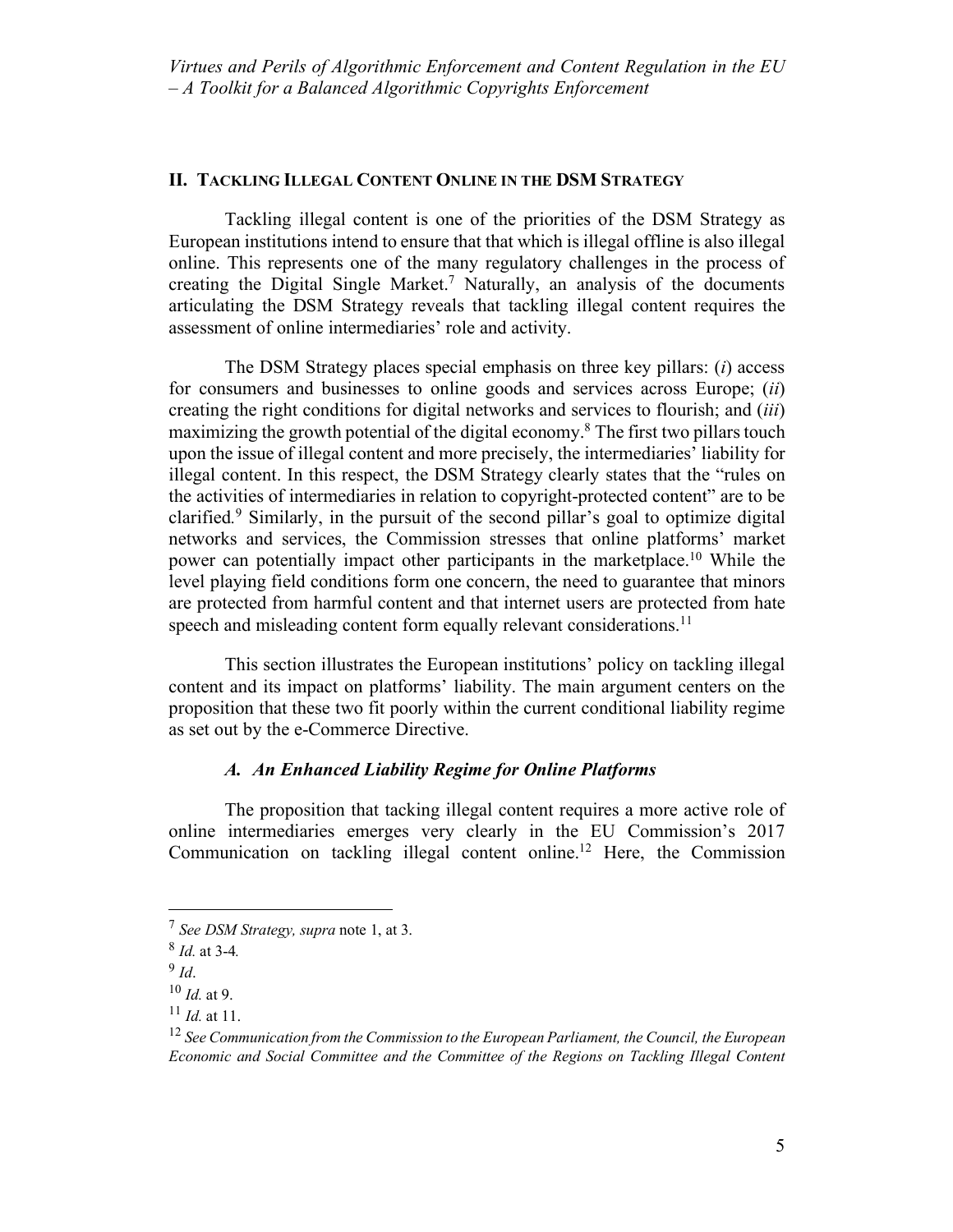expressly calls for an enhanced "liability regime" for intermediaries due to the strategic role that they perform in mediating content access to internet users.<sup>13</sup> Moreover, whatever content platforms would tackle, from incitement to terrorism, hate speech, child sexual abuse material to infringements of IPRs, the Commission underlines that online platforms should "adopt effective proactive measures to detect and remove illegal online content."<sup>14</sup> While encouraging the use and development of automatic technologies to prevent the re-appearance of illegal content online,<sup>15</sup> the Communication also recalls the need to comply with the respective fundamental rights and the necessity to implement the safeguards to limit the risk of removing legal online content.16

As a follow-up to the 2017 Communication, in March 2018 the Commission issued a recommendation, which, this time, encompasses more concrete measures to effectively tackle illegal content online.<sup>17</sup> Even though in this document, the Commission has elaborated in some more detail the notice and action procedure and at the same time called for the adoption of proactive measures for all types of illegal content, its emphasis on the need to implement such a procedure diligently and proportionately remains rather hazy.18 In particular, the Commission once more focuses on the necessity to adopt automatic filtering systems and encourages online platforms to invest in automatic detection technologies.19

The 2017 Communication and the 2018 Recommendation are only the last initiatives of a series of soft law instruments issued by the European institutions. In 2015 the Commission started the discourse on illegal content with a public consultation on the role of online platforms.20 Among several other topics, it also covered how best to tackle illegal content on the Internet and the need to reform online intermediaries' liability regime.<sup>21</sup> The responses to the consultation did not,

 $\overline{a}$ 

*Online Towards an Enhanced Responsibility of Online Platforms*, at 2, COM (2017) 555 final (Sept. 28, 2017).

<sup>13</sup> *Id.* at 5.

<sup>14</sup> *Id.* at 10.

<sup>15</sup> *Id*. at 18.

<sup>16</sup> *Id*. at 14, 16.

<sup>17</sup> *See Commission Recommendation on Measures to Effectively Tackle Illegal Content Online*, at 9, COM (2018) 1177 final (Mar. 1, 2018).

<sup>18</sup> *Id* at 5.

<sup>19</sup> *Id.* at 6.

<sup>20</sup> *See generally Synopsis Report on the Public Consultation on the Regulatory Environment for Platforms, Online Intermediaries, Data and Cloud Computing and the Collaborative Economy* (Jan. 26, 2016), http://ec.europa.eu/newsroom/dae/document.cfm?doc\_id=15877.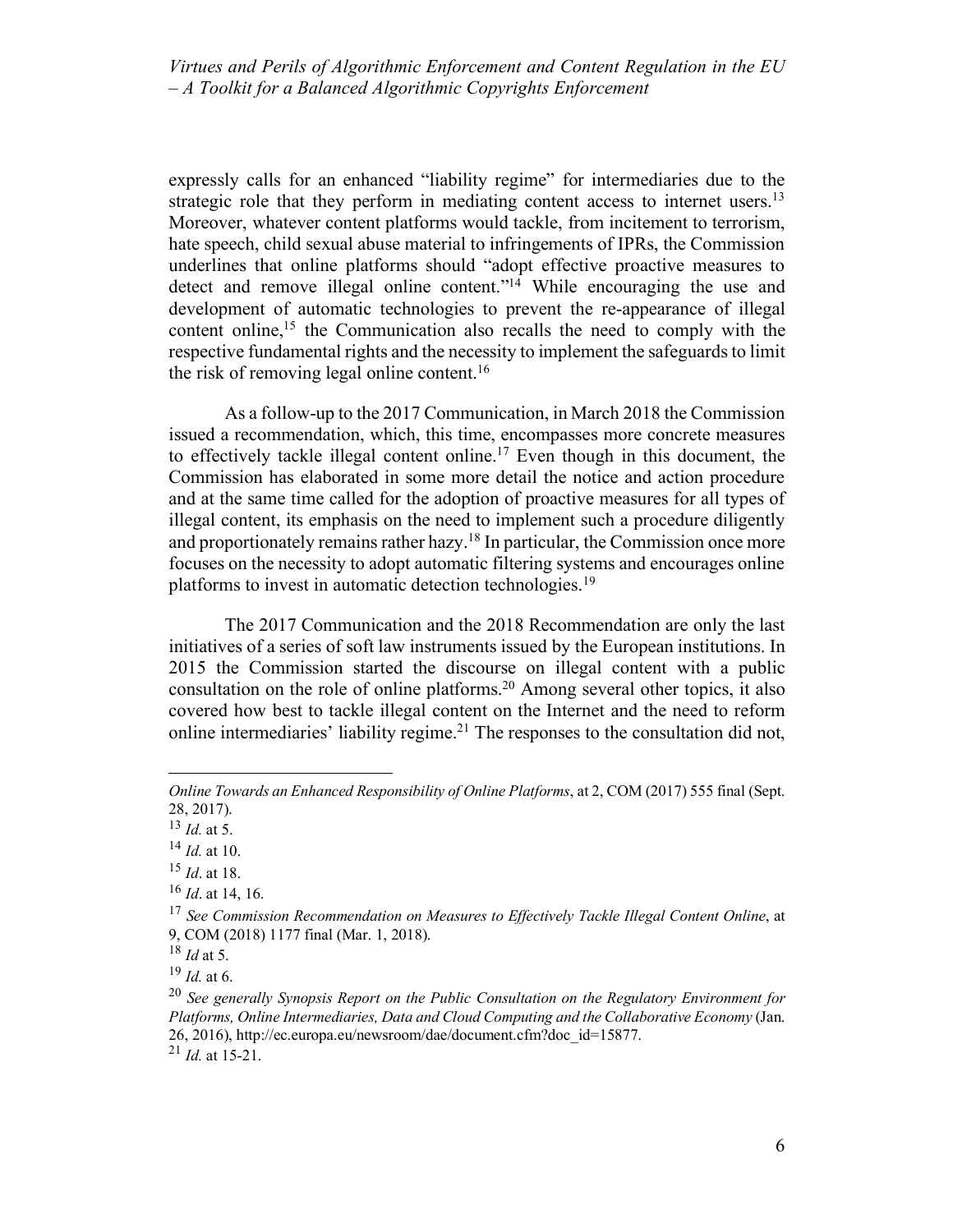however, reflect one uniform view, due to the vast differences between the type of respondents and their respective interests. For example, on the question of fitness of the liability regime under the e-Commerce Directive—most individual users, content uploaders, and intermediaries considered it fit-for-purpose—while right holders, their associations, and notice-providers identified gaps and were unsatisfied with its effectiveness.<sup>22</sup>

Despite the highly inconclusive results of the public consultation, in one 2016 Communication, the Commission set out its official position on the issue of tackling illegal content and online platforms.<sup>23</sup> Specifically, the Commission proposed a problem-driven approach to content regulation, whereby "any future regulatory measures proposed at EU level only address clearly identified problems relating to a specific type or activity of online platforms in line with better regulation principles".24 Having mentioned that online platforms "come in various shapes and sizes and continue to evolve at a pace not seen in any other sector of the economy,"25 the Commission stresses their rising importance as well as the need to have them operate in a balanced regulatory framework—a framework in which, for their role in providing access to information and content, they bear more responsibility.26

The same principles mentioned above are further confirmed in the following mid-term review assessment of the progress towards the implementation of the DSM, where the issue of illegal content online is tackled from a more practical point of view—namely concerning the mechanisms and technical solutions necessary for its removal, which in turn must be effective and, at the same time, fully respectful of fundamental rights.<sup>27</sup>

 <sup>22</sup> *Id.* at 15.

<sup>23</sup> *See Communication from the Commission to the European Parliament, the Council, the European Economic and Social Committee and the Committee of the Regions on Online Platforms and the Digital Single Market: Opportunities and Challenges for Europe*, at 9, COM (2016) 288 final (May 25, 2016).

<sup>24</sup> *Id.* at 5*.*

<sup>25</sup> *Id*. at 2.

<sup>26</sup> *Id.* at 4.

<sup>27</sup> *Communication from the Commission to the European Parliament, the Council, the European Economic and Social Committee and the Committee of the Regions on the Mid-Term Review on the Implementation of the Digital Single Market Strategy*, at 9 (May 10, 2017), https://eurlex.europa.eu/resource.html?uri=cellar:a4215207-362b-11e7-a08e-01aa75ed71a1.0001.02/DOC\_1&format=PDF.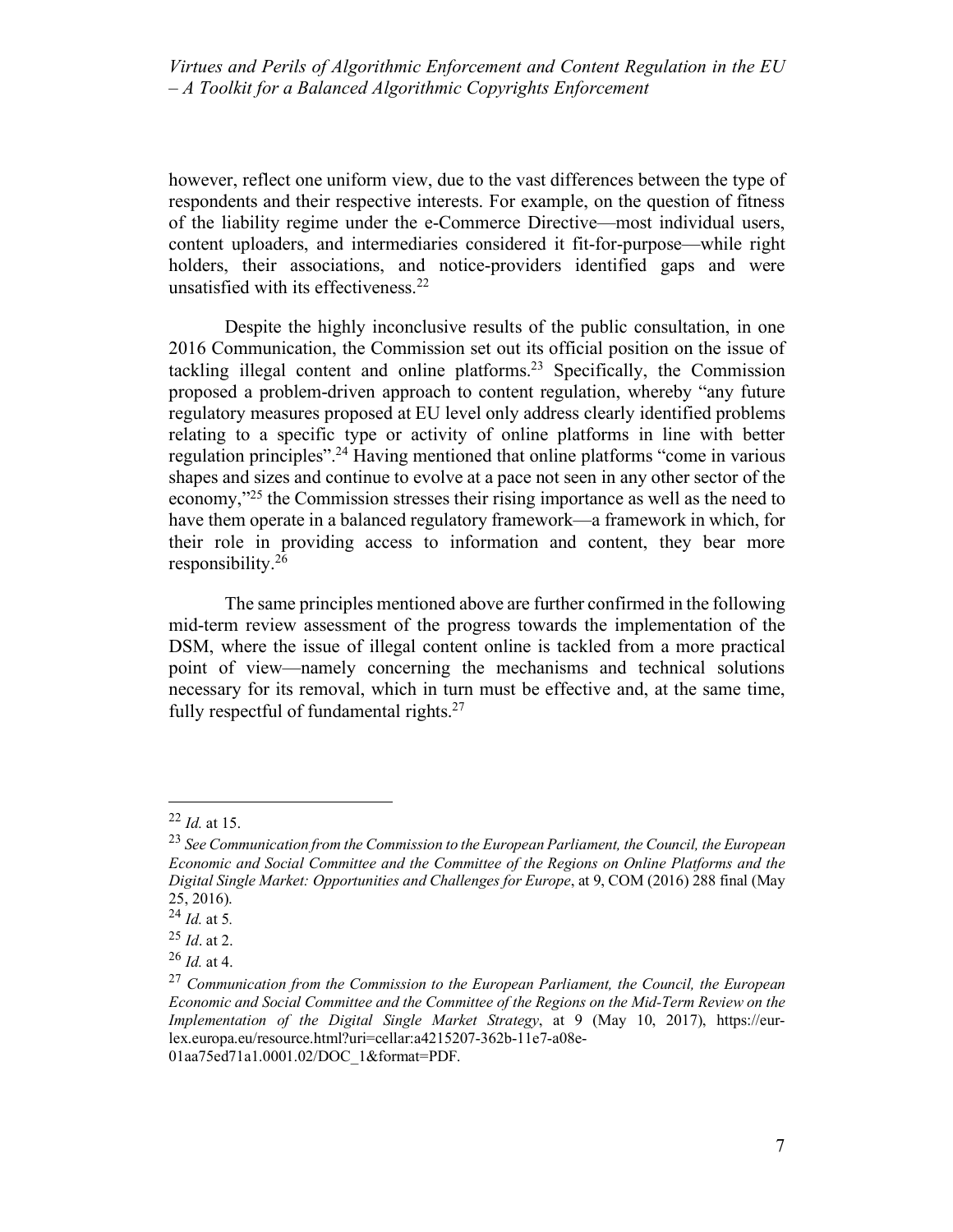## *B. A Conditional Liability Regime for Online Intermediaries*

The proposition that online intermediaries should take more responsibility for the content on their platforms—to the extent of adopting ad hoc technologies to enforce the law—is not fully in line with the conditional liability regime introduced by the e-Commerce Directive. This stems mainly from two aspects of the Directive. Firstly, Article 14 introduces a horizontal safe harbor exemption for "information society service providers" performing mere conduit, caching and hosting. In particular, intermediaries are exempted from liability for the illegal content uploaded by third parties as long as intermediaries are in no way involved with the information transmitted. Alternatively, in the case of hosting services, if they do not have knowledge or awareness of any illegal activities and, if such knowledge is acquired, they should act promptly to remove the illegal content. Secondly, Article 15 introduces a prohibition for Member States to impose on online intermediaries monitoring obligations of a general nature.

The element of knowledge or awareness is the key requirement in this conditional liability regime.<sup>28</sup> If intermediaries acquire knowledge or awareness of illegal content on their platforms and fail to react promptly, they no longer fall within the safe harbor provided by the exemption. However, not only does the e-Commerce Directive leave vague the answer to the question of when knowledge and awareness are *actually* acquired, but it also does not specify the process of removing the illegal content in question. Unlike the US system, in which the legislature has regulated in detail the procedure to be followed by online intermediaries, $29$  even though limiting itself to the violation of copyright under section 512 of the DMCA, $30$  the EU rules leave the process specifics to the discretion of market operators—or rather to the Member States.<sup>31</sup> In the absence of a precise provision at the European level on how intermediaries should react and remove infringing content, the US model of notice and takedown (N&TD) has become the standard practice for the majority of online intermediaries. In any event, in both jurisdictions, under the safe harbor regimes, online intermediaries are required to take measures strictly of reactive nature.

 <sup>28</sup> *See generally* Miquel Peguera, *The DMCA Safe Harbors and Their European Counterparts: A Comparative Analysis of Some Common Problems*, 32 COLUM. J. L. & ARTS 481 (2009). <sup>29</sup> *See* 17 U.S.C. § 512 (1998).

<sup>30</sup> Jennifer Bretan, *Harboring Doubts About the Efficacy of 512 Immunity under the DMCA*, 18 BERKELEY TECHNOL. LAW J. 27, 43 (2003).

<sup>31</sup> *See supra* note 5, at 6 (recital 46) (stating that the removal and disabling of access should be dealt with at national level).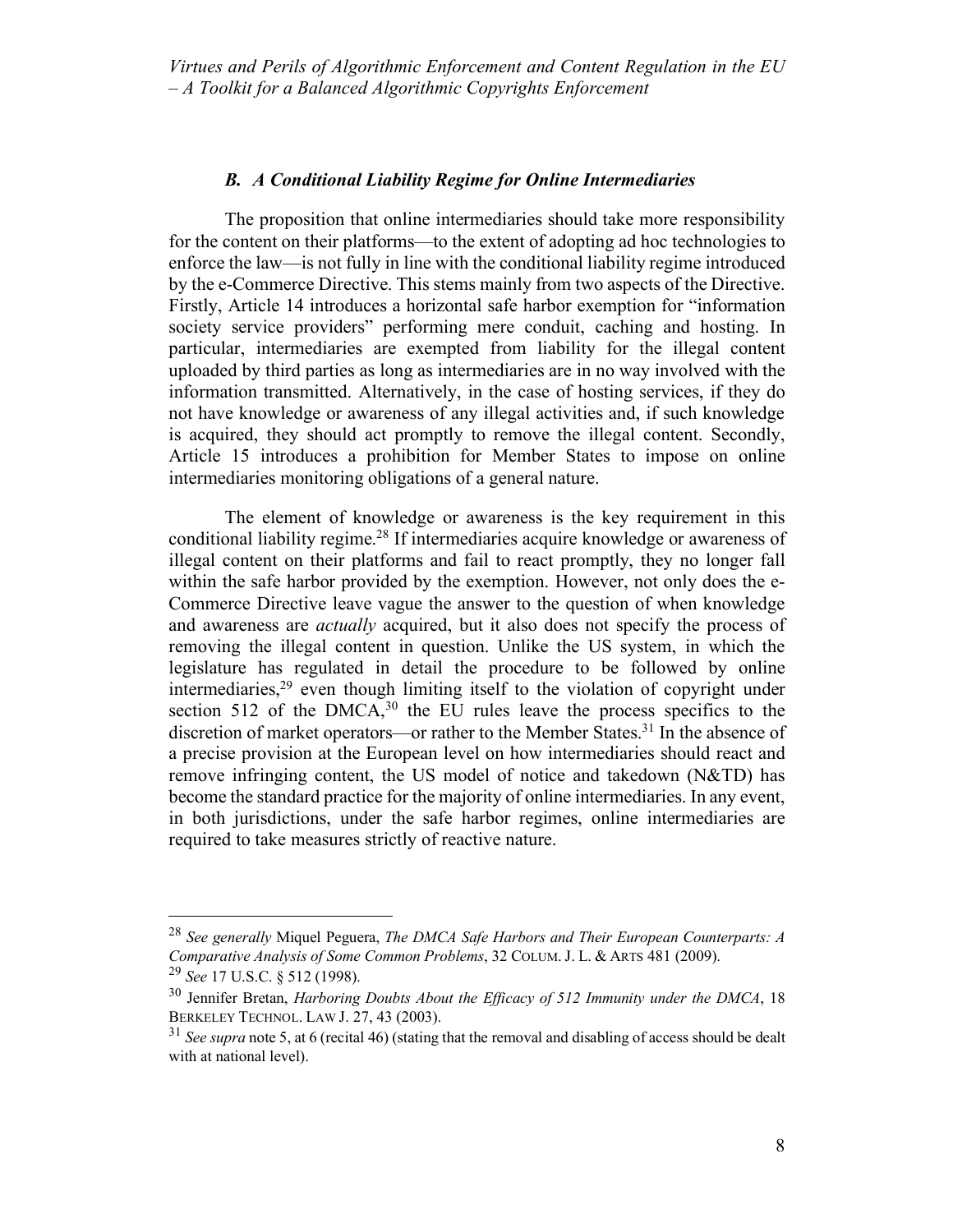This regime of conditional liability was envisaged as one of the necessary means for the development of online services and the flourishing of the information society.<sup>32</sup> At the same time, it also resulted from the gatekeeping function of intermediaries.33 In recent years, the evolving nature of the intermediaries and the multiplicity of services and functions they provide has positioned the conditional liability regime at the heart of the debate on intermediaries' fitness to regulate the increasingly complex phenomenon of illegal content online.<sup>34</sup> Despite the profoundly changed market, European institutions have nevertheless declared the safe harbors fit for purpose in the many documents adopted to tackle illegal content online.35 As a consequence of their so declared fitness, the safe harbors stay intact. Yet, the doubt arises as to whether such fitness is more apparent than real. In fact, several recently adopted provisions that touch upon the issue of platforms liability for illegal content—namely the provisions pointing in the direction of algorithmic enforcement—erode the shield offered to online intermediaries under the e-Commerce Directive,  $36$  to the extent that we can say that although within the DSM strategy safe harbors have not been directly revised, their *indirect* revision has certainly taken place.

### **III. ALGORITHMIC ENFORCEMENT IN THE DSM STRATEGY**

The problem-driven approach to content regulation consistently promoted by the EU is what prompted the adoption of several instruments, each tackling the content of a specific nature. The most debated of these instruments is surely the DSM Directive targeting copyright-infringing content.<sup>37</sup> However, provisions on content harmful to minors, terrorist content, IPRs infringing content, and

 <sup>32</sup> *See* Carsten Ullrich, *Standards for Duty of Care? Debating Intermediary Liability from a Sectoral Perspective*, 8 J. INTELL. PROP. INFO. TECH. & ELEC. COM. L. 111 (2017).

<sup>&</sup>lt;sup>33</sup> See Jonathan L Zittrain, A History of Online Gatekeeping, 19 HARV. J.L. & TECH. 253 (2006).

<sup>34</sup> *See* Niva Elkin-Koren, *After Twenty Years: Revisiting Copyright Liability of Online Intermediaries*, *in* The Evolution and Equilibrium of Copyright in the Digital Age 29 (S. Frankel & D. Gervais eds., Cambridge Univ. Press, 2017); *see also* Peggy Valcke, Alexandra Kuczerawy & Pieter-Jan Ombelet, *Did the Romans Get It Right? What Delfi, Google, eBay and UPC TeleKabel Wien Have in Common, in* The RESPONSABILITIES OF ONLINE SERVICE PROVIDERS 101 (M. Taddeo & L. Floridi eds., 2017).

<sup>35</sup> *See supra* note 23, at 9.

<sup>36</sup> *See* Giancarlo Frosio, *To Filter or Not to Filter? That Is the Question in EU Copyright Reform*, 32 Cᴀʀᴅᴏᴢᴏ Aʀᴛꜱ Eɴᴛᴇʀᴛᴀɪɴ. L. J. 331, 348-349 (2018). *See also* Maria Lilla Montagnani & Alina Trapova, *Safe Harbours in Deep Waters: A New Emerging Liability Regime for Internet Intermediaries in the Digital Single Market*, 26 INT. J. L. INF. TECHNOL. 284, 306-307 (2018); Maria Lillà Montagnani & Alina Trapova, *New Obligations for Internet Intermediaries in the Digital*  Single Market-Safe Harbors in Turmoil?, 22 J. INTERNET L. 3, 8 (2019).

<sup>37</sup> *See* discussion *infra* Section III.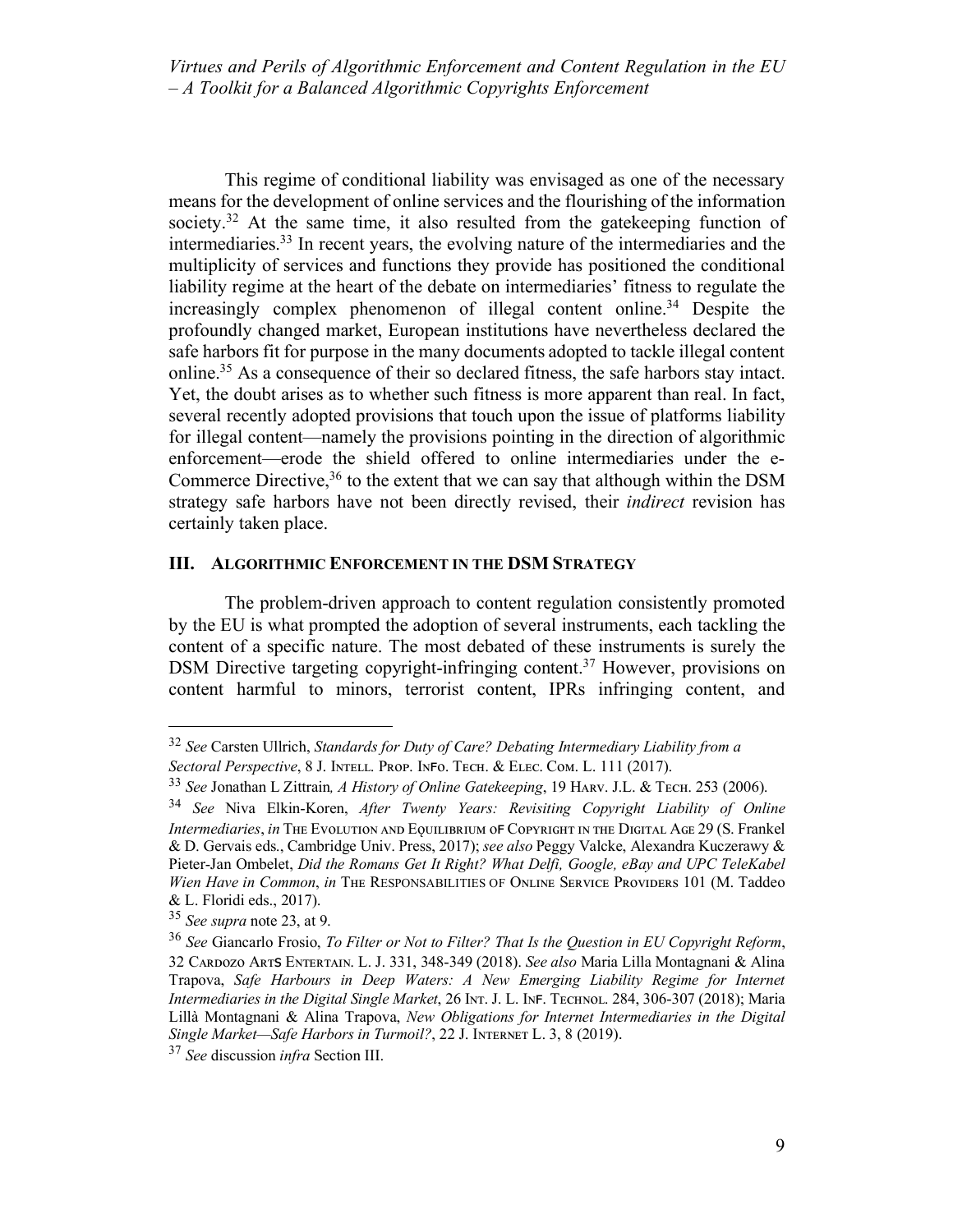misleading content are encompassed in, respectively, the Amending Directive Audio Visual Media Services ('AVMSD'),<sup>38</sup> the Regulation on preventing the dissemination of terrorist content online ('TERREG'),<sup>39</sup> the *Guidance on Certain Aspects of the Directive on the Enforcement of Intellectual Property Rights* ('IPRs Enforcement Guidance'),40 and the *Guidance on Unfair Commercial Practice* ('UCPD Guidance').41 In line with the proposition that platforms should bear more responsibility for their role in providing access to information and content, all of these rules point towards algorithmic enforcement, namely enforcement through technological measures and autonomous decision systems.42 The use of technology to comply with the law is certainly not new to market operators,  $43$  nor is the use of technological measures providing some degree of automation in the enforcement of copyright protection.44 The novelty here lies in the legislative drive and legitimization of the adoption of such systems to enforce content regulation.

The push for the use of automated measures to filter and prevent illegal content from appearing online was very clear in the initial Commission proposals

 <sup>38</sup> *See generally* Council Directive 2018/1808 of the European Parliament and of the Council of 14 November 2018 Amending Directive 2010/13/EU on the Coordination of Certain Provisions Laid Down by Law, Regulation or Administrative Action in Member States Concerning the Provision of Audiovisual Media Services, 2018 O.J. (L 303/699) [hereinafter AVMSD].

<sup>39</sup> *See generally* European Parliament Legislative Resolution P8\_TA(2019)0421 of 17 April 2019 on The Proposal for a Regulation of the European Parliament and of the Council on Preventing the Dissemination of Terrorist Content Online, COD (2018) 331 [hereinafter TERREG].

<sup>40</sup> *See generally Communication from the Commission to the European Parliament, the Council and the European Economic and Social Committee on Guidance on Certain Aspects of Directive 2004/48/EC of the European Parliament and of the Council on the Enforcement of Intellectual Property Rights*, COM (2017) 708 final (Nov. 29, 2017) [hereinafter *IPR Enforcement Guidance*].

<sup>41</sup> *See generally Commission Staff Working Document, Guidance On the Implementation/ Application Of Directive 2005/29/EC On Unfair Commercial Practices*, (COM 320) (2016) [hereinafter *UCPD Guidance*].

<sup>42</sup> *See supra* note 38-41*.*

<sup>43</sup> Kenneth A Bamberger, *Technologies of Compliance: Risk and Regulation in a Digital Age*, 88 TEX. L. REV. 73 669, 729 (2009).

<sup>44</sup> *See infra* Section III A.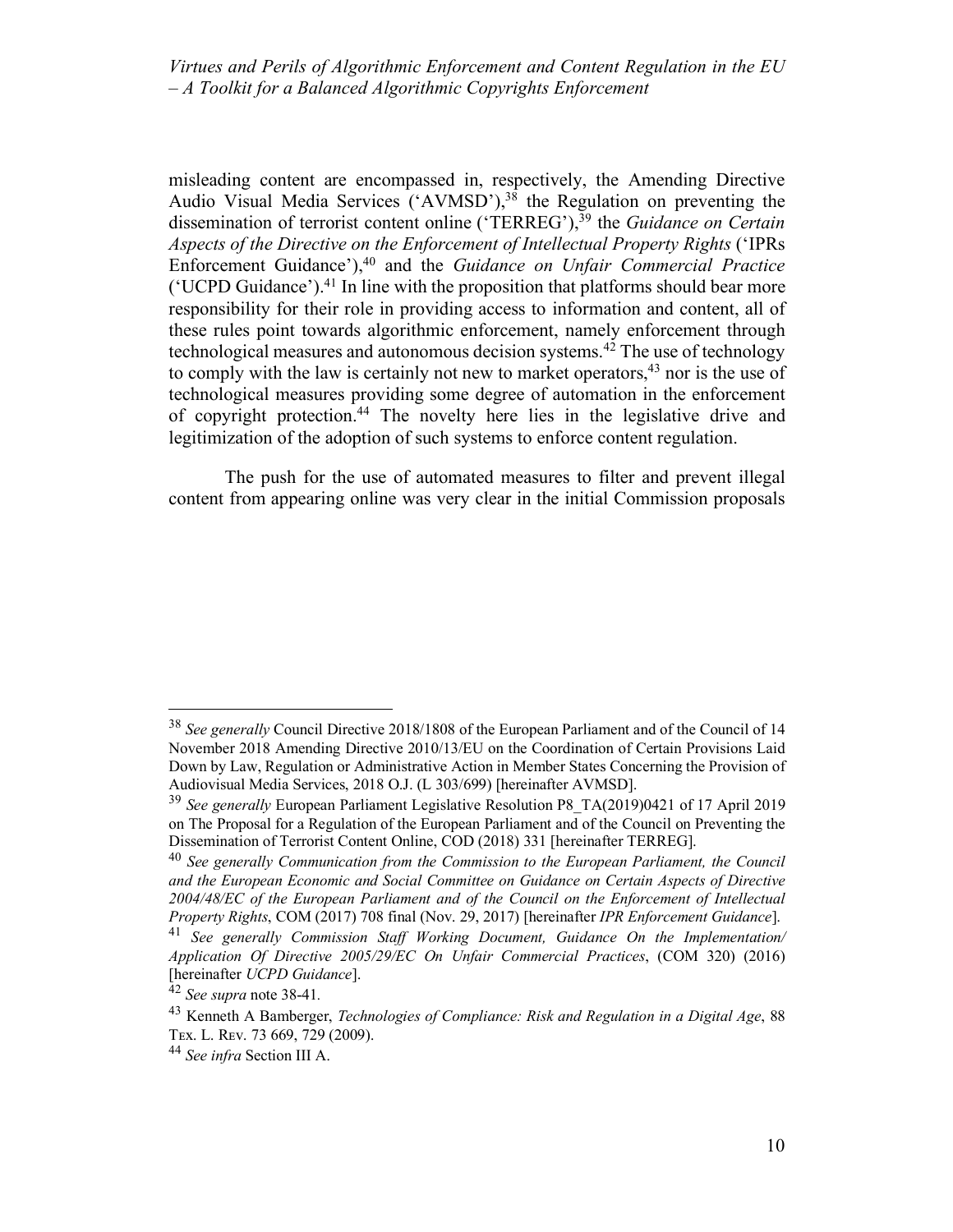of the DSM Directive,  $45$  the AVMSD,  $46$  and the TERREG,  $47$  The proposed texts raised significant concerns. These concerns provoked years of debate on several aspects of the texts. One such debate centered on the use of technology concerning the enforcement of content regulation and tackling illegal content online and its consistency with the conditional liability regime.<sup>48</sup> The provisions that were eventually adopted reflect the debate and considerably soften the push towards the use of automated systems to detect or remove illegal content.<sup>49</sup> Although not as clearly expressed as in the initial versions, algorithmic enforcement remains the anonymous protagonist of content regulation in the DSM Strategy.

I will illustrate that the above-mentioned provisions, despite the amendments in their wording, still allude to algorithmic enforcement. My discussion then turns to the soft law instruments on misleading and IPR infringing content. While soft law is not binding,<sup>50</sup> the principles these rules enshrine deserve attention as they contribute extensively to the EU's content regulation framework and further confirm the European institutions' push towards algorithmic enforcement.<sup>51</sup>

 <sup>45</sup> *See Proposal for a Directive of the European Parliament and of the Council On Copyright in the Digital Single Market*, COM (2016) 593 final (Oct. 12, 2016); *see also* Open letter to the European Commission by 40 academics [https://perma/cc/DR76-GZFV] (2017); *see also* Open Letter to Members of the European Parliament and the Council of the European Union, *Copyright Reform: Open Letter #2 from European Research Centers* [https://perma.cc/4686-MNQS]; *see also* Axel Metzger & Mathias Leistner, *The EU Copyright Package: A Way Out of the Dilemma in Two Stages*, 48 IIC 381 (2017).

<sup>46</sup> *See Proposal for a Directive of the European Parliament and of the Council Amending Directive 2010/13/EU on the Coordination of Certain Provisions Laid Down by Law, Regulation or Administrative Action in Member States Concerning the Provision of Audiovisual Media Services in View of Changing Market Realities* COM (2016) 0287 final; *see also* Indrek Ibrus & Ulrike Rohn, *Sharing Killed the AVMSD Star: The Impossibility of European Audio- Visual Media Regulation in the Era of the Sharing Economy*, 5 Internet Policy Review 11 (2016).

<sup>47</sup> *See Proposal for a Regulation of the European Parliament and of the Council on Preventing the Dissemination of Terrorist Content Online*, COM (2018) 640 final; *see also* Joris van Hoboken, *The Proposed EU Terrorism Content Regulation: Analysis and Recommendations with Respect to Freedom of Expression Implications* (2019), https://www.ivir.nl/publicaties/ download/TERREG\_FoE-ANALYSIS.pdf.

<sup>48</sup> *See supra* note 46-47.

<sup>49</sup> DSM Directive, *supra* note 6, art. 17; *AVMSD*, *supra* note 38, art. 28(b); *TERREG* art. 6.

<sup>&</sup>lt;sup>50</sup> K. C. Wellens & G. M. Borchardt, *Soft Law in European Community Law*, 14 Eur. L. Rev. 267 (1989).

<sup>51</sup> *See id.*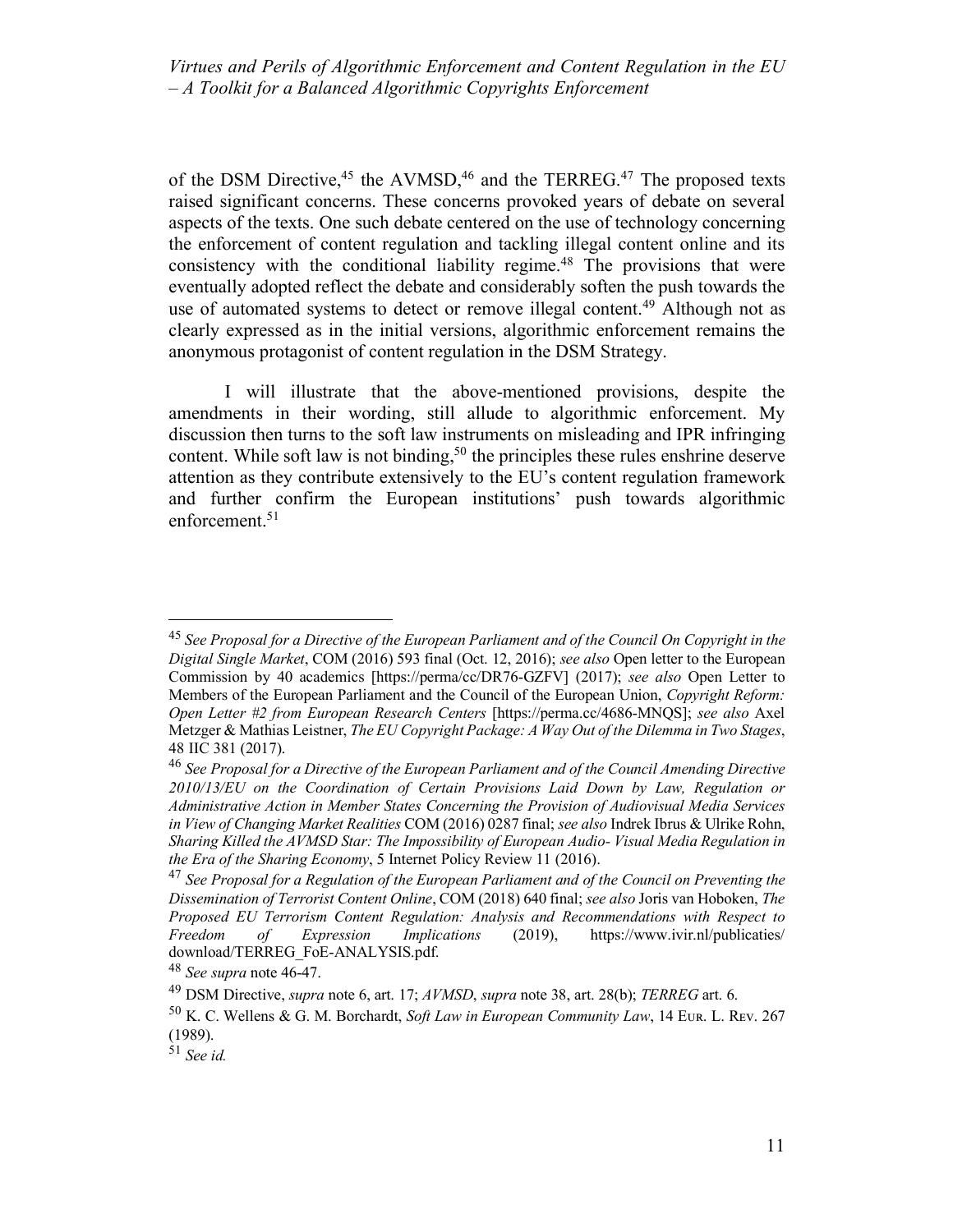## *A. Misleading Content in the DSM Strategy*

In the pursuit of the European institution's goal to stimulate and promote consumer confidence in the digital market, the UCPD Guidance introduces new duties for online intermediaries hosting content. <sup>52</sup> Given the growing body of principles derived from the decisions of the Court of Justice of the EU ('CJEU') and several national courts, the Commission adopted the Guidance to clarify some concepts and provisions of the Directive on unfair commercial practices  $('UCPD')$ .<sup>53</sup>

First, the UCPD Guidance extends its discipline to online platforms.<sup>54</sup> The Guidance declares that the unfair commercial practices discipline also applies to new business models that develop in a digital environment—that is, to online platforms that qualify as "traders" according to article 2(b) of the UCPD.<sup>55</sup> Thus, a platform that, on behalf of its business, charges a commission on the transactions between suppliers and users, provides additional paid services, or draws revenues from targeted advertising, can be deemed to be a trader, falling within the scope of the UCPD. <sup>56</sup>

Second, online platforms qualifying as traders must comply with professional diligence and transparency requirements, which require them to refrain from misleading actions and omissions while intermediating the promotion, sale, or supply of a product to consumers.<sup>57</sup>

To this end, online platforms must take appropriate measures to enable relevant third-party traders to comply with EU consumer and marketing law requirements and help users to clearly understand with whom they are concluding contracts.58 Appropriate measures in this context imply, among other things, designing the structure of the website in a way that allows professional third parties to present information to users of the platform in compliance with Union rules on

 <sup>52</sup> *See UCPD Guidance*, *supra* note 41.

<sup>53</sup> *See generally* Council Directive 2005/29/EC of May 11 2005 on Unfair Business-to-Consumer Commercial Practices in the Internal Market, 2005 O.J. (L 149/22).

<sup>54</sup> *UCPD Guidance*, *supra* note 41, at 110.

<sup>55</sup> *Id*.

<sup>56</sup> Directive 2005/29, of the European Parliament and of the Council of 11 May 2005 on Unfair Business-to-Consumer Commercial Practices in the Internal Market and Amending Council Directive 84/450/EEC, Directives 97/7/EC, 98/27/EC and 2002/65/EC of the European Parliament and of the Council and Regulation (EC) No 2006/2004 of the European Parliament and of the Council 2005 O.J. (L 149) 22, 27 [hereinafter UCPD]

<sup>57</sup> *Id.* arts. 6-7.

<sup>58</sup> *UCPD Guidance*, *supra* note 41, at 114.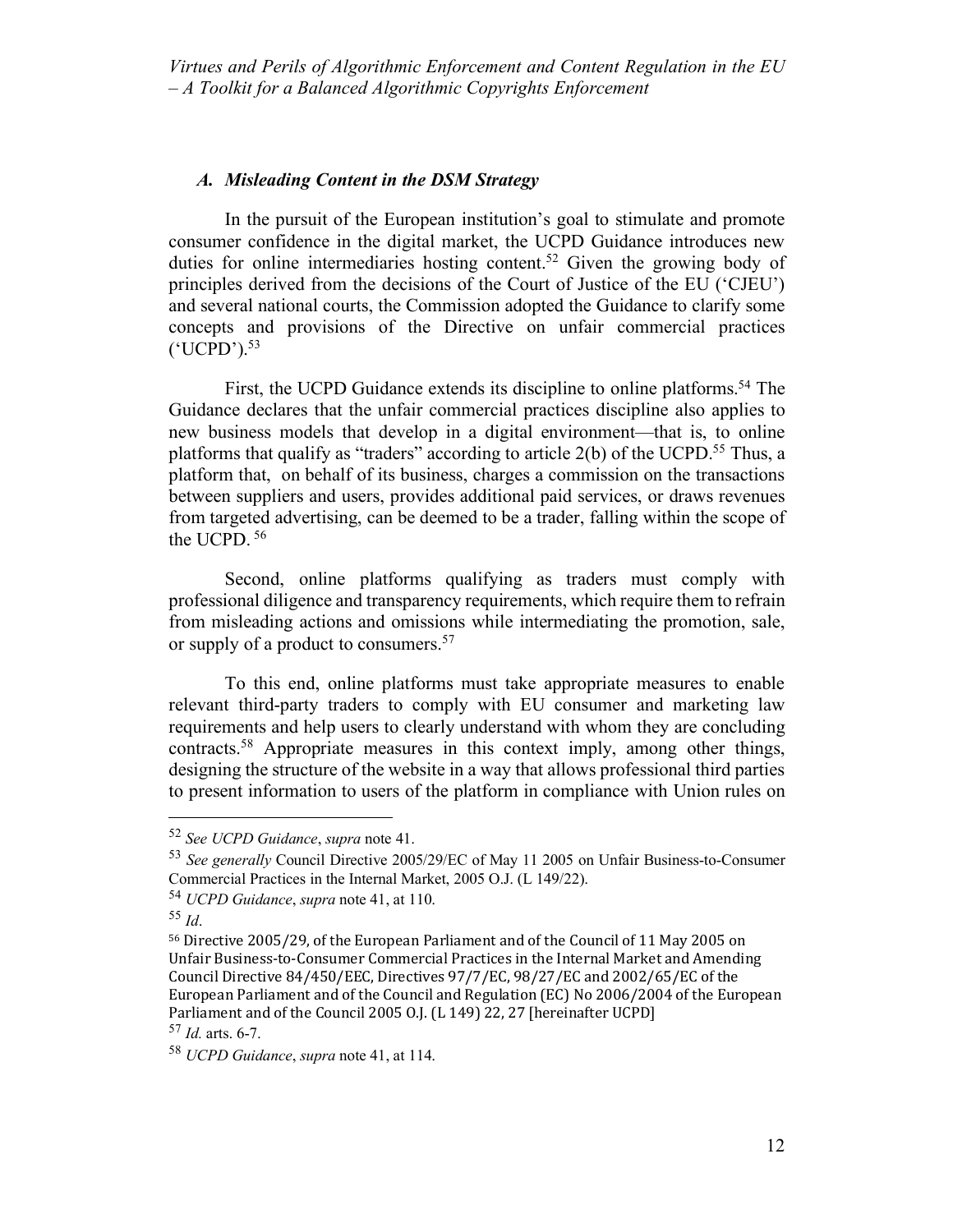commercial law and consumers.59 More particularly, according to Article 7(4) of the UCPD, relates to information on the invitations to purchase. $60$ 

It is this particular obligation that triggers the need for platforms to resort to technologies of compliance. Pursuant to the UCPD Guidance, online platforms may be considered liable if they do not take appropriate measures to avoid the upload of misleading content.

This obligation raises concern as to its consistency with the liability exemption regime established by the e-Commerce Directive. Article 14 of the e-Commerce Directive is often invoked by platforms claiming that, as mere hosts, they are not to be held liable for the information hosted, even when this violates consumer protection and constitutes an unfair commercial practice.<sup>61</sup> Even though in principle, this liability regime and the relevant consumer protection *acquis communautaire* should apply in a complementary manner,<sup>62</sup> it is unlikely to occur in practice. Instead of being complementary, the UCPD and the e-Commerce Directive seem to be alternatives to one another, if not conflicting. First, by expressly requiring that platforms comply with the UCPD's obligations the UCPD Guidance is only going to increase the number of clashes between platforms invoking Article 14 safe harbor for their hosting activity and internet users who, harmed by the misleading content hosted, complain about a lack of compliance with the UCPD provisions. Second, and more importantly, online platforms that fall within the scope of the UCPD and comply with the professional diligence requirements by adopting measures that allow them to intervene in the content, or by implementing filtering systems, might no longer fall within the safe harbor regime. Third, the interpretation of the obligations imposed by the UCPD is not in line with the prohibition on general monitoring as per Article 15 of the e-Commerce Directive. In fact, Article 5 of the UCPD introduces a "duty of activation" that could easily morph into a general obligation to carry out fact-finding.<sup>63</sup>

# *B. IPRs Infringing Content in the DSM Strategy*

Modernizing the enforcement of IPRs is one of the promises of the DSM Strategy that goes hand in hand with the issue of tackling illegal content online. One of the many consultations carried out by the European Commission within the DSM Strategy concerned the need to evaluate and modernize the current legal

 <sup>59</sup> *Id.*

<sup>60</sup> UCPD, *supra* note 56, art. 7(4).

<sup>61</sup> UCPD, *supra* note 56, art. 14.

<sup>62</sup> UCPD, *supra* note 56, art. 3(1).

<sup>63</sup> UCPD, *supra* note 56, art. 5.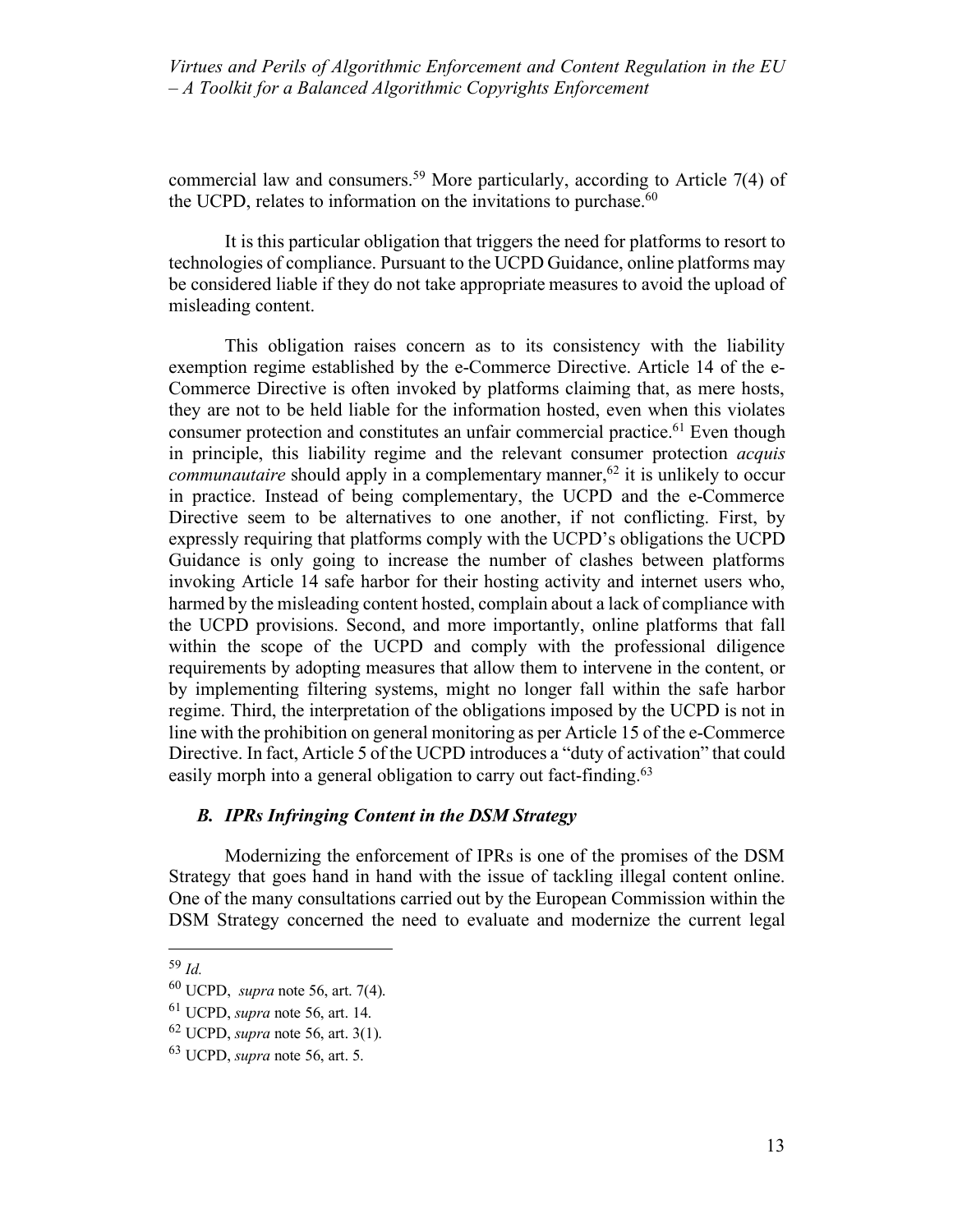framework for IPR enforcement.64 The primary topic was to ensure that Directive 2004/48/EC ('IPR Enforcement Directive') actively contributed to ensuring a safe online environment for business operators and consumers. The consultation, however, also addressed several tangent issues, including the intermediaries' role in enforcing IPRs against illegal content online. 65

As a result of the public consultation, in 2017 the Commission adopted the IPR Enforcement Guidance, which has as its main aim the optimization of the IPR Enforcement Directive.<sup>66</sup> In doing this, the Commission recalls the several initiatives on tackling illegal content online and strives to coordinate with them its actions on IPR enforcement. While declaring that the safe harbor regime stays intact, it attempts to clarify the intermediaries' responsibility in detecting and removing illegal online content, including content infringing IPRs through the adoption of autonomous technological systems that monitor and filter content online.

In particular, referring to filtering systems by intermediaries, the IPR Enforcement Guidance draws the line between, on the one hand, an injunction requiring a specific content to be removed from a website and, on the other, a broader injunction potentially obliging an intermediary to actively monitor all content made available on its platform.<sup> $67$ </sup> The Commission specifies that the latter is prohibited according to Article 15 of the e-Commerce Directive as it would prompt intermediaries to "install and operate excessively broad, unspecific and expensive filtering systems of the type and in the circumstances at issue in the *Scarlet Extended* and *SABAM* cases."68 However, it also states that where appropriate and within the limits of the above-mentioned provisions the adoption of a reasonable *duty of care* to detect and prevent certain specific types of illegal activities may be imposed.69

This move towards algorithmic enforcement of IP law in the IPR Enforcement Guidance sits somewhat uncomfortably with the e-Commerce Directive. Similar to the case of misleading content,<sup>70</sup> it raises the issue of how a

 <sup>64</sup> *Public Consultation on the Evaluation and Modernisation of the IPR Enforcement Framework* (Dec. 7, 2015), [hereinafter EU Public Consultation] *available at* https://perma.cc/R5D3-C8Z9 .

<sup>65</sup> *See* Council Directive 2004/48/EC of April 30 2004 on The Enforcement of Intellectual Property Rights, 2004, O.J. (L 157) 23.

<sup>66</sup> *IPR Enforcement Guidance*, *supra* note 40, at 38.

<sup>67</sup> *Id.* at 20.

<sup>68</sup> *Id*.

<sup>69</sup> *Id*.

<sup>70</sup> *See infra* Section II A.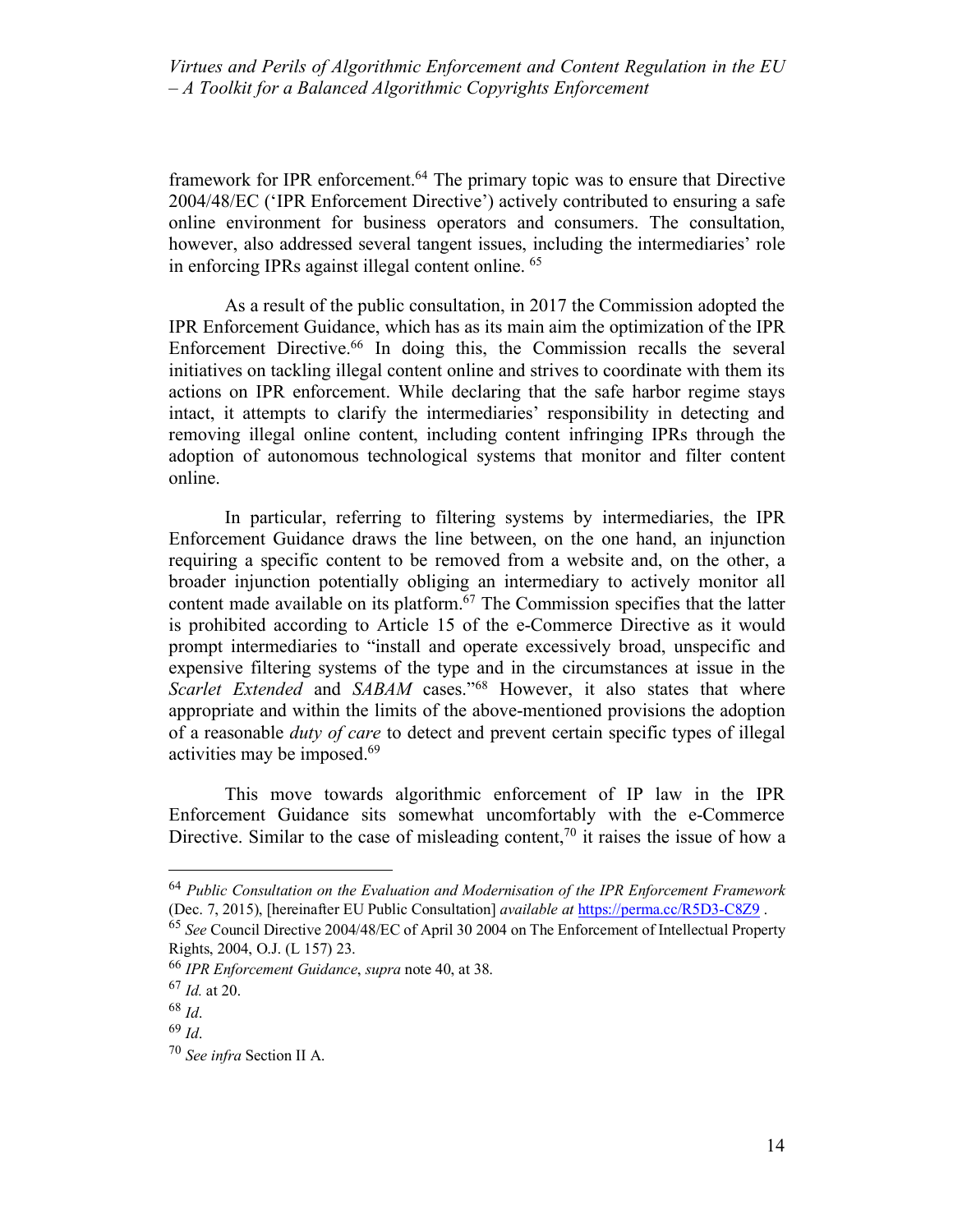filtering system can comply with the prohibition on general monitoring. Eventually, these algorithmic enforcement provisions seem to share the same internal clash: algorithmic enforcement complies with the trend for adopting and utilizing technological systems that enable platforms to tackle illegal content according to the DSM strategy but this does not coherently fit with the currently untouched conditional liability regime under the e-Commerce Directive.

# *C. Harmful Content in the DSM Strategy*

Public consultation on the review of the AVMSD took place between 6 July 2015 and 30 September 2015.<sup>71</sup> The objective was to make the European audiovisual media landscape fit for, and aligned to, the 21st-century media framework. As a result of the consultation, in May 2016 the Commission proposed a revision of the AVMSD, $<sup>72</sup>$  which also encompassed provisions on combating hate speech</sup> and dissemination of harmful content to minors. This introduced new obligations for AVMS operators as they now became involved first-hand in tackling illegal content—in particular, content harmful to minors and hate speech.

The proposed revision of the AVMSD did not raise as much concern as the proposal for the DSM Directive.73 The amended version was finally adopted in November 2018 by the European Parliament and the Council.

Before illustrating how the revised AVMSD encourages the use of technology for compliance, it is first necessary to turn to the definition of videosharing platforms as they are now the specific addressees of the new set of obligations. Video-sharing platforms are defined as commercial services addressed to the public, where the principal purpose of the service (or an essential functionality of it) is devoted to providing programs and user-generated videos to the general public.<sup>74</sup> The scope of such service must then be that of informing, entertaining or educating, whereby the means adopted for it should be through electronic communications networks; and, finally, the content should be organized

 <sup>71</sup> *See generally* <sup>E</sup>ᴜʀᴏᴘᴇᴀɴ <sup>C</sup>ᴏᴍᴍɪssɪᴏɴ, *Report on the Public Consultation on the Review of the Audiovisual Media Services Directive (AVMSD)* (2016), https://ec.europa.eu/digital-singlemarket/en/news/report-public-consultation-review-audiovisual-media-services-directive-avmsd.

<sup>72</sup> *See generally Proposal for a Directive of the European Parliament and of the Council Amending Directive 2010/13/EU on the Coordination of Certain Provisions Laid Down by Law, Regulation or Administrative Action in Member States Concerning the Provision of Audiovisual Media Services in View of Changing Market Realities*, *supra* note 46.

<sup>73</sup> *See infra* Section III.

<sup>74</sup> AVMSD, see *supra* note 38, art. 1.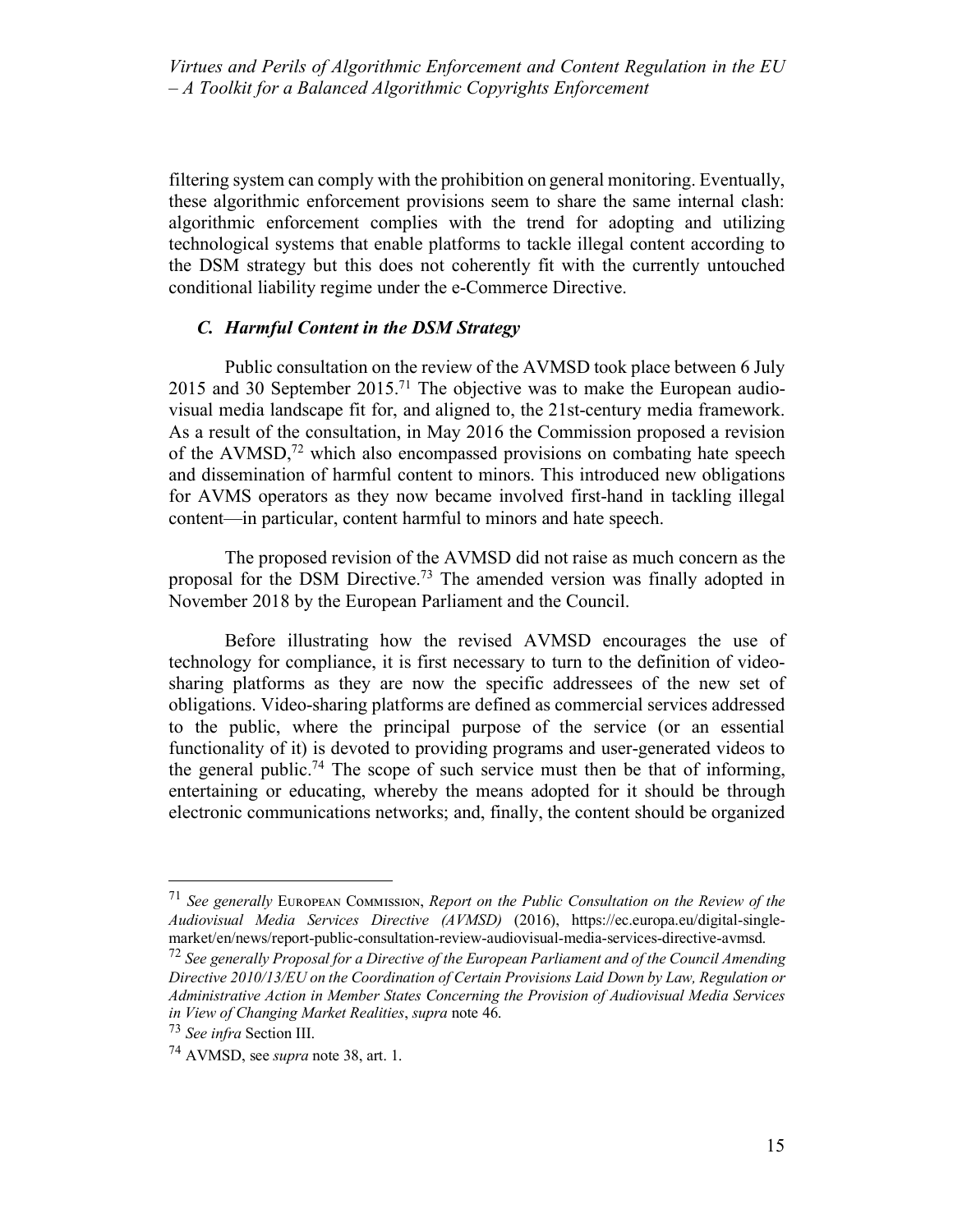in a way determined by the provider of the service, in particular by displaying, tagging and sequencing.<sup>75</sup>

Such video-sharing platforms fall within the regulation introduced by the newly-adopted Chapter IXa, entitled "Provisions applicable to Video-Sharing Platform Services". In particular, Article 28b of the AVMSD brings in an obligation for Member States to ensure that appropriate measures are taken by video-sharing platforms to protect: first, minors from content which may impair their physical, mental or moral development; second, the general public from content containing incitement to violence or hate speech; and third, still the general public from content the dissemination of which constitutes a criminal offense, namely "public provocation to commit a terrorist offense", "child pornography" and "racism and xenophobia".

Measures are appropriate "in light of the nature of the content in question, the harm it may cause, the characteristics of the category of persons to be protected as well as the rights and legitimate interests at stake".76 Moreover, they should be practicable and proportionate, taking into account the size of the video-sharing platform service and the nature of the service it provides.77 Additionally, and more importantly, such measures should not lead to any ex-ante control or uploadfiltering of content insofar such actions are not in compliance with Article 15 of the e-Commerce Directive.

In particular, appropriate measures may include reporting/flagging operation systems, operating systems through which video-sharing platform providers explain to their users what effect has been given to the reporting and flagging systems, age verification systems, content rating systems, parental control systems, media literacy measures and tools, and raising users' awareness of those measures and tools, and finally, easy-to-use and effective procedures for the handling and resolution of users' complaints to the video-sharing platform provider concerning the implementation of the measures.<sup>78</sup> At first sight, having examined the appropriate measures suggested, the push towards the adoption of algorithmic systems here seems quite modest. Yet, turning to Article 28b one grasps the full algorithmic enforcement potential of these new provisions. In fact, Article 28b(6) permits Member States to impose on video-sharing platform measures that are more detailed or stricter than those mentioned above. This is the most controversial part of Article 28b as it raises the question as to what measures could be stricter than

 <sup>75</sup> *Id*.

<sup>76</sup> *Id*. art. 28(b)(3).

<sup>77</sup> *Id*.

<sup>78</sup> *Id*.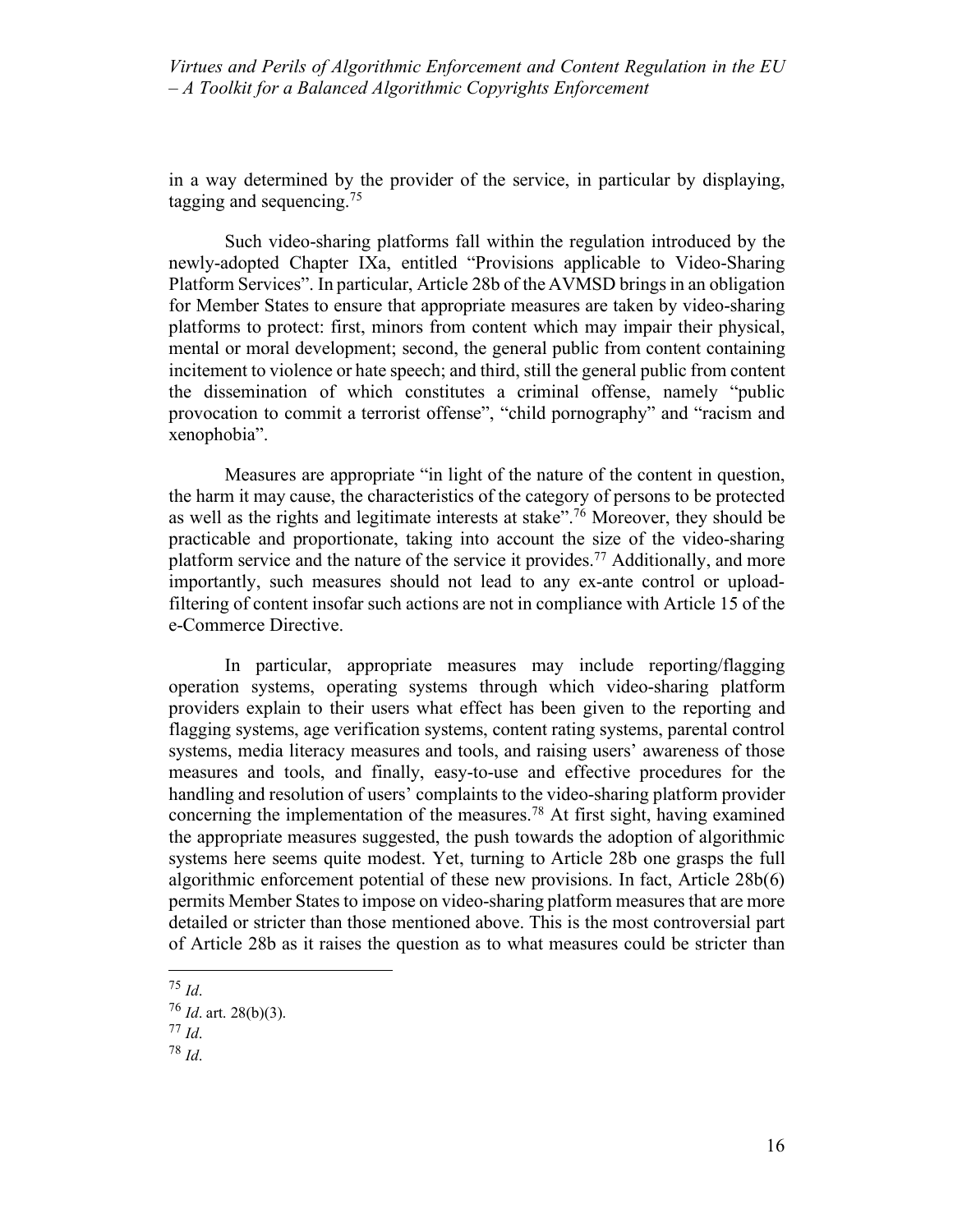the measures above mentioned if not filtering systems that prevent harmful content and hate speech from being uploaded. It seems that these can only be technological systems that autonomously detect illegal content and block its appearance online.

The scenario is even more complicated as, even here, the adoption of these stricter measures needs to be reconciled with the ban on general monitoring obligations set by Article 15 of the e-Commerce Directive. When adopting stricter measures online intermediaries should still "comply with the requirements set out by […] Articles 12 to 15 of Directive 2000/31/EC," which means in turn that such measures "shall not lead to any *ex-ante* control measures or upload-filtering of content which do not comply with Article 15 of Directive  $2000/31/EC$ ".<sup>79</sup> Now, it is still to be determined how an autonomous system monitoring the content posted to a platform can detect harmful to minor content or hate speech without the recourse to a general monitoring mechanism. Although the AVMSD maintains that the regime introduced by the e-Commerce Directive is untouched, $80$  the issue of how to reconcile the new duties with the ban imposed by Article 15 remains highly critical.

# *D. Online Terrorist Content in the DSM Strategy*

As part of the strategy to tackle illegal content online, from 30 April to 25 June 2018 the Commission conducted a public consultation on terrorist content. This initiative resulted in the proposal for a Regulation on preventing the dissemination of terrorist content online—the TERREG. This proposed Regulation encompassed stringent rules for online intermediaries concerning content of terrorist nature, such as a one-hour deadline for content to be removed following a removal order from national competent authorities, a duty of care for all platforms to ensure they are not misused for the dissemination of terrorist content, and *proactive* measures on the side of platforms to protect their users from terrorist abuse.<sup>81</sup>

The proposed text of the regulation was strongly opposed due to its impact on fundamental rights and in particular, freedom of expression.<sup>82</sup> It also attracted the concern of three independent experts of the United Nations Human Rights

 <sup>79</sup> *Id*. art. 28b(6).

<sup>80</sup> *Id*. recital (48).

<sup>81</sup> *Proposal for a Regulation of the European Parliament and of the Council on Preventing the Dissemination of Terrorist Content Online*, *supra* note 47, art. 6.

<sup>82</sup> *See generally* van Hoboken, *supra* note 47.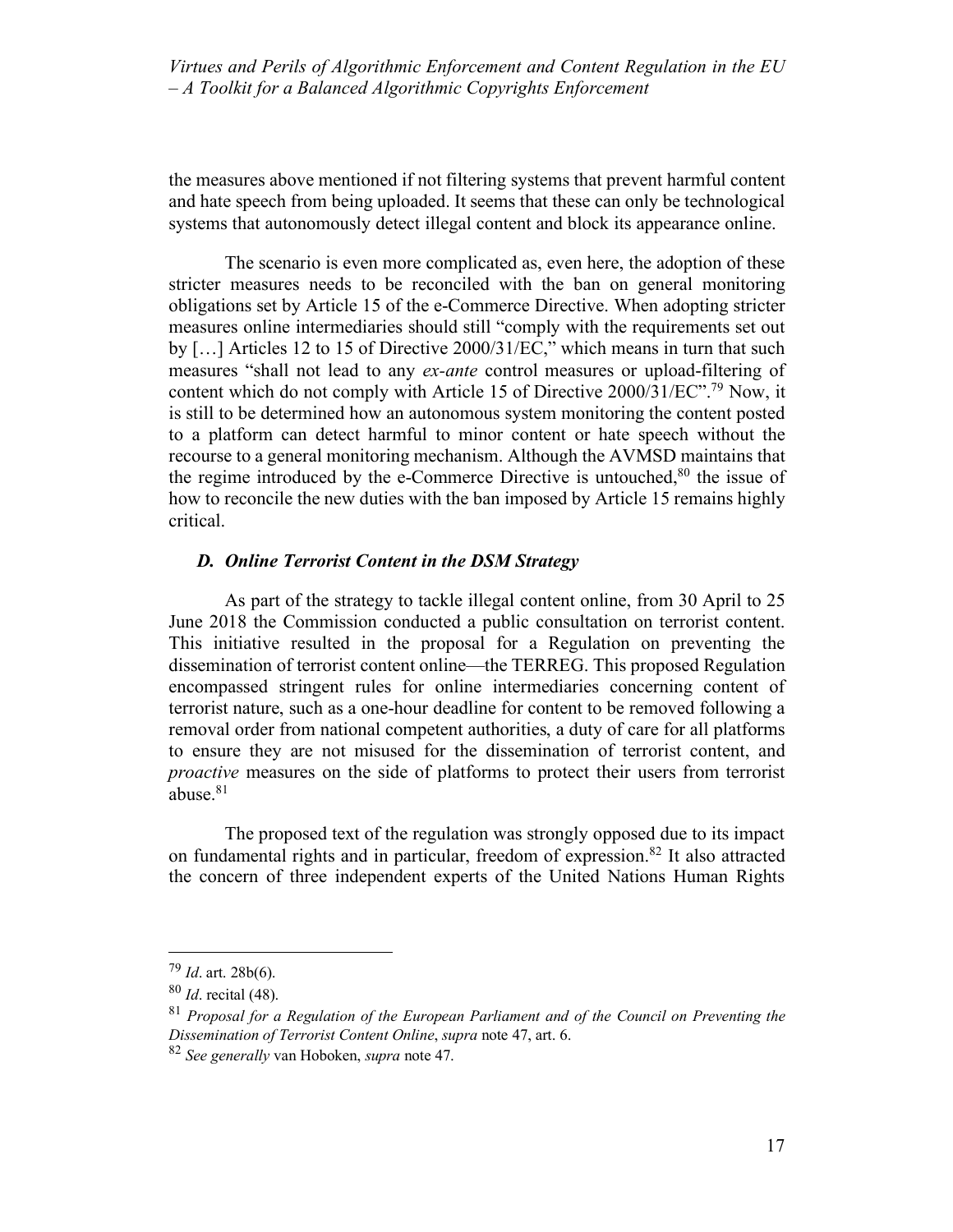Council.83 In this debate, highly problematic was Article 6 which required the adoption of proactive measures that would detect, identify and expeditiously remove or disable access to terrorist content and would also prevent the re-upload of content that has been removed or disabled. The proposal expressly referred to the use of automated tools.

These proactive measures raised a twofold concern which mirrors what was already mentioned in respect of misleading, harmful and IPR infringing content. First, these measures were deemed to violate Article 15 of the e-Commerce Directive as they would amount to a general obligation to monitor.<sup>84</sup> Also, such general monitoring and filtering of content uploaded by users risk to block content without any form of due process even before such content is published. This would reverse the well-established presumption that States, not individuals, bear the burden of justifying restrictions on freedom of expression. Second, these proactive measures could also deprive the platform of the protection against liability for thirdparty content as per Article 14 of the e-Commerce Directive.<sup>85</sup>

Following this debate, the version, finally adopted in April 2019,<sup>86</sup> carries several amendments. On the one hand, the modifications mitigate the impact of the new rules on platforms' operatively and their freedom to conduct business by limiting the measures and actions that platforms should undertake, and on the other hand, the amended rules increase the safeguards for fundamental rights by narrowing the definition of terrorist content.<sup>87</sup>

The aim remains that of tackling terrorist content online as this is "part of a broader problem of illegal content online, which includes child sexual exploitation, illegal commercial practices, and breaches of intellectual property".<sup>88</sup> Broadly speaking, the TERREG addresses online hosting services through which terrorist content is disseminated. More specifically, it applies to information society services storing user-provided information which is also made available to the public,

 <sup>83</sup> *See* David Kaye, Joseph Cannataci & Fionnuala Ní Aoláin, *Mandates of the Special Rapporteur on the Promotion and Protection of the Right to Freedom of Opinion and Expression: The Special Rapporteur on the Right to Privacy and the Special Rapporteur on the Promotion and Protection of Human Rights and Fundamental Freedoms While Countering Terrorism* (2018), https://spcommreports.ohchr.org/TMResultsBase/DownLoadPublic CommunicationFile?gId=24234.

<sup>84</sup> *Id*. at 9.

<sup>85</sup> *Id*.

<sup>86</sup> *See* TERREG,*supra* note 39.

<sup>87</sup> Riis & Schemer, *supra* note 2, at 7.

<sup>88</sup> TERREG, *supra* note 39, recital (1b).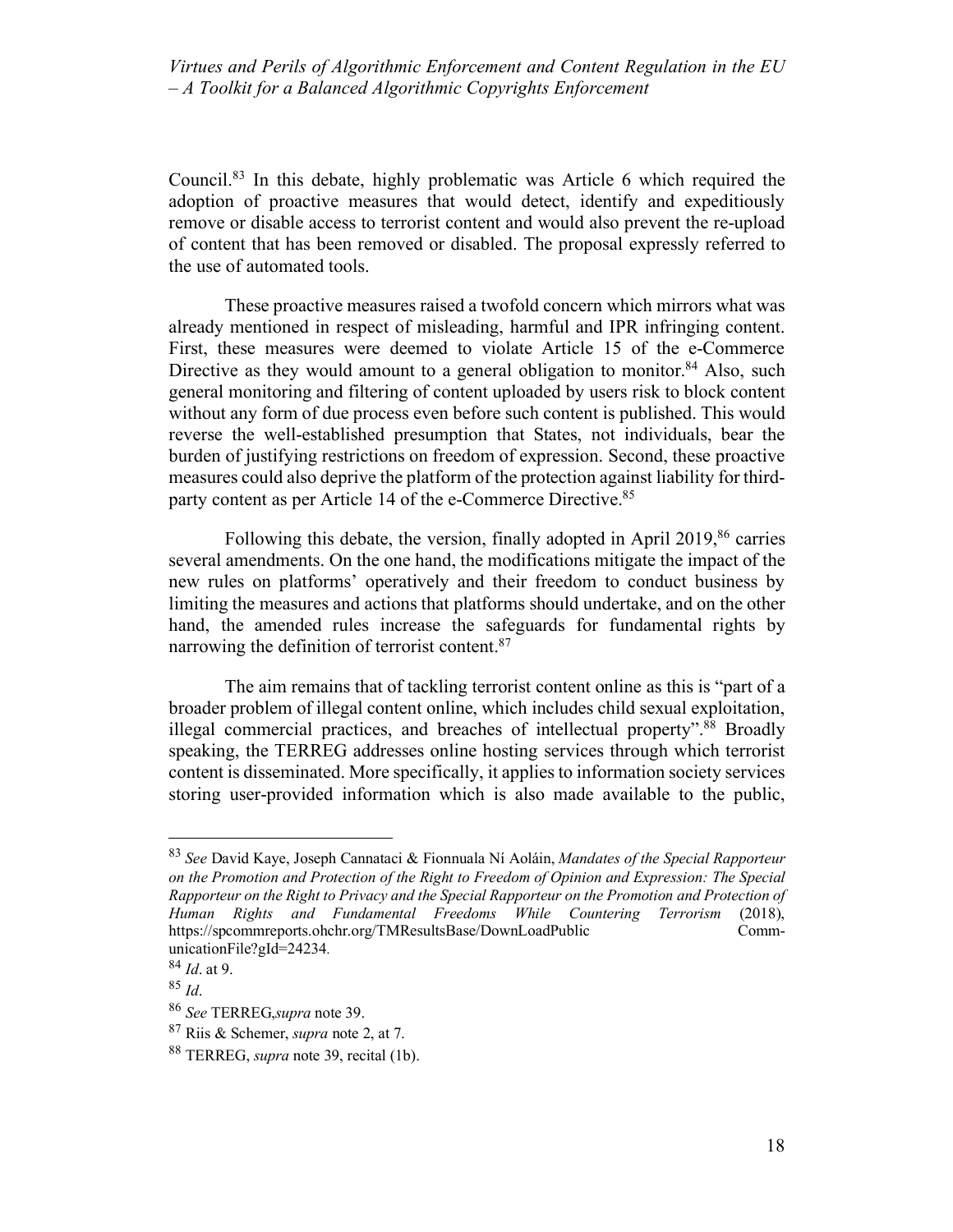irrespective of whether this activity is of a mere technical, automatic and passive nature.<sup>89</sup> Importantly, the TERREG also applies to host service providers who fall within the definition of video-sharing platforms provided in the AVMSD.<sup>90</sup>

The broad categories of intermediaries identified must still comply with a wide array of duties of care provisions, removal orders, referrals and "specific measures".91 In particular, "specific measures" now replaces the "proactive measures" proposed by the Commission. The measures should operate without prejudice to the e-Commerce Directive and should be "effective, targeted and proportionate, paying particular attention to the risk and level of exposure to terrorist content, the fundamental rights of the users, and the fundamental importance of the right to freedom of expression and the freedom to receive and impart information and ideas in an open and democratic society.<sup>"92</sup>

Besides the change in the terminology, Article 7 of TERREG also carries several other amendments such as the fact that it is now clearly stated that intermediaries are not obliged to monitor or filter the content,  $93$  but the obligation to withdraw the illegal content within an hour remains.<sup>94</sup>

#### **IV. ALGORITHMIC COPYRIGHT ENFORCEMENT IN THE DSM**

The use of technology to enforce the law is not a new concept,  $95$  neither is the use of automatic systems to enforce copyright law in the entertainment industry.96

The enforcement of copyright law online has always entailed a certain level of automation. However, over the last few years, automation has been progressively replaced with autonomy. While the former automated systems typically run within

 <sup>89</sup> *Id.* recital (10), (clarifying that "providers of information society services include social media platforms, video streaming services, video, image and audio sharing services, file sharing and other cloud services to the extent they make the information available to *the public* and websites where users can make comments or post reviews.").

<sup>90</sup> *Id.* art. 2(1)(1). <sup>91</sup> *Id.* recital (16) and art. 6.

<sup>92</sup> *Id*. art. 6(1).

<sup>93</sup> *Id.* art. 3(1)(a).

<sup>94</sup> *Id.* art. 4 (2).

<sup>95</sup> *See generally* Maayan Perel & Niva Elkin-Koren, *Accountability in Algorithmic Copyright Enforcement*, 19 STAN. TECH. L. REV. 473 (2016).

<sup>96</sup> *See generally* Toni Lester & Dessislava Pachamanova, *The Dilemma of False Positives: Making Content ID Algorithms More Conducive to Fostering Innovative Fair Use in Media Creation*, 51 UCLA ENT. L. REV. 24 (2017).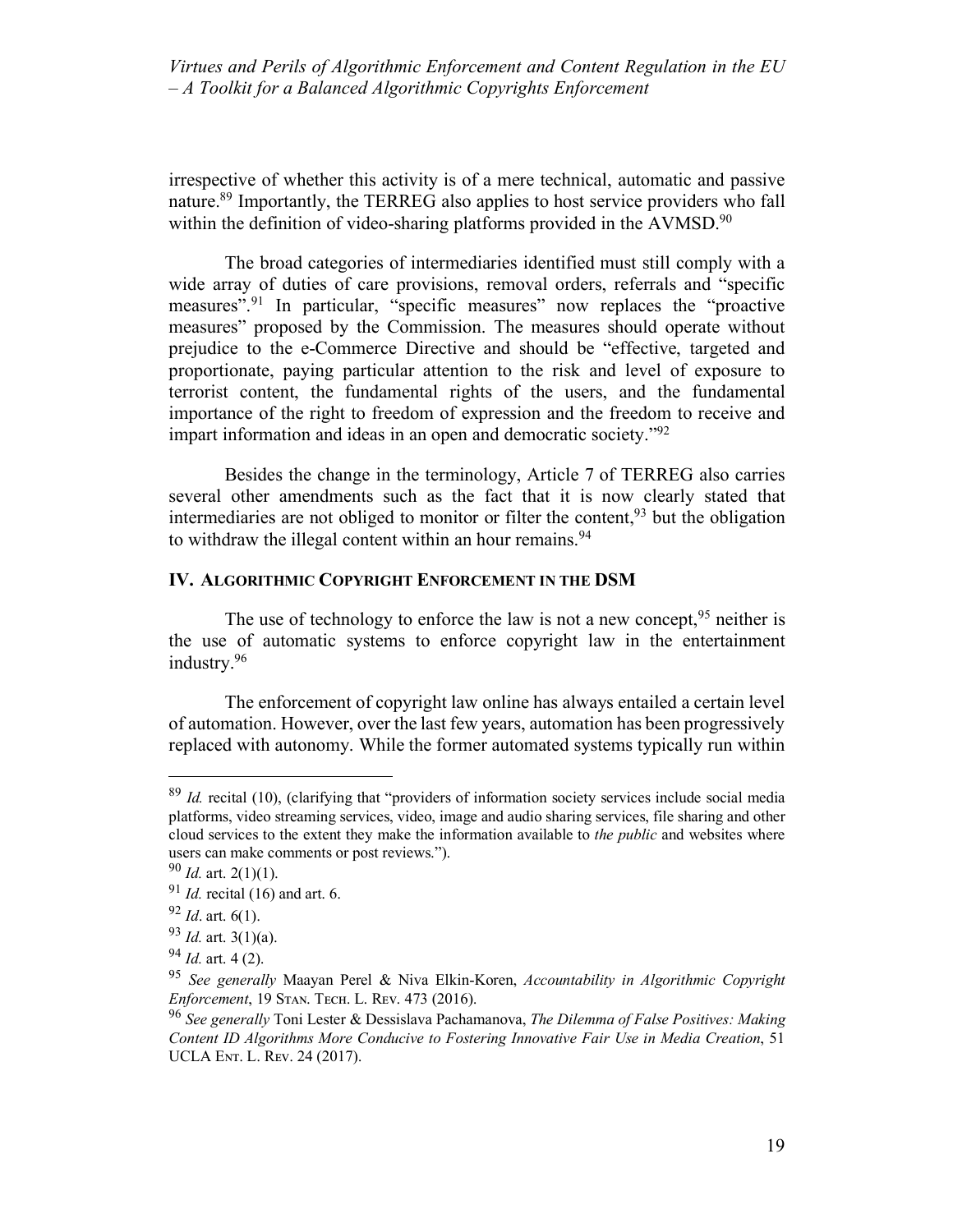a well-defined set of parameters and are trained in what tasks they can perform, autonomous systems learn and adapt to the surrounding environments. In other terms, what distinguishes automation from autonomy is the amount of adaptation, learning, and decision-making.

In the following sections, the story of technologies for copyright enforcement is articulated in three phases, each representing a step from automation towards autonomy. The last step is algorithmic copyright enforcement, which is currently heading towards the adoption of artificial intelligence (AI) and machine learning-based programs to tackle illegal content online.<sup>97</sup>

# *A. The Early Phase of Algorithmic Copyright Enforcement: The Robonotice Regime*

The first form of automation that copyright enforcement experienced was the adoption of automated notices by right holders based on internet monitoring systems. To this, online platforms responded by adopting systems that automatically removed the signaled content without any form of human intervention.98

The reason for the adoption of automated systems is usually found in the increase of unauthorized material online that in turn resulted in difficulties to humanly monitor the spread of unauthorized content. Once human monitoring of content online became impractical, right holders started resorting to the development and use of automated systems that crawl the internet to detect allegedly illegal content. Thereafter, notices were automatically sent to hosting platforms.

On the other hand, to match this trend, the automation of the notices triggered automation in the taking down of the indicated content. To limit the risks of falling outside the safe harbor regime, online platforms responded to the notices

<sup>&</sup>lt;sup>97</sup> See James Vincent, *Instagram is Using AI to Detect Bullying in Photos and Captions*, The VERGE (Oct. 9, 2018, 9:00 AM), https://www.theverge.com/2018/10/9/17954658/instagram-aimachine-learning-detect-filter- bullying-comments-captions-photos.

<sup>98</sup> *See* Daniel Seng, *The State of the Discordant Union: An Empirical Analysis of the State of DMCA Takedown Notices*, 18 Vᴀ. J. L. & Tᴇᴄʜ. 369, 414-417 (2014); Martin Husovec, *The Promises of Algorithmic Copyright Enforcement: Takedown or Staydown: Which Is Superior? and Why*, 42 COLUM. J.L. & ARTS 53 (2018) (describing the phenomenon).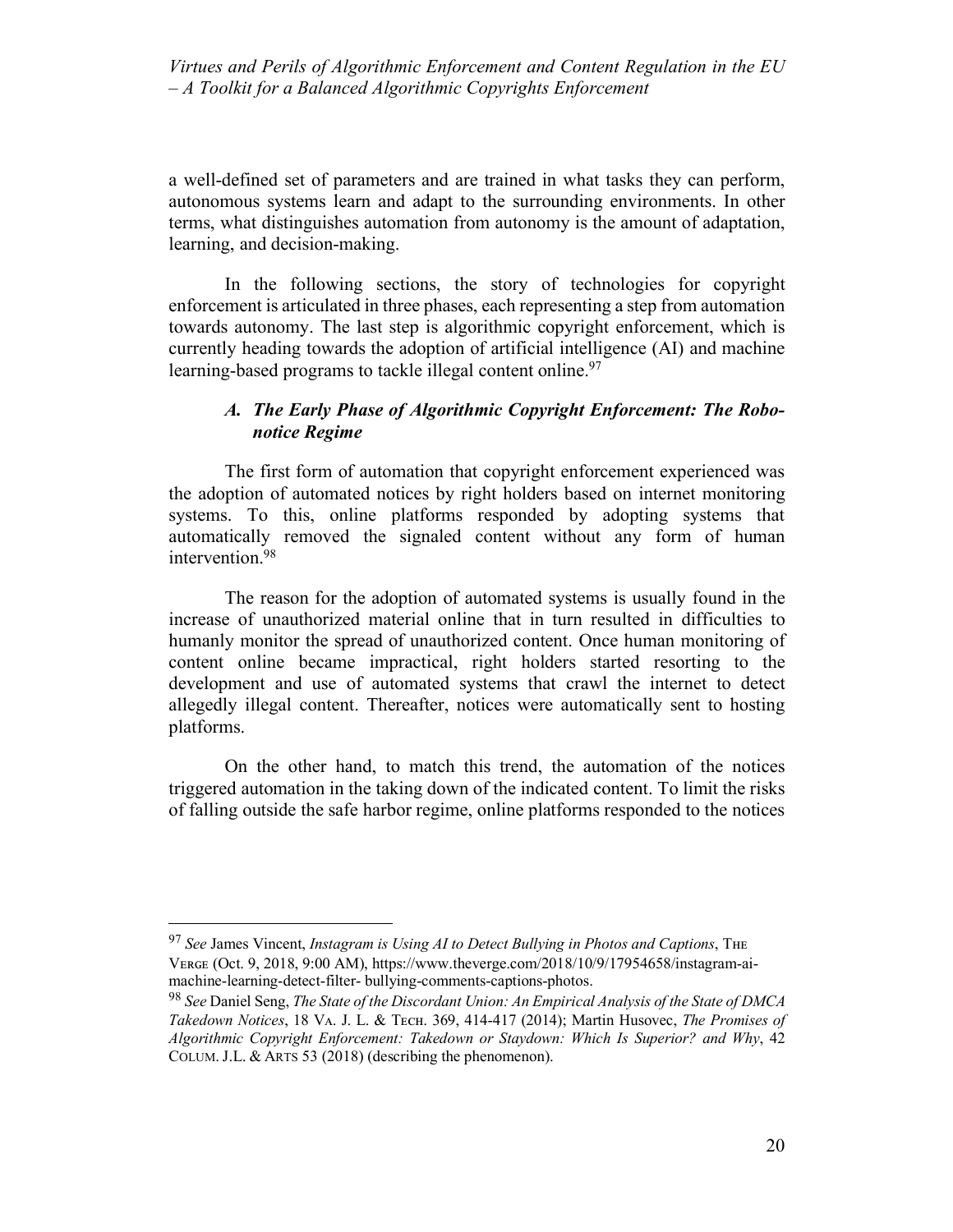by automatically taking down the content ("automated take-down").<sup>99</sup> As a result, the higher the number of notices, the higher the number of take-downs.

This phenomenon, that goes under the name of "robo-takedown regime"<sup>100</sup> has exacerbated the general public frustration already provoked by the N&TD and increased the amount of content erroneously taken down.101 Automation significantly impacts the scope of permitted uses that third parties are allowed to rely on. It questions the traditional balance that copyright entails between the protection of creative works and authorized uses by third parties.

The matter has also been addressed in court, at least in the US. In the *Lenz*  case, the practice of using algorithms to send automated notices raised the question as to whether right holders should rely on the same algorithms used to identify potential infringement to also make a judgment about fair use. On this point, the Ninth Circuit affirmed that "fair use ... is wholly authorized by the law"<sup>102</sup> which makes it compulsory for right holders to consider, before issuing a takedown notice, whether the possibly infringing content falls within fair use.<sup>103</sup> However, assessing fair use may prove problematic for any automated system. Distinguishing critical reviews, parodies, and transformative remixes from infringing reuses of copyrighted material often involve the kind of contextual decision-making that is already difficult for humans but proves to be even more complicated, if not impossible, for algorithms.104

In addition to the evidence that non-infringing content is constantly removed pursuant to robo-takedown requests, the robo-notice regime also neglects the issue of due process. Indeed, the number of counter-notices adopted in response

 <sup>99</sup> Michael W. Carroll, *Pinterest and Copyright's Safe Harbors for Internet Providers*, 68 U. MIAMI L. REV. 421, 424 (2014).

<sup>100</sup> Zoe Carpou, *Robots, Pirates, and the Rise of the Automated Takedown Regime: Using the DMCA to Fight Piracy and Protect End-Users*, 39 COLUM. J.L. ARTS 551, 552-53 (2016).

<sup>101</sup> Jennifer M. Urban & Laura Quilter, *Efficient Process or "Chilling Effects"? Takedown Notices*  Under Section 512 of the Digital Millennium Copyright Act, 22 SANTA CLARA COMPUTER & HIGH Tᴇᴄʜ. L.J. 621, 623 (2006); *see generally* Bar-Ziv, Sharon & Niva Elkin-Koren, *Behind the Scenes of Online Copyright Enforcement: Empirical Evidence on Notice & Takedown*, 50 CONN. L. REV. 339 (2018).

<sup>102</sup> Lenz v. Universal Music Corp., 815 F.3d 1145, 1151 (N.D. Cal. Apr. 8, 2008).

<sup>103</sup> Matthew Schonauer, *Let the Babies Dance: Strengthening Fair Use and Stifling Abuse in DMCA Notice-and-takedown Procedures*, 7 I/S: J.L. & Pᴏʟ'ʏ Fᴏʀ IɴF. Sᴏᴄ'ʏ 135, 156 (2011).

<sup>104</sup> Matthew Sag, *Internet Safe Harbors and The Transformation of Copyright Law*, 93 NOTRE DAME L.REV. 499, 531 (2017); *see* Lydia Pallas Loren, *Deterring Abuse of the Copyright Takedown Regime by Taking Misrepresentation Claims Seriously*, 46 WAKE FOREST L. REV. 745, 747 (2011) (criticizing the automation of notice and take-down); *see also* Schonauer, *supra* note 103, at 156.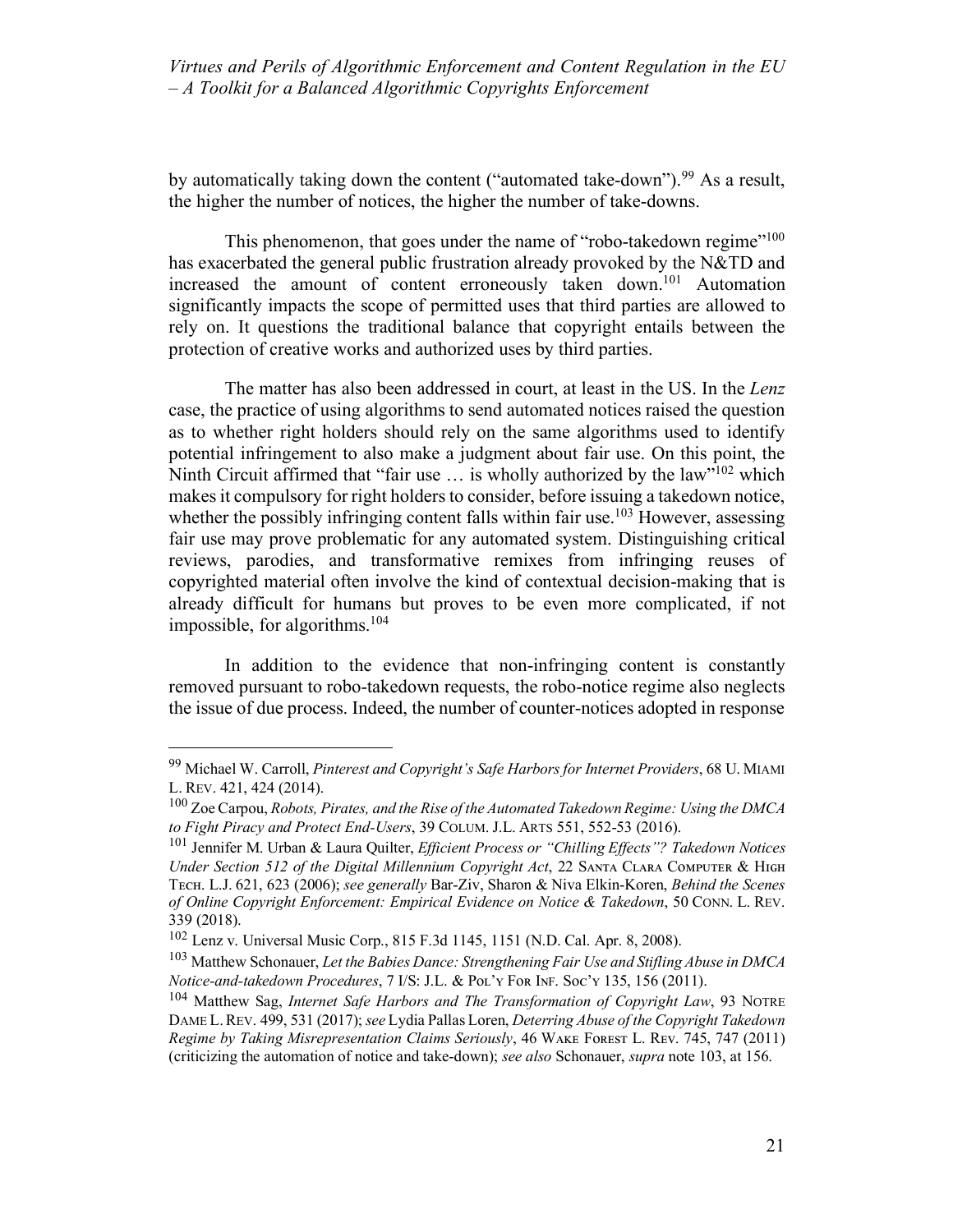to the algorithmic take-down represents an even smaller percentage than the overall number of counter-notices sent and received.<sup>105</sup> In sum, the rise of mass notice sending via automated systems provokes immediate questions of both accuracy and due process.106

# *B. The Advanced Phase of Algorithmic Copyright Enforcement: The Voluntary Filtering Regime*

The second level of automation came when some platforms voluntarily started to technologically implement agreements signed with right holders namely, entertainment majors—to share the revenues generated by the phenomenon of user-generated content.<sup>107</sup>

The classic example is the Content ID system developed by YouTube.<sup>108</sup> Broadly speaking, this and similar systems match whatever content is uploaded by users with the content for which right holders claim copyright and require protection.109 Platforms then enable right holders to decide what to do when the content uploaded matches their content—to either block it, monetize it, or just monitor it.<sup>110</sup> In practical terms, the system works by comparing existing and newly uploaded contents to "index files" of video or audio material provided by right holders. If a user-uploaded video is matched with an audiovisual work in the reference file, the respective right holder is notified and has the choice as to what, if any, action to take. $111$ 

These systems are the result of the pressure exercised by right holders (in particular, the music industry) on intermediaries and the attempt to involve them

 <sup>105</sup> Carpou, *supra* note 100, at 573; *see* Annemarie Bridy & Daphne Keller, *U.S. Copyright Office Section 512 Study: Comments in Response to Notice of Inquiry* (Mar. 30, 2016), https://papers.ssrn.com/sol3/papers.cfm?abstract\_id=2757197.

<sup>106</sup> *See* JENNIFER M. URBAN, JOE KARAGANIS & BRIANNA L. SCHOFIELD, NOTICE AND TAKEDOWN IN EVERYDAY PRACTICE 116 (Mar. 29, 2016) (UC Berkeley Public Law Research Paper No. 2755628).

<sup>107</sup> *See* Edward Lee, *Warming Up to User-Generated Content*, U. ILL. L. REV. 1459 (2008).

<sup>108</sup> *See* Lauren D. Shinn, *Youtube's Content ID as a Case Study of Private Copyright Enforcement Systems*, 43 AIPLA Q.J. 359 (2015).

<sup>109</sup> *How Content ID Works*, YOUTUBE, https://support.google.com/youtube/answer/2797370?hl =en [https://perma.cc/CET5-3RHC] (last visited Nov. 7, 2019).

<sup>110</sup> *Id.*

<sup>111</sup> *Id.*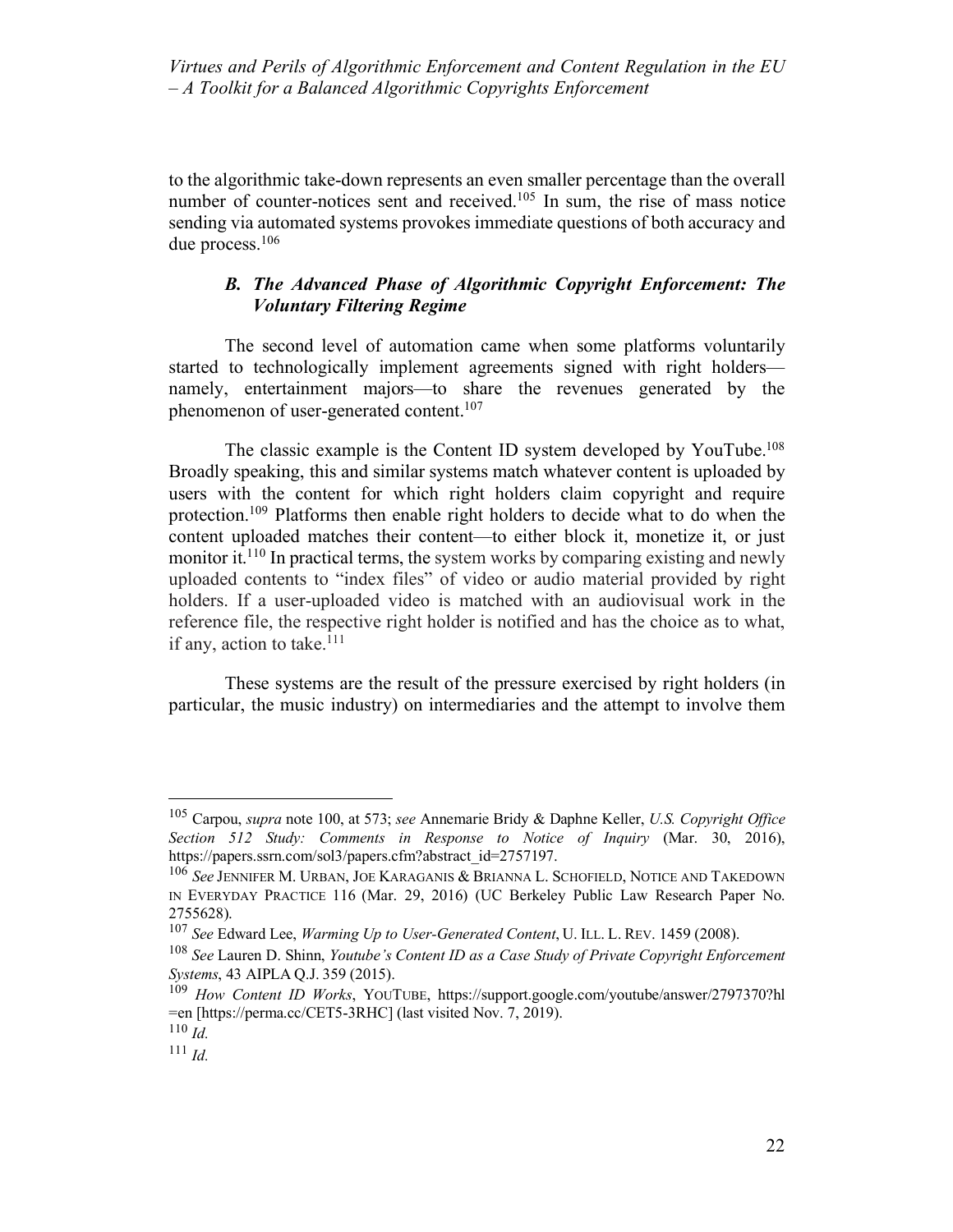even more in the fight against piracy.<sup>112</sup> In the pursuit of the liability rules within the e-Commerce Directive, platforms not only agree to perform a gatekeeping function, but they also encode that function in algorithms and software.<sup>113</sup> By doing this, they go even beyond what is required by law, namely the N&TD under the DMCA,<sup>114</sup> or the expeditious removal of the infringing content in the e-Commerce Directive.<sup>115</sup> Instead, they voluntarily adopt filtering systems that detect possibly infringing content uploaded by users. $116$ 

Compared with the robo-notice regime in the first stage, this second level of automation takes place in the absence of specific regulation which leads to an amplification of the risks present in the previous phase. The  $N&TD$  procedure, even when automated, occurs within a legal framework providing mandatory safeguards for users.117 Instead, filtering systems voluntarily adopted by right holders are unregulated which means that safeguards for third party users are entirely left to the discretion of platforms and depend on choices made by rights holders and platforms.118

In addition, filtering systems share the same concern raised by the robonotice regime as to the permitted uses reserved to third users. Even here, the capacity of automated filtering systems to distinguish between infringing content and content that constitutes a permitted use, such as parodies or educational content, is questionable. To address this issue, platforms have already started developing filtering systems that employ AI and machine learning to distinguish between

 <sup>112</sup> *See*, *e.g.*, INTERNATIONAL FEDERAL FOR THE PHONOGRAPHIC INDUSTRY, *IFPI Global Music Report 2019* (Apr. 2, 2019), https://ifpi.org/news/IFPI-GLOBAL-MUSIC-REPORT-2019 [https://perma.cc/Z34U-Q9RN].

<sup>113</sup> Sag, *supra* note 104, at 538-41.

<sup>114</sup> Digital Millennium Copyright Act of 1998 (DCMA), 17 U.S.C. § 512(c)(1) (2010) ("A service provider shall not be liable...if the service provider--(A)(i) does not have actual knowledge that the material or an activity using the material on the system or network is infringing; (ii) in the absence of such actual knowledge, is not aware of facts or circumstances from which infringing activity is apparent; or (iii) upon obtaining such knowledge or awareness, acts expeditiously to remove, or disable access to, the material; (B) does not receive a financial benefit directly attributable to the infringing activity, in a case in which the service provider has the right and ability to control such activity; and (C) upon notification of claimed infringement as described in paragraph (3), responds expeditiously to remove, or disable access to, the material that is claimed to be infringing or to be the subject of infringing activity.").

<sup>115</sup> e-Commerce Directive, *supra* note 5, art. 14.

<sup>116</sup> *See supra* Section III. A.

<sup>117</sup> Sag, *supra* note 104, at 543

<sup>118</sup> *Id.* at 544.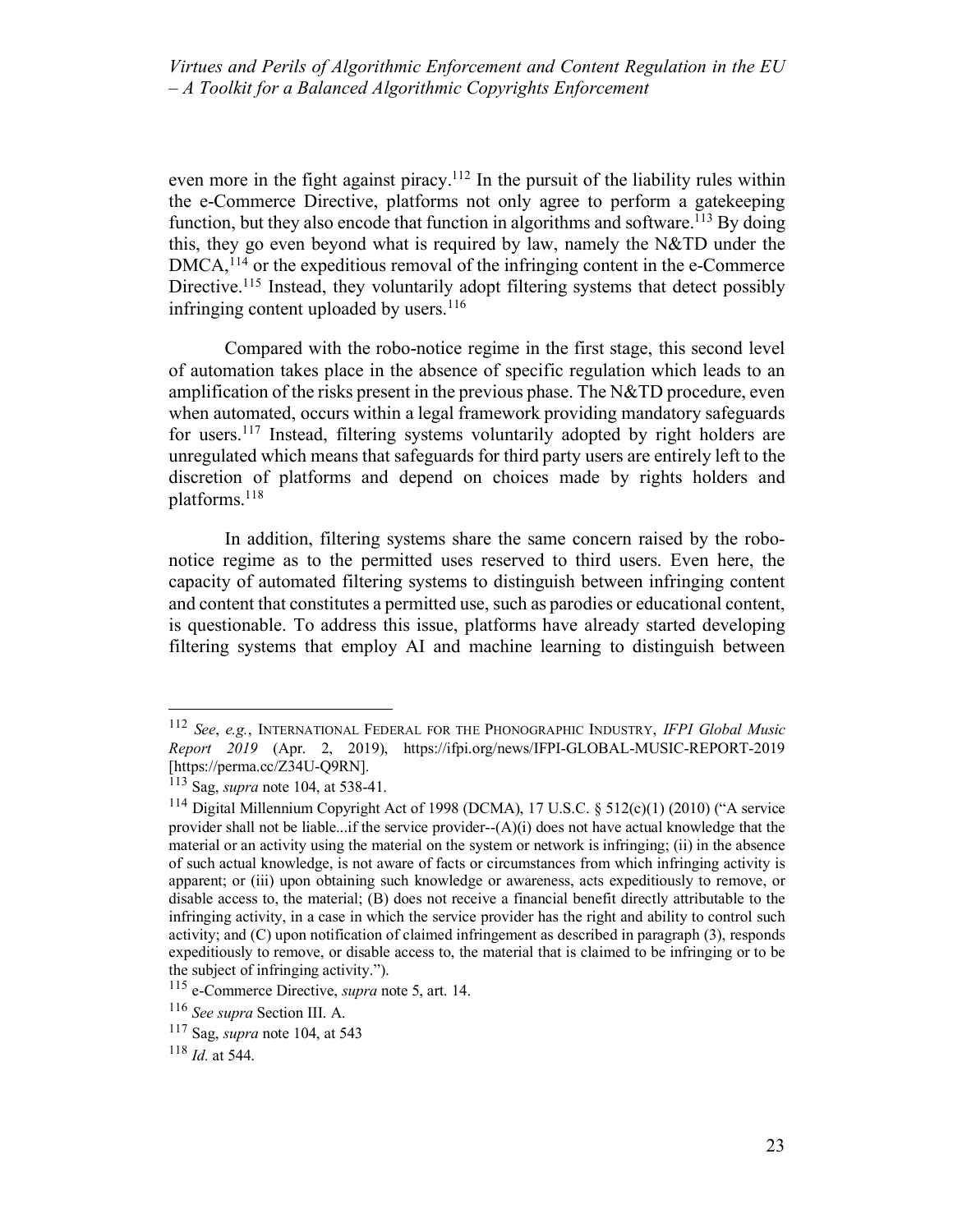infringing content and permitted content.<sup>119</sup> This is where the shift from automation to autonomy starts to materialize. The more sophisticated filtering systems become, the more they walk away from automation to enter the realm of autonomy, i.e. a realm in which the decision as to whether particular content amounts to a permitted use is left to an algorithm.

# *C. The Current Phase of Algorithmic Copyright Enforcement: Article 17 of the Directive on Copyright in the DSM*

The last phase of copyright enforcement is represented by Article 17 of the DSM Directive. In a nutshell, this much controversial provision introduces the direct liability of "online content sharing service providers storing and giving access to large amounts of works"<sup>120</sup> for the content that they host. It imposes on them an obligation to either sign licensing agreements with right holders for the content that the service provider stores, or to otherwise prevent protected content from (re)appearing online.

More in detail, since "online content sharing service providers perform an act of communication to the public", they should conclude fair and appropriate licensing agreements with right holders.<sup>121</sup> These agreements also cover "the liability for works uploaded by the users of such online content sharing services in line with the terms and conditions set out in the licensing agreement."122 In case these agreements are not reached—that is, the licensing obligation is not complied with—another obligation is triggered. To avoid liability, hosting platforms shall demonstrate that they not only have made "best efforts to obtain an authorization" but, more significantly, that they have "made, in accordance with high industry standards of professional diligence, best efforts to ensure the unavailability of specific works and other subject matter for which the right holders have provided the service providers with the relevant and necessary information."123 This last

 <sup>119</sup> *See* Kalev Leetaru, *The Problem with AI-Powered Content Moderation Is Incentives Not Technology*, FORBES (Mar. 19, 2019, 2:34 P.M.), https://www.forbes.com/sites/kalevleetaru/ 2019/03/19/the-problem-with-ai-powered-content-moderation-is-incentives-nottechnology/[https://perma.cc/RU7K-JWCY].

<sup>120</sup> DSM Directive, *supra* note 6, at 112-113 ("Providers of services, such as not-for-profit online encyclopedias, not-for-profit educational and scientific repositories, open source softwaredeveloping and-sharing platforms, providers of electronic communications services as defined in Directive (EU) 2018/1972, online marketplaces, business-to-business cloud services and cloud services that allow users to upload content for their own use are not 'online content-sharing service providers' within the meaning of this directive.").

<sup>121</sup> *Id.* at 119.

<sup>122</sup> *Id.* 

<sup>123</sup> *Id.* at 119-120.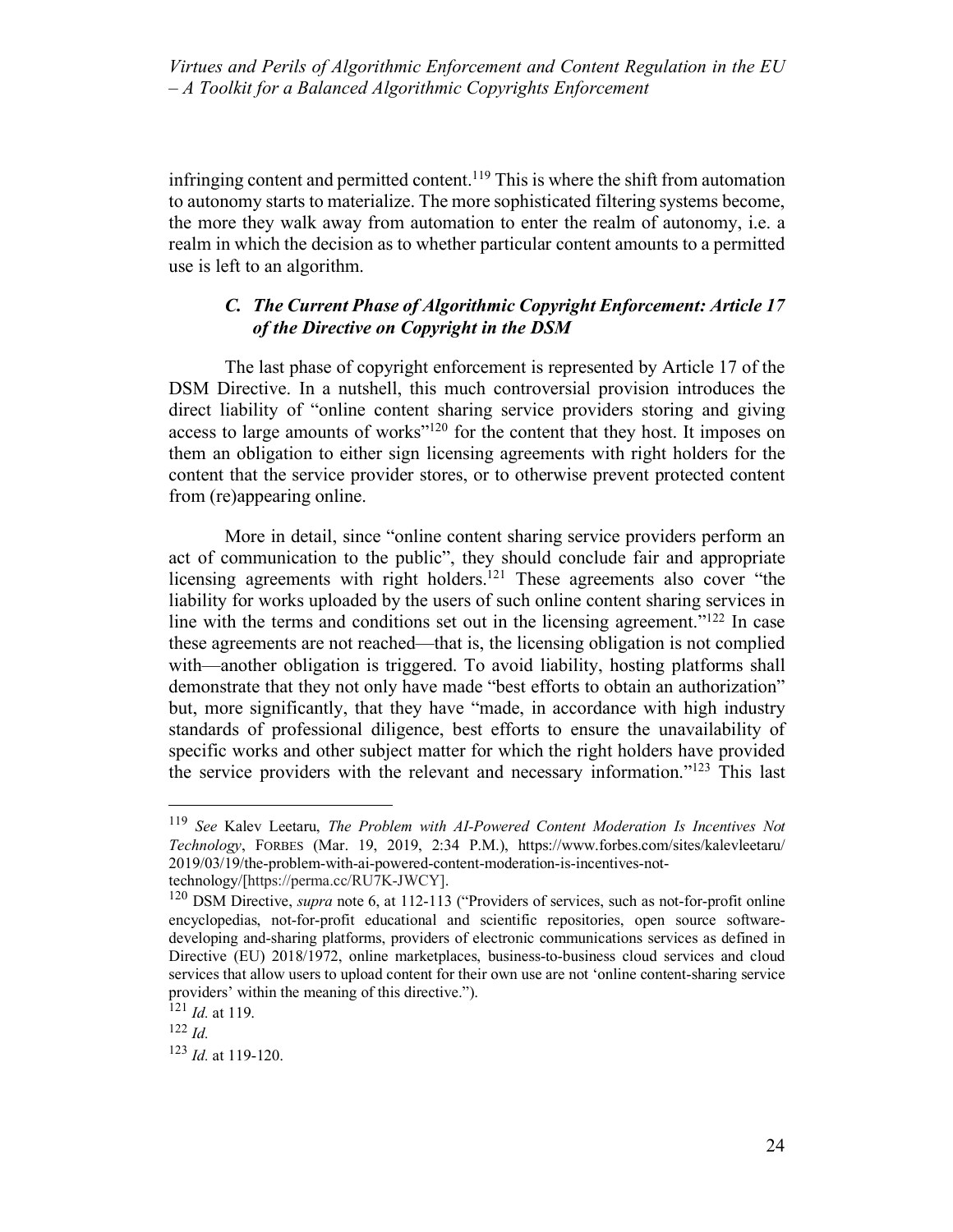obligation implies the implementation of technological measures which, in a very similar fashion to the filtering systems developed in the previous phase, would screen what users upload. The system would then prevent the availability online of the works that match those indicated by right holders.<sup>124</sup>

In addition to the obligations above, Article  $17(4)(c)$  also introduces a mechanism that can be defined as Notice & Stay Down  $(N&SD)$ .<sup>125</sup> This entails that a single notification of an infringing work would now oblige an intermediary to forever prevent its reappearance on the platform. Even in the case in which the platform has managed to obtain a license—and in theory, it is not obliged to adopt any technological measures pursuant to Article  $17(4)(b)$ —in practice it is still mandated to adopt a system that will prevent content for which a notice has been sent from being uploaded again by another user.<sup>126</sup> This obligation can hardly be complied with if not through a system that filters the content that users constantly upload.

Compared to Article 13 of the initial text of the DSM Directive proposed by the Commission in  $2016$ ,  $127$  in the current text, the reference to technological measures of content recognition is not explicit. In this sense, Article 17, at first sight, seems to take a step back and focus more on a licensing obligation rather than a filtering one. While Article 13 and its corresponding recitals (38) and (39) explicitly mentioned the use of technological measured to prevent illegal content from being uploaded, i.e. "effective content recognition technologies",<sup>128</sup> such mentions were all dropped in Article 17. However, the difference is more apparent than real. In this sense, unless exempted, online platforms are in any case forced to resort to the same filtering systems that they already started to voluntarily adopt in the previous phase.

The real change brought about by Article 17 is that it compels the adoption of filtering systems. It does this in two cases. This happens first when a licensing agreement with right holders on the content uploaded by third parties on their

 <sup>124</sup> MARTIN SENFTLEBEN, BERMUDA TRIANGLE–LICENSING, FILTERING AND PRIVILEGING USER-GENERATED CONTENT UNDER THE NEW DIRECTIVE ON COPYRIGHT IN THE DIGITAL SINGLE MARKET 4 (Apr. 4, 2019).

https://www.ssrn.com/abstract=3367219, [https://perma.cc/E2T9-LPGS].

<sup>125</sup> Husovec, *supra* note 98.

<sup>126</sup> Martin Husovec, *General Monitoring of Third-party Content: Compatible with Freedom of Expression?*, 11 J. INTELL. PROP. L. & PRACT. 20 (2016); Giancarlo Frosio, *Why Keep a Dog and Bark Yourself? From Intermediary Liability to Responsibility*, 26 INT'L J. L.&INFO. TECH. 1 (2018). <sup>127</sup> *Proposal for a Directive of the European Parliament and of the Council on Copyright in the Digital Single Market*, *supra* note 45.

 $128$  *Id.* at 120.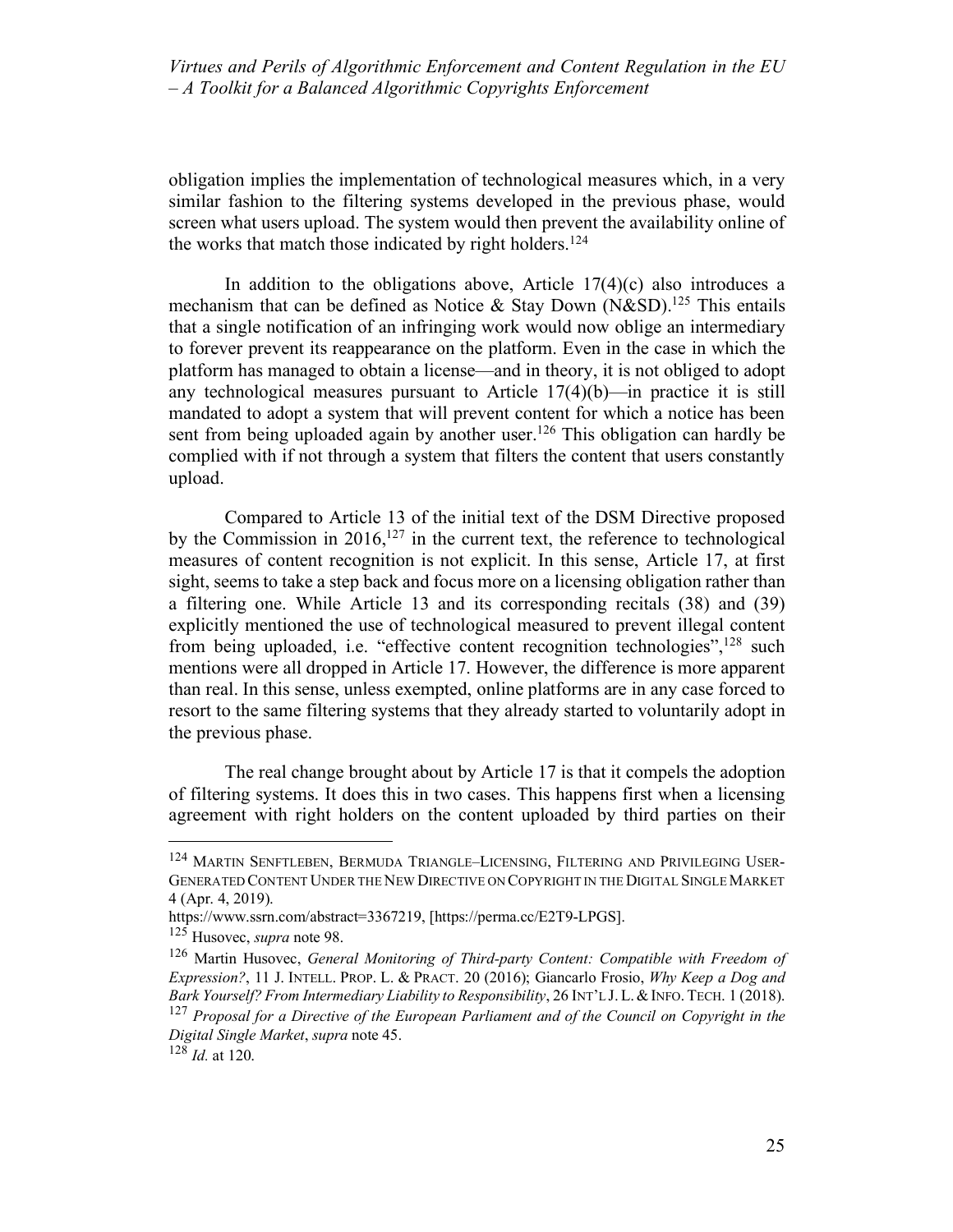platform cannot be reached. Here, under Article 17(4)(b), if platforms want to avoid being considered directly liable for communicating to the public the content uploaded by their users, they have to implement filtering systems to detect such content and block its upload. Absent an agreement, filtering systems become thus the standard to avoid liability. However, platforms already voluntarily adopt filtering systems to be sure to fall within the safe harbor set under Article 14 of the e-Commerce Directive.<sup>129</sup> Therefore, what the current Article 17 does is to make this practice compulsory to avoid not only secondary liability—as in the previous phase of algorithmic copyright enforcement—but also direct liability for infringement of the right of communication to the public. Second, by introducing the N&SD as a standard practice to be followed in any event, even in the presence of a license, Article 17 extends the adoption of filtering systems to all platforms, regardless of whether or not they have secured a license from the right holders. In other words, according to Article 17(4)(c), whenever content is taken down, a platform should ensure that it is not re-uploaded by any third party. Again, as this is an obligation that can only be performed through filtering systems, these become the standard to comply with the N&TD introduced by Article 17 regime.

The adoption of Article 17—or better, its statutory request to adopt technologies to enforce the law—has legal and factual consequences. In the first place, its requests may amount to a general filtering obligation in violation of Article 15 of the e-Commerce Directive, regardless the proposition that "[t]he application of this Article shall not lead to any general monitoring obligation."<sup>130</sup> The DSM Directive implies that right holders can communicate information on the works—and other subject-matter—which they do not want to be available online.131 It is highly likely that these lists of works will be rather extensive and would eventually result in a quasi-general monitoring obligation on the side of the intermediaries.

On a more general basis, there is an issue of consistency between the DSM Directive and the safe harbor regime. In particular, there is a general lack of coordination between Article 17 of the DSM Directive and Article 14 of the e-Commerce Directive as interpreted by the CJEU case law in regards to active and passive hosting providers.<sup>132</sup> Specifically, according to Article 17(3) platforms that

 <sup>129</sup> *See supra* Section III B-C.

<sup>130</sup> DSM Directive, *supra* note 6, at 120.

<sup>131</sup> *Id.*

<sup>132</sup> Eleonora Rosati, *The CJEU Pirate Bay Judgment and Its Impact on the Liability of Online Platforms*, 39 EIPR 737, 745 (2017); Jane C. Ginsburg & Luke Ali Budiardjo, *Liability for Providing Hyperlinks to Copyright-Infringing Content: International and Comparative Law Perspectives*, 41 COLUM. J. L. & ARTS 153, 176 (2018); Jane C. Ginsburg, *The Court of Justice of*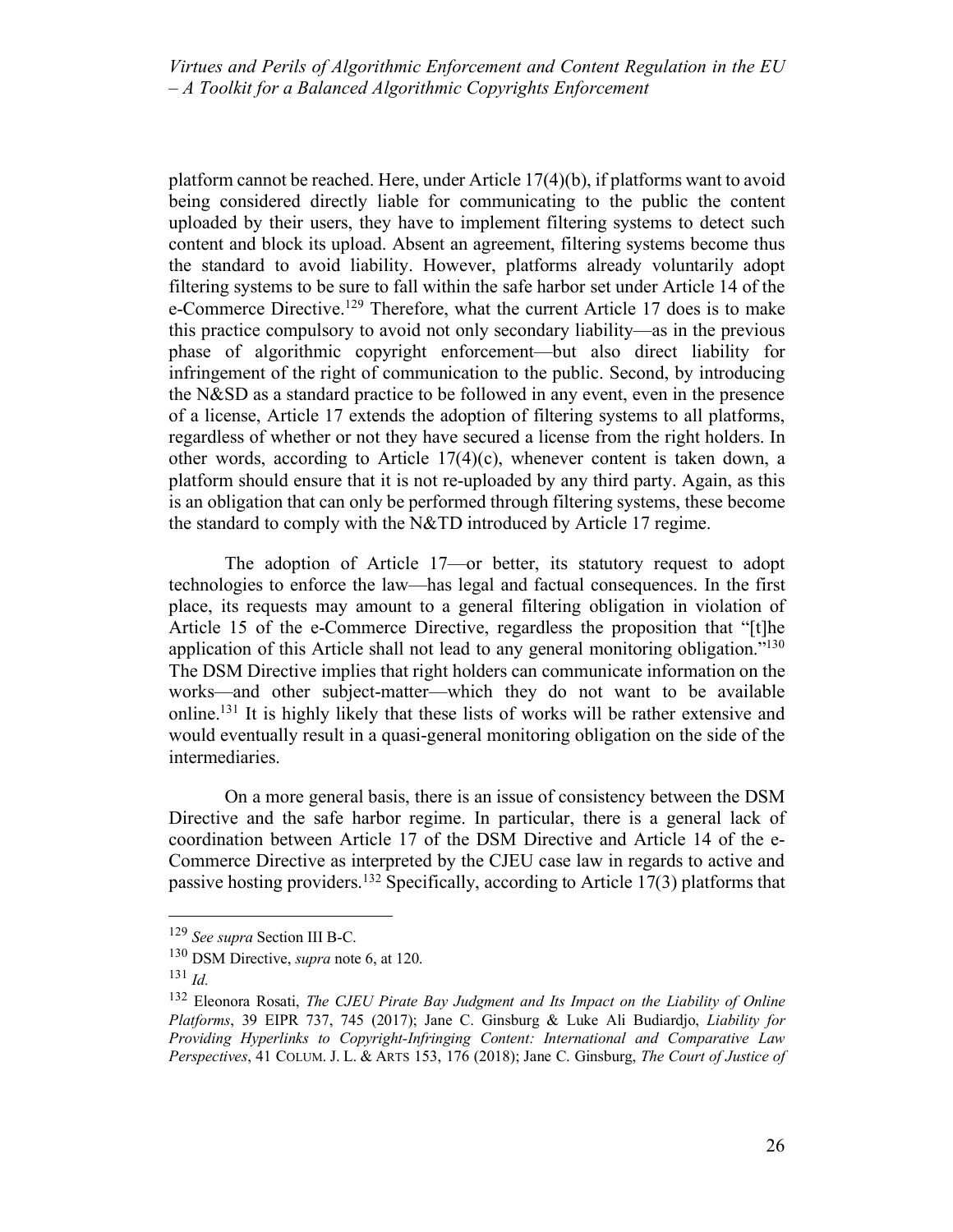are addressees of the new rules do not fall anymore within Article 14 of the e-Commerce Directive. This carves out an exception in the safe harbor regime, which may raise issues as to where to draw the line between platforms for which the CJEU interpretation of active/passive hosting providers still applies and to assess those which fall within Article 17 of the new Directive.

In the second place, the system introduced by Article 17 shifts algorithmic enforcement from ex-post to ex-ante. Before the adoption of Article 17, ex-post enforcement, i.e. the robo-notice regime, $133$  coexisted with cases in which platforms voluntarily through filtering systems prevented content from being uploaded,<sup>134</sup> the regime under Article 17(4)(b) bring in a form of ex-ante filtering obligation according to what is asked by right holders. Besides, Article 17(4)(c) introduces a system which is partially ex-ante and partially ex-post. It is ex-post when the first notice is sent, and ex-ante afterward, in regards to all the possible re-uploaders of that same content. Consequently, this new regime advances the threshold of protection granted to copyright law: it statutorily requires the use of algorithms not only to enforce copyright law once a violation has taken place but also to prevent a violation from taking place in the first place. Eventually, this blurs the line between algorithmic enforcement and algorithmic content regulation. Such a changing nature of algorithmic enforcement, i.e. more and more ex-ante, transforms it from a compliance tool into one of regulation.

Third, Article 17 also pushes towards the implementation of increasingly autonomous filtering systems. While in the voluntary filtering systems phase, safeguards as far as legitimate uses of copyright content, as well as consideration of fundamental rights, are not explicitly required, the DSM Directive expressly calls for certain exceptions or limitations not to be affected and the data of individual users to be protected per Directive 2002/58/EC and Regulation (EU) 2016/679.135 This approach introduces within the European legal framework the principle jurisprudentially developed in the US through the *Lenz* case.136 Such a step requires that filtering systems ought to develop in a way that takes into consideration third parties' interests as well as fundamental rights. A development of this kind can only

 $\overline{a}$ 

*the European Union Creates an EU Law of Liability for Facilitation of Copyright Infringement: Observations on Brein v. Filmspeler [C-527/ 15] (2017) and Brein v. Ziggo [C-610/15]* 1, 13 (Columbia Law & Econ. Working Paper No. 572, 2017).

<sup>133</sup> *See supra* Section III A.

<sup>134</sup> *See supra* Section III B.

<sup>135</sup> DSM Directive, *supra* note 6, at 120-121.

<sup>136</sup> *Lenz*, *supra* note 102.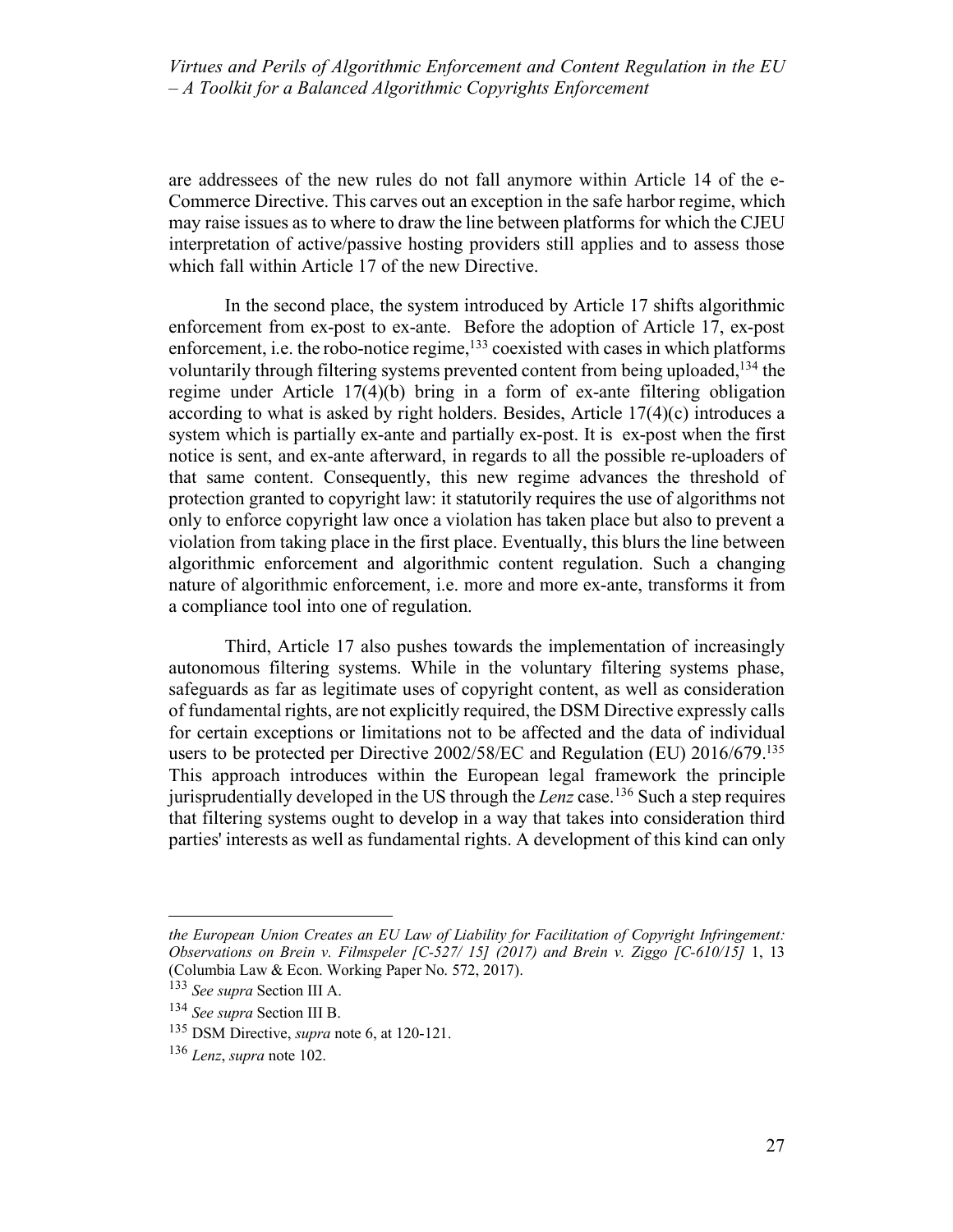occur by relying more heavily on AI and machine learning, the concern of which will be illustrated in the following section.

## **V. THE BEAUTIFUL AND THE UGLY OF ALGORITHMIC COPYRIGHT**

## **ENFORCEMENT**

Regardless of the general hype around algorithmic enforcement, and its implications for copyright law, in particular, such systems raise a fair amount of concern. Several scholars have already tried to mitigate such discontent. In the following, I will consider the concerns and address the possible mechanisms that could tackle the alarming consequences of algorithmic copyright enforcement.

## *A. Algorithmic Copyright Enforcement and its Shortcomings*

The first cluster of concerns deals with the convergence of all law enforcement functions<sup>137</sup> in the hands of intermediaries that are private companies.138 Through the privatization of a function that is usually public, we witness a delegation of power to online intermediaries.<sup>139</sup> It has been observed that automated systems become the "de facto delegations of rulemaking power" as they are those who encode the law into decision-making programs.140 Besides, the convergence of the enforcement functions merges all phases of the traditional caseby-case, human-driven process of detection, prosecution, adjudication, and execution of the law into a one-step process, which is now technologically performed.141 For instance, in the case of copyright law, private online platforms

 <sup>137</sup> *See* Danielle Keats Citron, *Technological Due Process*, 85 WASH. U. L. REV. 1249, 1253-1254 (2007) ("Although programmers building automated systems may not intend to engage in rulemaking, they in fact do so. Programmers routinely change the substance of rules when translating them from human language into computer code.") (describing the combination of rulemaking and adjudication).

<sup>138</sup> *See* Salung Petersen, *Private Enforcement of IP Law by Internet Service Providers: Notice and Action Procedures*, *in* USER GENERATED LAW: RE-CONSTRUCTING INTELLECTUAL PROPERTY LAW IN A KNOWLEDGE SOCIETY 228, 242 (Thomas Riis ed., Edward Elgar Pub. 2016).

<sup>139</sup> See Alexa Capeloto, *Transparency on Trial: A Legal Review of Public Information Access in the Face of Privatization*, 13 CONN. PUB. INT. L.J. 19, 20-21 (2013), for a discussion on the privatization of public functions.

<sup>140</sup> *See* Citron, *supra* note 137, at 1296 ("Delegations to computer systems and their programmers . . . are more troubling than delegations to private contractors. . . [Because] code writers lack policy expertise.").

<sup>141</sup> *See* Niva Elkin-Koren & Maayan Perel, *Algorithmic Governance by Online Intermediaries*, *in* THE OXFORD HANDBOOK OF INSTITUTIONS OF INTERNATIONAL ECONOMIC GOVERNANCE AND MARKET REGULATION 1, 3 (Eric Brousseau, Jean-Michel Glachant & Jérôme Sgard eds., Oxford Handbooks Online 2019).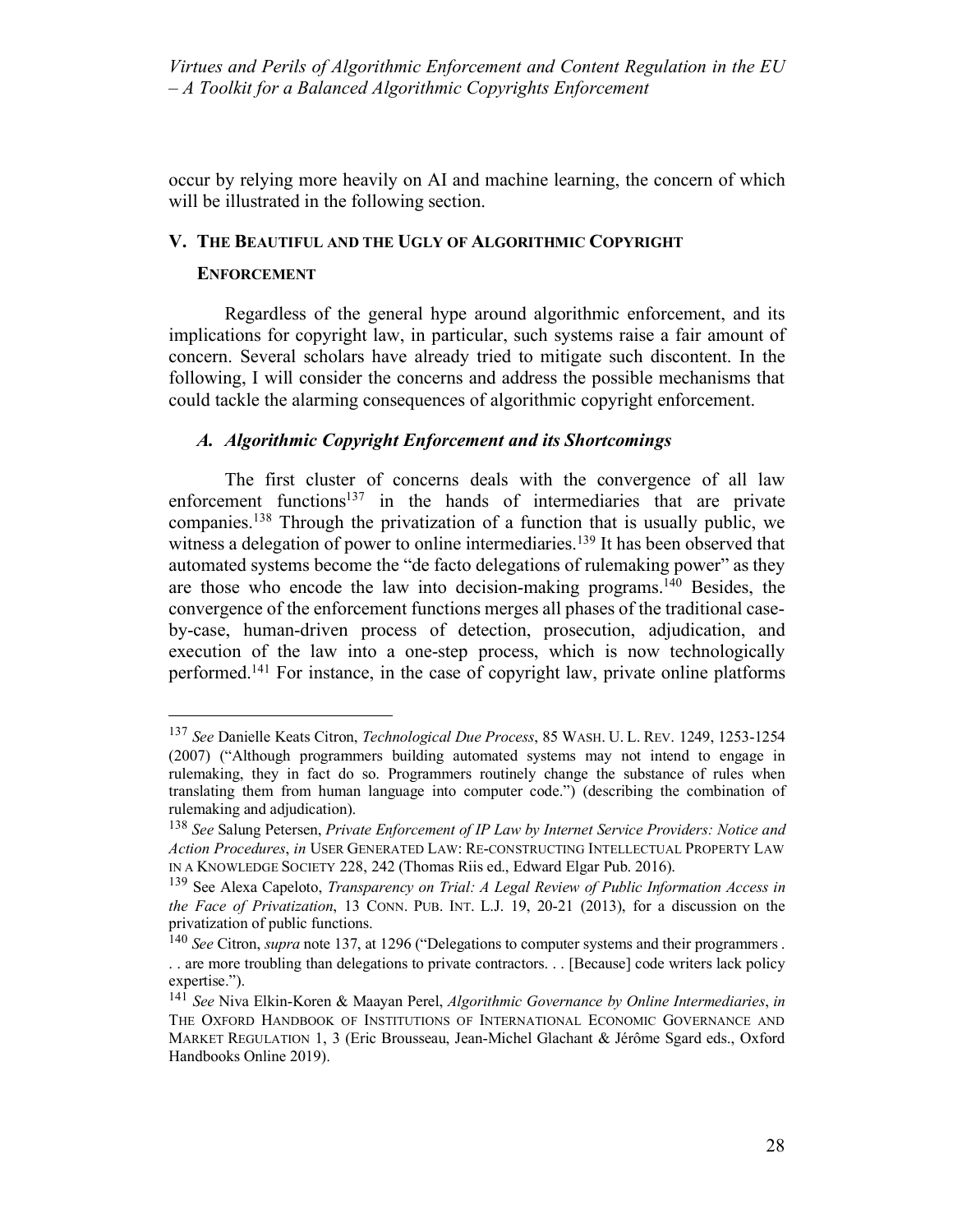employ algorithms to detect the possibly infringing content and decide whether it infringes. Then, based on this, content is automatically made available online or not. This process is characterized by an evident lack of accountability on behalf of private platforms for the way in which their algorithms enforce the law.<sup>142</sup> Users affected by the algorithmic decision making are not able to understand the reasons why the content they tried to upload failed to appear online and what is more, are not able to challenge such decisions.

A lack of accountability makes it also difficult to correct autonomous decision-making derived from biased algorithms. It is in fact known that algorithmic decision-making may result in biased outcomes whenever the computer system systematically and unfairly discriminates against certain individuals or groups of individuals in favor of others. Regardless of the origin of bias—were it a pre-existing bias rooted in social institutions, practices, and attitudes, or a technical bias deriving from technical constraints or considerations, or an emergent bias arising in a context of use—the more complex a system is, the more biases remain hidden in the code, which are difficult to pinpoint or explain. Biased systems, thus, offer no means for appeal.<sup>143</sup>

The main excuse for such a lack of accountability is that algorithms are opaque by nature.144 This inherent opacity would derive from algorithms being innately non-transparent as they amount to complex code that even programmers cannot easily comprehend. Indeed, algorithms now combine more than one decision tree to generate the required outcome and this adds to the issues of opacity that of explicability or interpretability.<sup>145</sup> Predictive algorithms are becoming harder to decipher ex-post, which in turn makes it particularly complicated for the addressees of decision-making operations to challenge the effect of such decisions.146 This is further exacerbated in the case of self-learning algorithms that, after being fed with large amounts of data, develop on their own and react to the environment in ways that cannot be foreseen.<sup>147</sup> This feature of autonomy renders

 <sup>142</sup> *See* Helen Nissenbaum, *Accountability in a Computerized Society*, 2 SCI. & ENGINEERING ETHICS 25, 26 (1996) (raising the issue on the lack of accountability on private platforms). *See also* Perel & Elkin-Koren, *supra* note 95 (arguing specifically on accountability in algorithmic copyright law enforcement).

<sup>143</sup> *See* Batya Friedman & Helen Nissembaum, *Bias in Computer Systems*, 14 ACM TRANSACTIONS ON INFO. SYSTEMS 330, 331 (1996).

<sup>144</sup> *See* Paul B. de Laat, *Algorithmic Decision-Making Based on Machine Learning from Big Data: Can Transparency Restore Accountability?*, 31 PHIL. & TECH. 525, 526 (2018).

<sup>145</sup> *Id.* at 536.

<sup>146</sup> *Id.* 

<sup>147</sup> *Id.*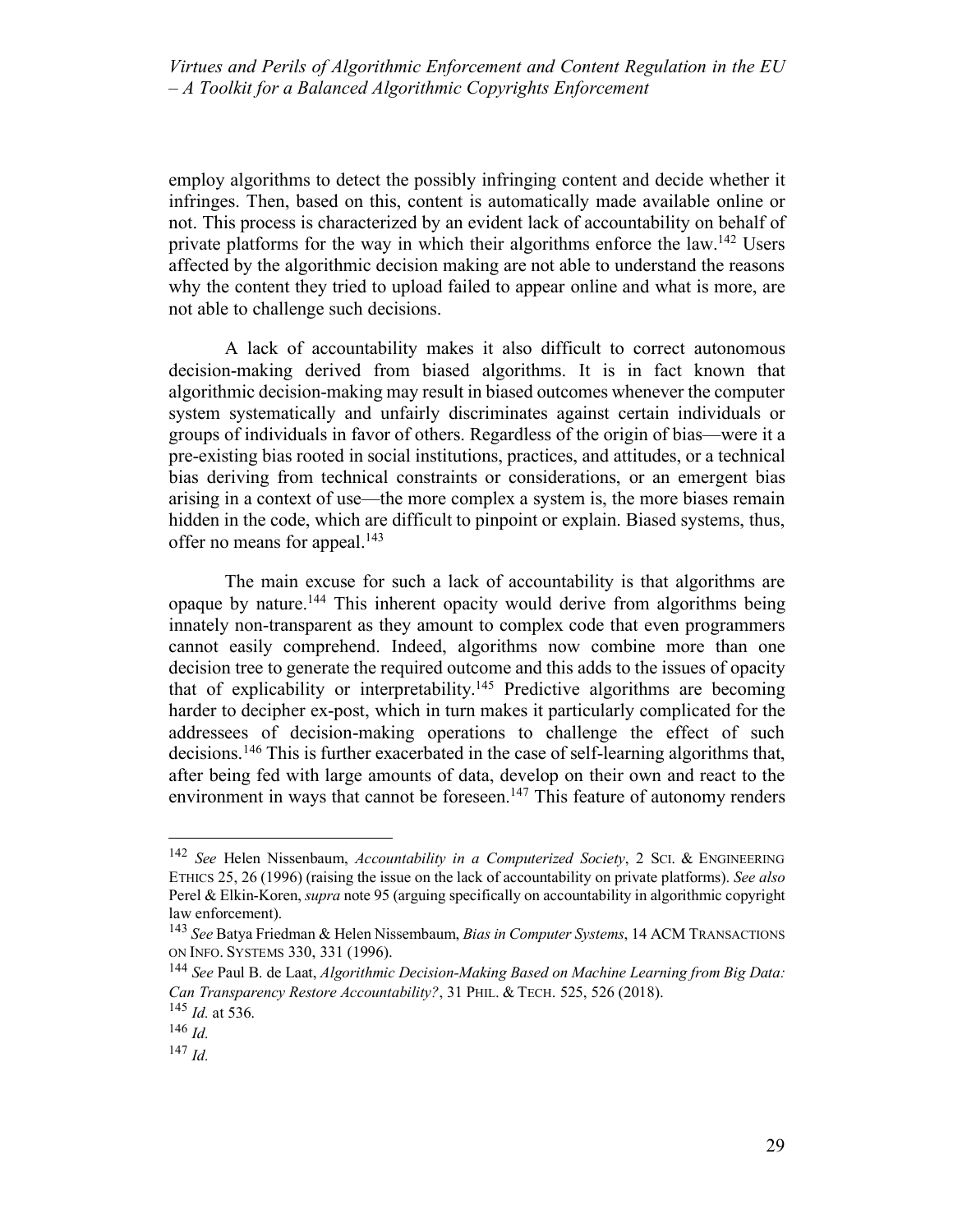algorithms even less accountable.<sup>148</sup> The performance of tasks with less, or entirely without, supervision, coupled with the algorithm's capacity to adjust according to the data collected in the course of the operation, make it impossible to predict exante the decisions that they will take.<sup>149</sup> Furthermore, scrutinizing ex-post the result of such operations becomes if not unfeasible extremely difficult. <sup>150</sup> In addition, as new data constantly pours in and algorithms continue to evolve, even if interpretation were viable, it would be bound to change all the time, i.e. it would reveal information that is cogent to a specific moment but it would not disclose the pattern followed in the decision-making.151

On top of the inherent opacity of algorithms, there is also a layer of opaqueness artificially created by those who develop and employ them. It is indeed the norm for private institutions to consider algorithms as their intellectual property. In fact, most algorithms are proprietary (e.g. Google Search and Facebook News Feed) covered primarily by trade secrets.<sup>152</sup> This is surely the case within the European Union, where the recently revised Trade Secrets Directive prevents the unauthorized acquisition, use, or disclosure of algorithms covered by trade secrets.<sup>153</sup> Such protection is available as long as the algorithm is not generally known or easily accessible, has commercial value, and the person who has control of it takes steps to keep it secret.154 Similarly, in the US, a trade secret is granted broad protection in the form of secrets that derive actual or potential independent economic value as long as reasonable efforts to maintain their secrecy is made.<sup>155</sup> Besides acting at the state level, a lawsuit can also be brought at the federal level. The Defend Trade Secret Act of 2016 allows an owner of a trade secret to sue in individuals or organizations suspected of stealing confidential information in federal court. <sup>156</sup> Although definitions differ between jurisdictions, the broad notion

 <sup>148</sup> *Id.*

<sup>149</sup> *Id.* at 537.

<sup>150</sup> *Id.*

<sup>151</sup> *Id.* at 538.

<sup>152</sup> Guido Noto La Diega, *Against the Dehumanisation of Decision-Making: Algorithmic Decisions at the Crossroads of Intellectual Property, Data Protection, and Freedom of Information*, 9 JIPITEC 3, 10 (2018).

<sup>153</sup> Directive 2016/943 of the European Parliament and of the Council of 8 June 2016 on the Protection of Undisclosed Know-How and Business Information (Trade Secrets) Against Their Unlawful Acquisition, Use and Disclosure, 2016 O.J (L 157), Art. 4.

<sup>154</sup> Mariateresa Maggiolino, *EU Trade Secrets Law and Algorithmic Transparency*, BOCCONI LEGAL STUD. RES. PAPER NO. 3363178, 1, 8 (2019), https://papers.ssrn.com/abstract=3363178.

<sup>155</sup> Sharon K. Sandeen & Christopher B. Seaman, *Toward a Federal Jurisprudence of Trade Secret Law*, 32 BERKELEY TECH. L.J. 829, 906 (2017).

<sup>156</sup> DEFEND TRADE SECRETS ACT 2016, 18 U.S.C. § 1836 (2016).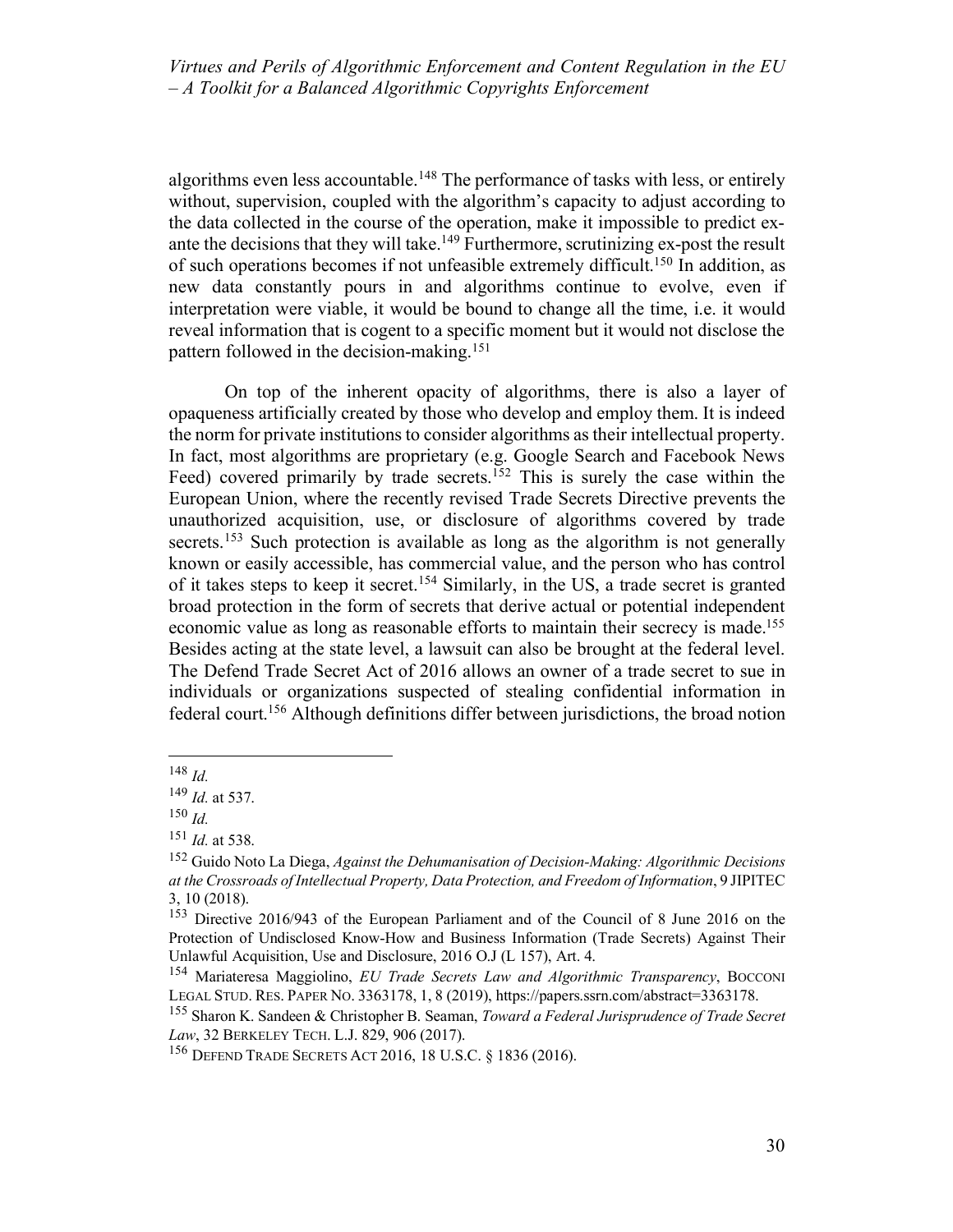of a trade secret could be seen as encompassing algorithms.157 Accordingly, the current practice is to keep them as secret as possible.<sup>158</sup>

One corollary of this opacity and limited—or non-existent—accountability is the lack of due process, i.e. the absence of meaningful opportunities for affected individuals to contest algorithmic decisions.159 In a system where algorithms become decision-makers and govern important aspects of individual lives, lack of due process could pave the way to a "new feudal order of unaccountable reputational intermediaries".160

Algorithmic copyright enforcement is emblematic of such a risk. In principle, the N&TD—at least in the US version which has become the de facto standard—provides for a counter-notice to be issued by a user whose content has been taken down. This system has however been labeled as ineffective in granting users the right to react to algorithmic decisions as the possibility is theoretically available but practically unfeasible.161 Users are not inclined to respond to notice with a counter-notice and tend to passively accede to the platforms' operations.<sup>162</sup>

Things get even worse as far as ex-ante filtering and the N&SD are concerned. In both cases, users are not provided an opportunity to react and assert their rights as far as the uploaded content is concerned.<sup>163</sup> For example, although Article 17(9) of the DSM Directive requires some complaint and redress mechanisms to be adopted, it is for the platforms to define how these should work based on a cooperative process between themselves.<sup>164</sup> This generates a disparity between the right of copyright holders and those of users.<sup>165</sup> While the copyright holders are granted protection under a legal provision, the users are safeguarded merely through a possible self-regulatory procedure that online platforms should collaborate to set up.166

 <sup>157</sup> Frank A. Pasquale, *Restoring Transparency to Automated Authority*, 9 J. ON TELECOMM. AND HIGH TECH. L. 235, 236 (2011).

<sup>158</sup> *Id.*

<sup>159</sup> S*ee* Citron, *supra* note 137, at 1253-54.

<sup>160</sup> Danielle K. Citron & Frank Pasquale, *The Scored Society: Due Process for Automatic Predictions*, 89 WASH. L. REV. 1, 19 (2014).

<sup>161</sup> Perel & Elkin-Koren, *supra* note 95, at 506.

<sup>162</sup> Urban, Karaganis & Schofield, *supra* note 106, at 44.

<sup>163</sup> *Id.*

<sup>164</sup> *See* Perel & Elkin-Koren, *supra* note 95, at 506.

<sup>165</sup> *See Id.*

<sup>166</sup> *See Id.*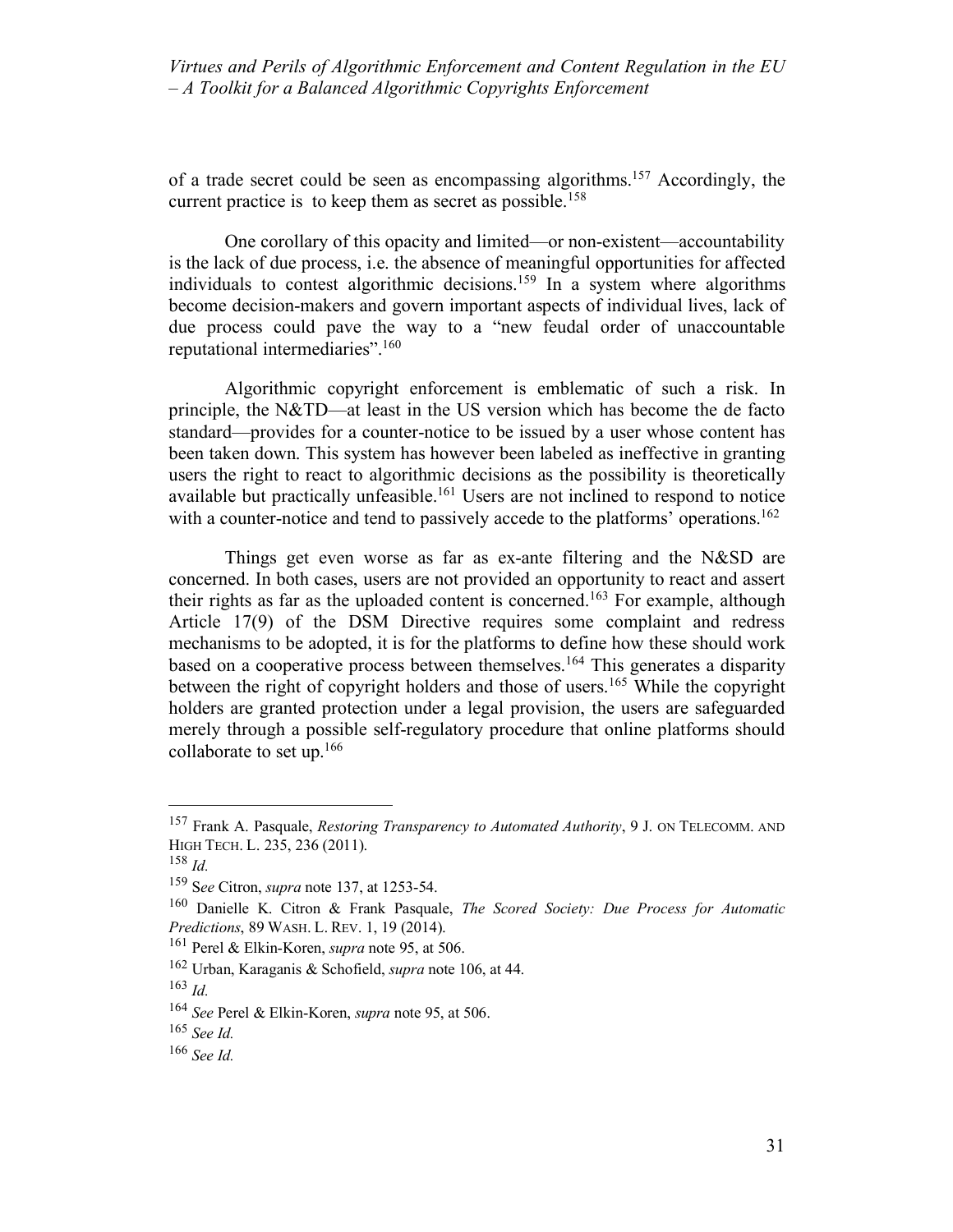A second corollary of opacity lies in the general lack of public oversight on enforcement that is privately carried out.<sup>167</sup> As a matter of fact, there is no way to oversee what content—and on what grounds—is allowed on platforms and under what conditions.<sup>168</sup> Even when platforms publish transparency reports, it is simply impossible to monitor intermediaries' activities.<sup>169</sup> Public oversight is further impeded by the claim that transparency cannot be challenged as algorithms are valuable trade secrets.170 In particular, the ex-ante enforcement that algorithms enable limits the possibility to correct errors and this in turn significantly curbs the possibility for the public to intervene and have a voice.<sup>171</sup>

A further cluster of concerns relates to the establishment of technological normativity, i.e. the embodiment of norms in automated systems, devices, and agents.<sup>172</sup> In particular, when technologies bear a "constitutive normativity," they determine users' actions as well as how they can operate and  $act^{173}$  In this case, technology can end up not only conditioning individuals' behaviors but also altering the essence of the law as such.<sup>174</sup>

The impact of technological normativity on the law is evident in the case of copyright enforcement online. It is because of technological normativity that both the internal and external balances, typical of copyright law, are modified.175 All jurisdictions encompass internal mechanisms that limit the scope of copyright, among which are exceptions and limitations in civil law countries and fair use or fair dealing in common law countries.176 Similarly, on an external front, copyright protection finds boundaries in other branches of the law, such as fundamental rights and freedoms, particularly the freedom of expression and the right to privacy, but

 <sup>167</sup> Elkin-Koren & Perel*, supra* note 141, at 13.

<sup>168</sup> *Id.*

<sup>169</sup> *Id.*

<sup>170</sup> *Id.*

<sup>171</sup> *Id.*

<sup>172</sup> Marcello D'Agostino & Massimo Durante, *Introduction: The Governance of Algorithms*, 31 PHIL. & TECH. 499, 501 (2018).

<sup>173</sup> *See* Mireille Hildebrandt, A VISION OF AMBIENT LAW 177-78 (Roger Brownsword & Karen Yeung eds., 2008), for the definition of the effects of technological normativity.

 $^{174}$  *Id.* 

<sup>175</sup> *See* Michal Birnhack, *Judicial Snapshots and Fair Use Theory*, 5 QUEEN MARY J. OF INTELL. PROP. 264, 268 (2015).

<sup>176</sup> *Id.* at 275*.*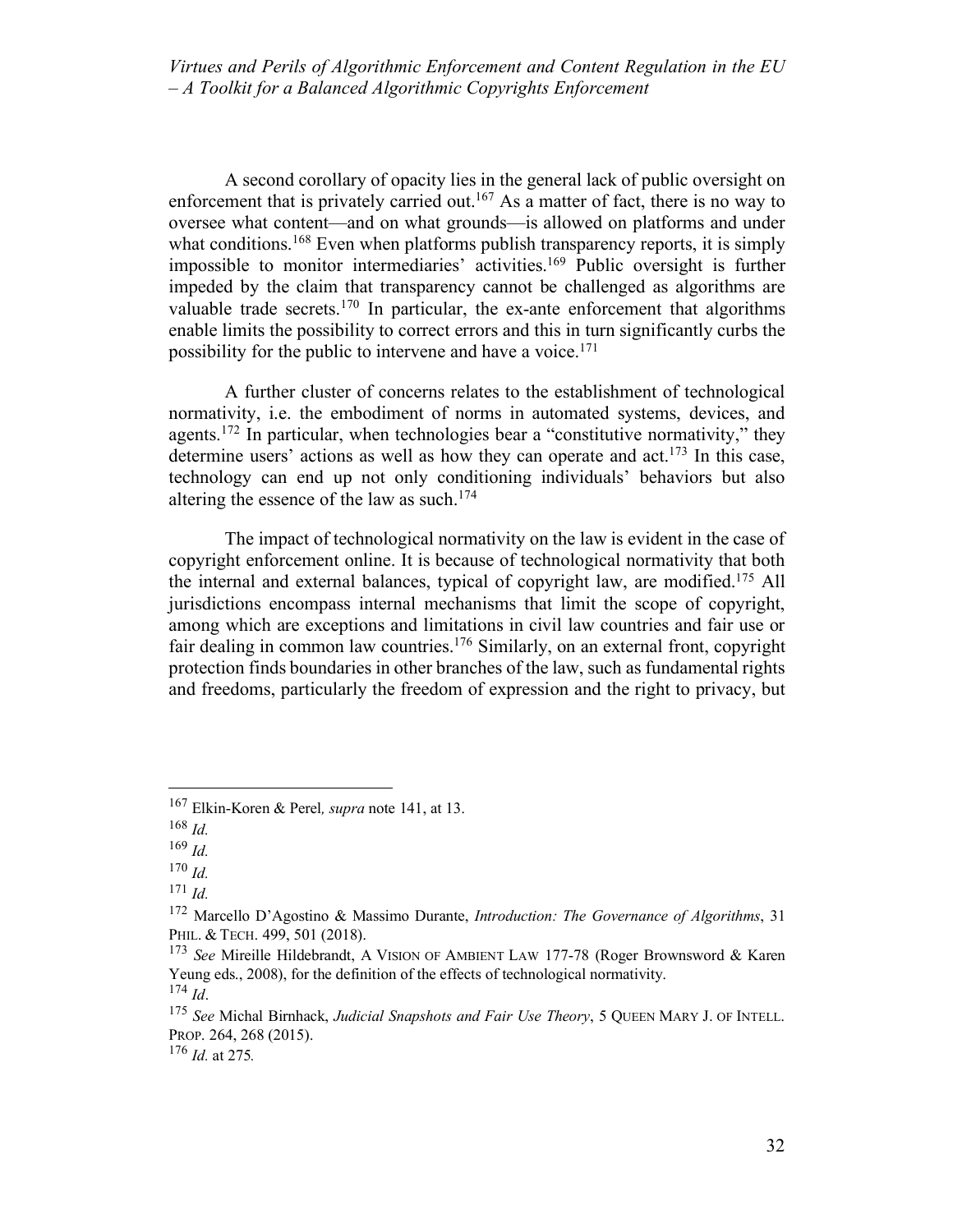also competition law through which compulsory licenses are usually imposed.<sup>177</sup> Internal and external mechanisms should not be understood as two separate spheres.<sup>178</sup> The need to resort to external balance arises when the internal safeguards do not adequately cater for instances other than granting protection to authors and right holders.179 However, it has been stressed that this "inside/outside location metaphor" can be seen as a distinction between the types of considerations required to resolve a given dispute.180 When internal safeguards are applicable, the conflict is between instances grounded within copyright law. When, on the other hand, the conflict is rooted in different grounds – such as copyright vis-a-vis freedom of expression—there is the need for balancing between different fundamental rights.181

Now, once copyright enforcement becomes algorithmic, the decision as to whether content falls within a permitted use or represents an instance of freedom of expression is delegated to the autonomous system in place.<sup>182</sup> A balancing operation that is usually carried out by humans is adopted by an algorithm employing various degrees of autonomy, depending on how it has been programmed.183 Algorithms translate legal mandates into code. This implies that the interpretation of the law may, and most often is, affected by a variety of extrajudicial considerations, including the conscious and subconscious professional assumptions of program developers, as well as various private business incentives.184 As a matter of fact, there are numerous cases in which algorithmic decision-making has resulted in a lack of consideration of permitted uses or fundamental freedoms.185 These cases span from the famous *Lenz* case in the US in 2007, which saw YouTube taking down the "dancing baby video" featuring a child dancing in the family's kitchen to Prince's song "Let's Go Crazy by Prince,"186 to

 <sup>177</sup> Bernt P. Hugenholtz & Ruth L. Okediji, *Conceiving an International Instrument on Limitations and Exceptions to Copyright*, Amsterdam Law Sch. Legal Studies Research Paper No. 2012-43, 1, 11–12 (2008), https://ssrn.com/abstract=2017629.

<sup>&</sup>lt;sup>178</sup> Abraham Drassinower, *Exceptions Properly So-Called*, LANGUAGE AND COPYRIGHT 205, 230 (2009).

 $^{179}$  *Id.* 

<sup>180</sup> *Id.*

<sup>&</sup>lt;sup>181</sup> *Id.* at 222 (defining exceptions properly so-called as the nexus of an encounter between copyright and other juridical interests).

<sup>182</sup> Perel & Elkin-Koren, *supra* note 95, at 517.

<sup>183</sup> *Id*.

<sup>184</sup> *Id.* at 517-18.

<sup>185</sup> *See* Sag, *supra* note 110, at 528.

<sup>186</sup> *Id.* at 527-28.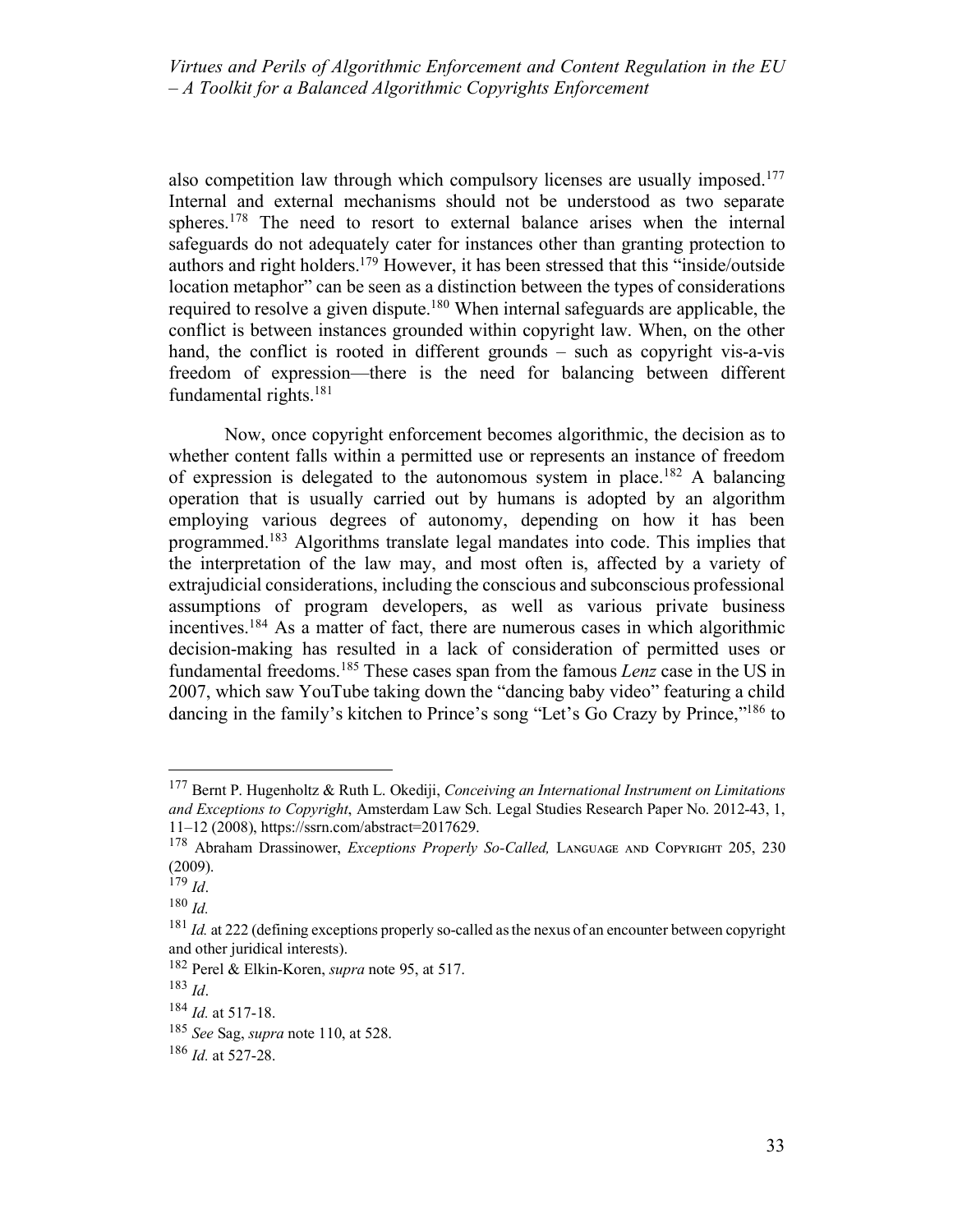the several cases in which songwriters complained that the Content ID incorrectly identified their works as infringing.<sup>187</sup>

Over the years, the story of algorithmic copyright enforcement shows how the employment of increasingly autonomous systems has tilted the balance of copyright law, namely, "if copyrighted materials were once available unless proven to be infringing, today materials that are detected by algorithms are removed from public circulation unless explicitly authorized by the right holder".188 To be on the safe side, online intermediaries implement algorithms that remove or impede the upload of allegedly infringing content. Therefore, a question arises as to whether algorithms are capable of considering permitted uses or are intermediaries just employing algorithms that disregard permitted uses. The concern raised by the effects of technological normativity is thus twofold. On the one hand, it questions how technology is used to comply with the law and, on the other hand, it discusses the aptness of technology to efficiently implement the law.

#### *B. Proposals to Overcome the Shortcomings of Algorithm Enforcement*

The above-mentioned concerns have already been raised by several scholars who have also proposed solutions to overcome them. Measures to cope with algorithmic enforcement in general –and algorithmic copyright enforcement in particular– are aimed at understanding the algorithmic decision-making process, providing sufficient opportunities to challenge an algorithmic decision and correcting erroneous or improper outcomes regarding online content. A fundamental prerequisite to achieving the above is having transparent, explicable, and accountable algorithms. Perel and Elkin-Koren propose an intervention at several levels to enhance accountability—from individual users and the public's general involvement to an official regulatory activity.189 In particular, concerning the latter, standards of algorithm disclosure, as well as reporting obligations, should be in place.<sup>190</sup> Transparency would surely be increased if intermediaries are required to disclose the criteria their algorithms consider when determining copyright infringement. This should include quantitative thresholds (i.e. what percentage of the copyrighted work must be used to cause content restriction) and

 <sup>187</sup> Taylor B. Bartholomew, *The Death of Fair Use in Cyberspace: YouTube and the Problem with Content ID*, 13 DUKE L. & TECH. REV. 66, 69–70 (2015).

<sup>188</sup> Niva Elkin-Koren, *Fair Use by Design*, 64 UCLA L. REV. 1084, 1093 (2017).

<sup>189</sup> Elkin-Koren & Perel, *supra* note 141.

<sup>190</sup> *Id.* at 530-531.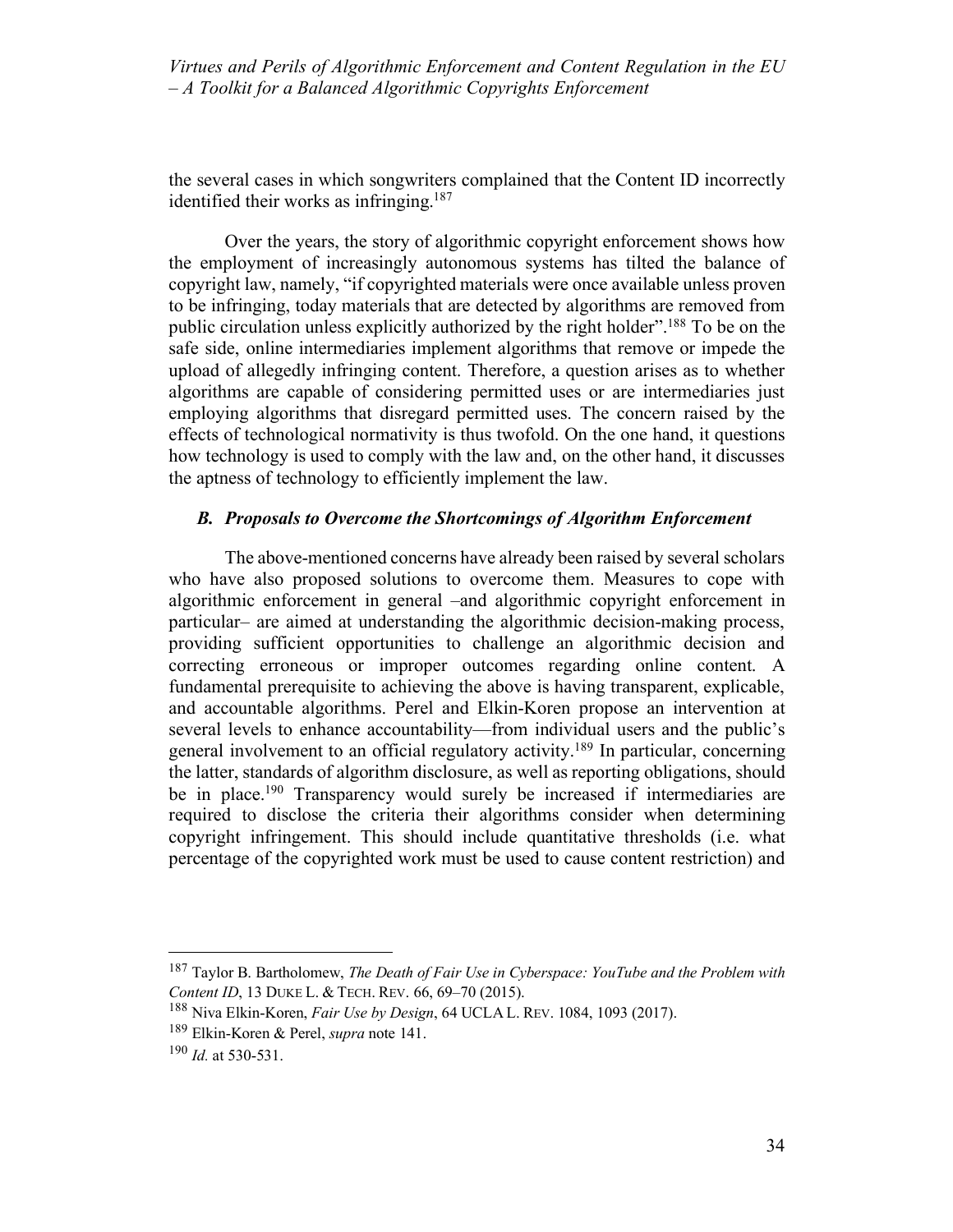fair use policies.<sup>191</sup> However, these same authors,<sup>192</sup> as well as other scholars in the field,<sup>193</sup> caution about the drawback of transparency as this is just a means to accountability and not an end in itself. Unveiling the algorithm's code is a way to make those employing them more accountable, but it does not constitute accountability in itself. An algorithmic process is only truly accountable when its stakeholders can intervene to change the algorithm or its implementation. In other words, transparency is a fundamental step towards accountability when it enables due process and public oversight.

As far as due process is concerned, Citron has suggested the introduction of a "technological due process," by which accountability would be enhanced through the establishment of procedures ensuring that predictive algorithms live up to some standard of review and revision.<sup>194</sup> Consequently, this would guarantee fairness and accuracy.195 In particular, the author suggests the adoption of automated systems to generate audit trails that record the facts and rules supporting their decisions, to provide a comprehensive history of the decisions made in a case.<sup>196</sup> The author also proposes that the source codes of such automated systems are released to the public as this would prevent inadvertent and procedurally defective rulemaking.197 Opening up the source code would expose how a system works. Moreover, before the release for mass use, such systems should be tested, and texting should continue to run even during their implementation, as well as take place every time policies change.198 Finally, the ways to allow the public to participate in the building of automated decision systems should be envisaged when such systems are adopted by administrative agencies.199 The same principles are adopted and further developed also by Crawford and Schultz, who look for a fair and reasonable procedure in the case of privacy harm.200 The authors suggest the introduction of

 <sup>191</sup> *Id.* at 530.

<sup>192</sup> Maayan Perel & Niva Elkin-Koren, *Black Box Tinkering: Beyond Disclosure in Algorithmic Enforcement*, 69 FLA. L. REV. 181, 188 (2017).

<sup>193</sup> Robert Brauneis & Ellen P. Goodman, *Algorithmic Transparency for the Smart City*, 20 YALE J.L. & TECH.103 (2018).

<sup>194</sup> Citron, *supra* note 137.

<sup>195</sup> *Id.*

<sup>196</sup> *Id.* at 1305.

<sup>197</sup> *Id.* at 1308.

<sup>198</sup> *Id.* at 1310.

<sup>199</sup> *Id.* at 1312.

<sup>200</sup> Kate Crawford & Jason Schultz, *Big Data and Due Process: Toward a Framework to Redress Predictive Privacy Harms*, 55 BOSTON COLL. L. REV. 93 (2014).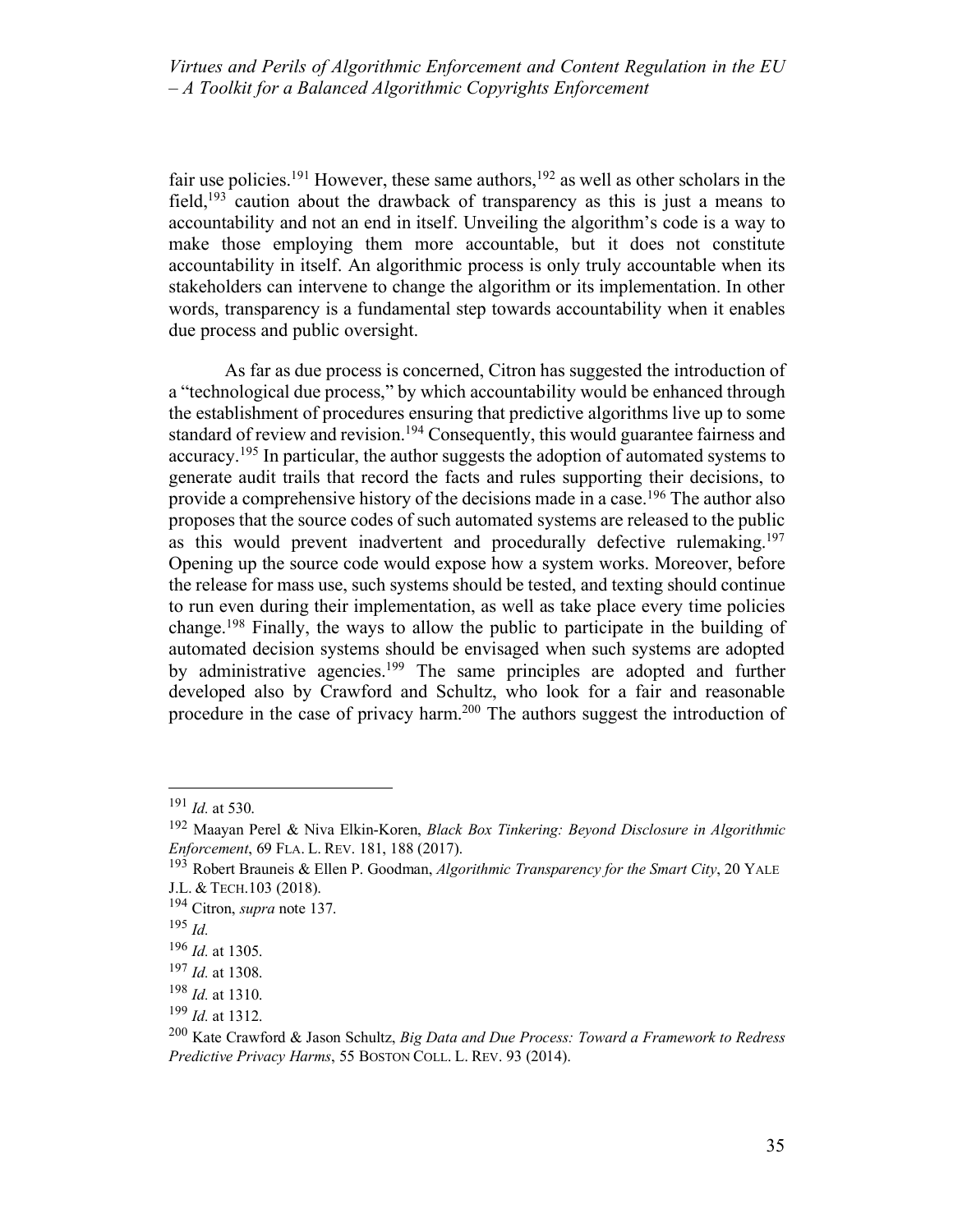an external regulator or audit body which might investigate complaints and provide mediation or adjudication.<sup>201</sup>

Similarly, as transparency itself is not enough to enable public oversight, Perel and Elkin-Koren advocate that users need to resort to self-help as a more efficient means of ensuring accountability of algorithms.202 Using algorithmic copyright enforcement as a case study, the authors demonstrate how "tinkering" can provide a valuable research methodology to explore the hidden practices of algorithms. Therefore, legal intervention should be called for in favor of "tinkering" activities. For example, a statutory immunity could be considered for researchers and users tinkering a safe harbor to understand its functioning. <sup>203</sup> In other words, "tinkering" is formulated as the "freedom to understand, discuss, repair, and modify the technological devices you own,"204 which, in the case of algorithms, morphs into "an important tool to proactively check the credibility, fairness, and trustworthiness of algorithms that cannot be adequately reviewed through traditional means of transparency."205 In other words, tinkering encourages public oversight as it enables the public to exercise judgment and demand that algorithmic enforcement complies with the public interest.

Moving to the limits of technological normativity, a way of overcoming the imbalances that it may generate is that of designing the technology in a way that encompasses and balances all the interests at stakes. For example, in the case of copyright, Elkin-Koren proposes a fair use by design, which could be achieved by "translating fair use considerations into a set of instructions that can be executed on certain data sources, and writing them in programing language that is readable by computers."206 This could be made more efficient by the latest development in AI.207 However, given the challenges of applying AI and machine learning to detect fair use, the author suggests that a new approach to fair use is needed—an approach that encompasses a shift from a case-by-case analysis to legal scrutiny of the AI system as such, and of its procedures, measures and error rate.<sup>208</sup>

 <sup>201</sup> *Id.* at 49.

<sup>202</sup> Perel & Elkin-Koren, *supra* note 192, at 181.

<sup>203</sup> *Id.* at 217.

<sup>204</sup> Edward Felten, *The New Freedom to Tinker Movement* (2013), https://freedom-totinker.com/blog/felten/the-new-freedom-to-tinker-movement/.

<sup>205</sup> Perel & Elkin-Koren, *supra* note 192, at 199-200.

<sup>206</sup> Elkin-Koren, *supra* note 188, at 1095.

<sup>207</sup> *Id.* at 1096-1097.

<sup>208</sup> *Id.* at 1099.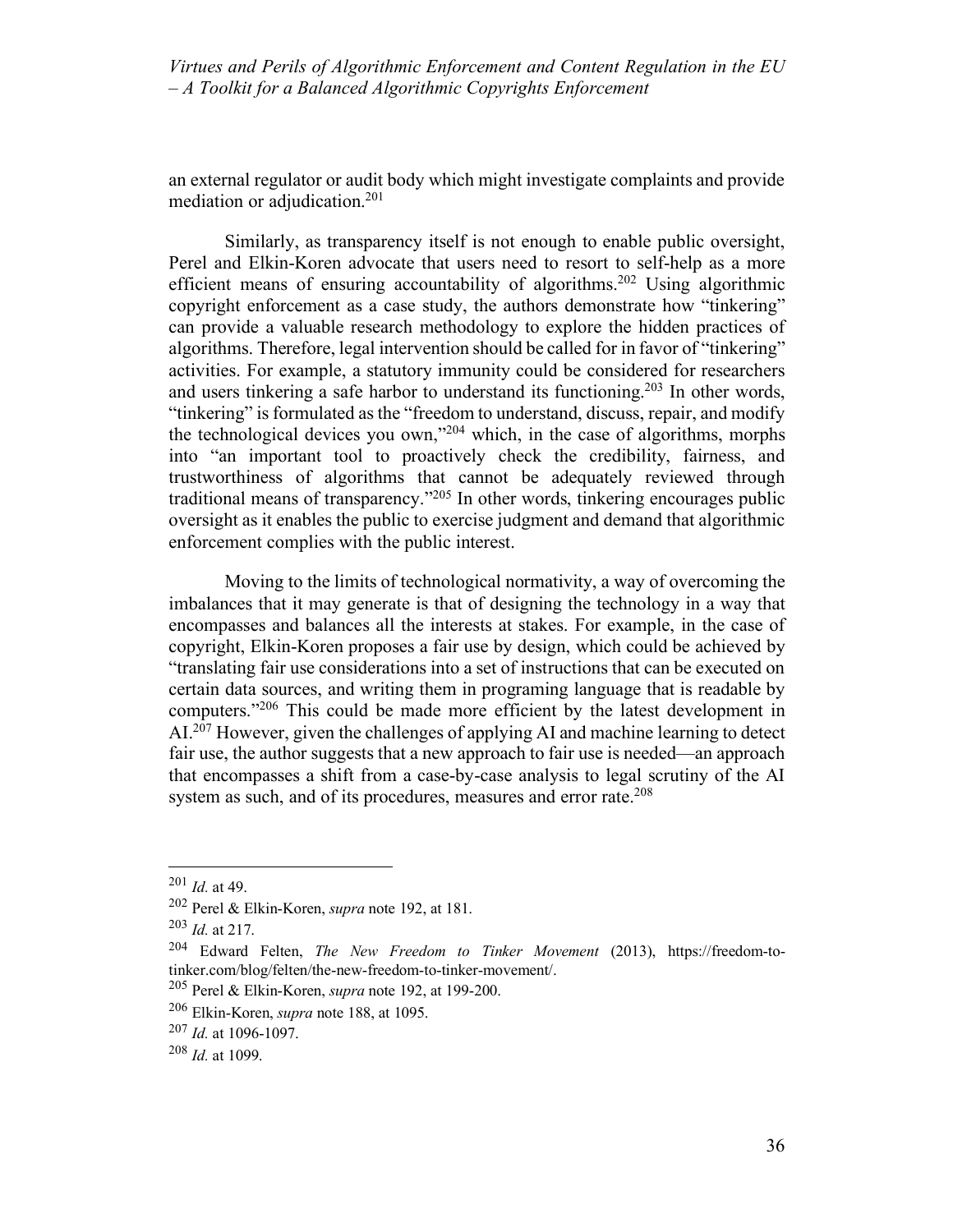On the other hand, Dan Burk highlights the risks of algorithmic fair use.<sup>209</sup> As fair use is an ex-ante indeterminate legal standard translating its values in code, the embedding of these same values in public behavior and consciousness is not achievable. As a consequence, algorithmic fair use would carry the very real possibility of adapting new media participants to its own biases. Eventually, the original balanced fair use as envisaged by the legislature would be progressively altered, and the public would no longer benefit from the fair use as originally conceived.210

Now, it is incontestable that a new framework for addressing algorithmic governance must be developed, possibly by "rethinking the role of courts and of judicial oversight<sup>"211</sup> or by establishing a sound governance system of autonomous systems. At the same time, taking fair use as an example, the social costs of an algorithm implementing an ex-ante determination of the law should be of concern and be addressed in such a framework itself.

## **VI. TOWARDS A BALANCED ALGORITHMIC COPYRIGHT ENFORCEMENT**

The debate on algorithmic copyright enforcement is extensive, in particular when framed within the algorithmic accountability discussion.<sup>212</sup> Similarly vast is the literature on the solutions to make algorithms more accountable, fair and transparent.213 Nonetheless, these do not yet amount to wide-ranging practices. Therefore, in the following sections, I formulate a proposal for a more balanced algorithmic copyright enforcement. To avoid reinventing the wheel, I draw from other fields of law, such as data protection and environmental law, adapting some of the solutions that have already been offered and filling the gaps that need to be filled in the pursuit of comprehensiveness and consistency.

My proposal consists in the adoption of a principle for balanced algorithmic copyright enforcement, which translates into the need for open record policies and a right to explanation. This in turns is coupled with the obligation of a right-based impact assessment and a right to audit. While devised with algorithmic copyright

 <sup>209</sup> Dan L. Burk, *Algorithmic Fair Use*, 86 U. CHI. L. REV. 283 (2019).

<sup>210</sup> *Id.* at 285.

<sup>211</sup> Elkin-Koren, *supra* note 188, at 1100.

<sup>212</sup> *See* Mike Ananny & Kate Crawford, *Seeing Without Knowing: Limitations of the Transparency Ideal and Its Application to Algorithmic Accountability*, 20 NEW MEDIA & Soc. 973 (2016); Deven R. Desai & Joshua A. Kroll, *Trust But Verify: A Guide to Algorithms and the Law*, 31 HARV.J.L. & TECH. 1 (2017).

<sup>213</sup> *See generally* Pauline T. Kim, *Auditing Algorithms for Discrimination*, 166 U. PA. L. REV. Online 189 (2017); *see also* Citron, *supra* note 137.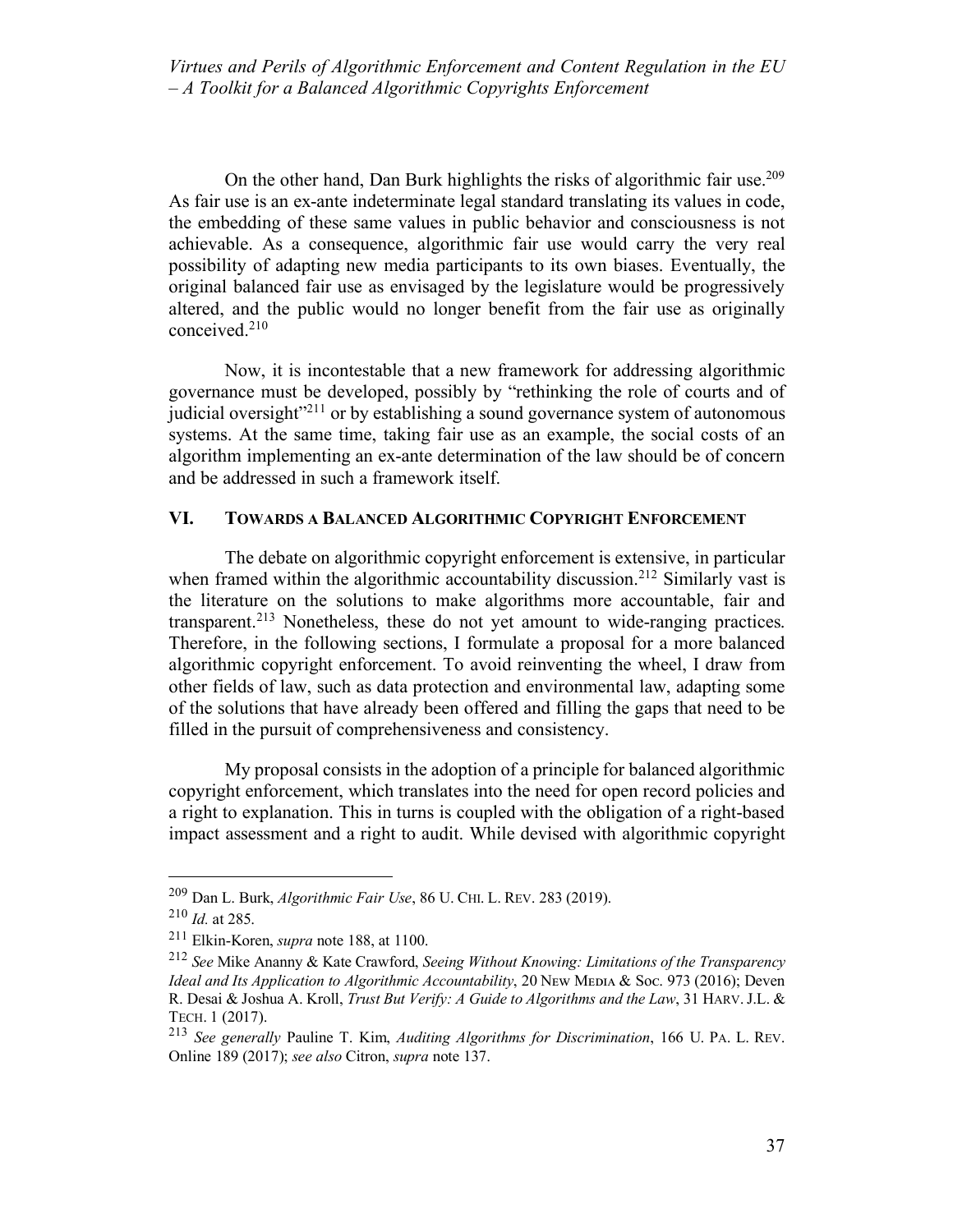enforcement in mind, this regulatory toolkit can hopefully provide insight for a more balanced algorithmic society overall.

## *A. The Principle of a Balanced Algorithmic Copyright Enforcement*

The majority of literature on algorithmic copyright enforcement focuses on how negatively they can impact individuals and envisages tools to enhance algorithms' accountability, $2^{14}$  which, in many cases concern the enhancement of transparency.215 However, the essential question is not just how to make algorithms transparent and accountable to affected individuals. It pertains to the broader issue of how to encourage private companies implementing algorithms to develop norms, policies, and technical tools that will make algorithmic enforcement and decision making in general more balanced—that is, capable of contemplating and overseeing the interests of all parties involved.

This ambitious goal requires placing algorithmic decision-making within a sound legal framework, which establishes the necessity that technology is not used to comply solely with one set of rules such as copyright law. Instead, technology should take into consideration the interests and values present in the overall system holistically.

Generally speaking, one may take this principle for granted. Yet, as algorithmic copyright enforcement in the DSM market demonstrates, this is certainly not the case. Article 17 of the DSM Directive obliges online contentsharing service providers to offer protection to copyright works and, to this end, imposes the twofold obligation of licensing or filtering. Provided that a platform complies with either of the two limbs, it can escape liability for infringement of the communication right.<sup>216</sup> The same provision also calls for safeguards to be introduced to avoid limiting third parties' permitted uses under the copyright exceptions and limitation regime. In particular, Article 17(7) provides that "[t]he cooperation between online content-sharing service providers and rightholders shall not result in the prevention of the availability of works or other subject-matter uploaded by users, which do not infringe copyright and related rights, including where such works or other subject-matter are covered by an exception or limitation." Following the same lines, Recital 70 recommends that "[u]sers are allowed to upload and make available content generated by users for the specific purposes of quotation, criticism, review, caricature, parody or pastiche" as these are "particularly important for striking a balance between the fundamental rights laid

 <sup>214</sup> *Id*.

<sup>215</sup> Ananny & Crawford, *supra* note 212.

<sup>216</sup> *See supra* Section III C.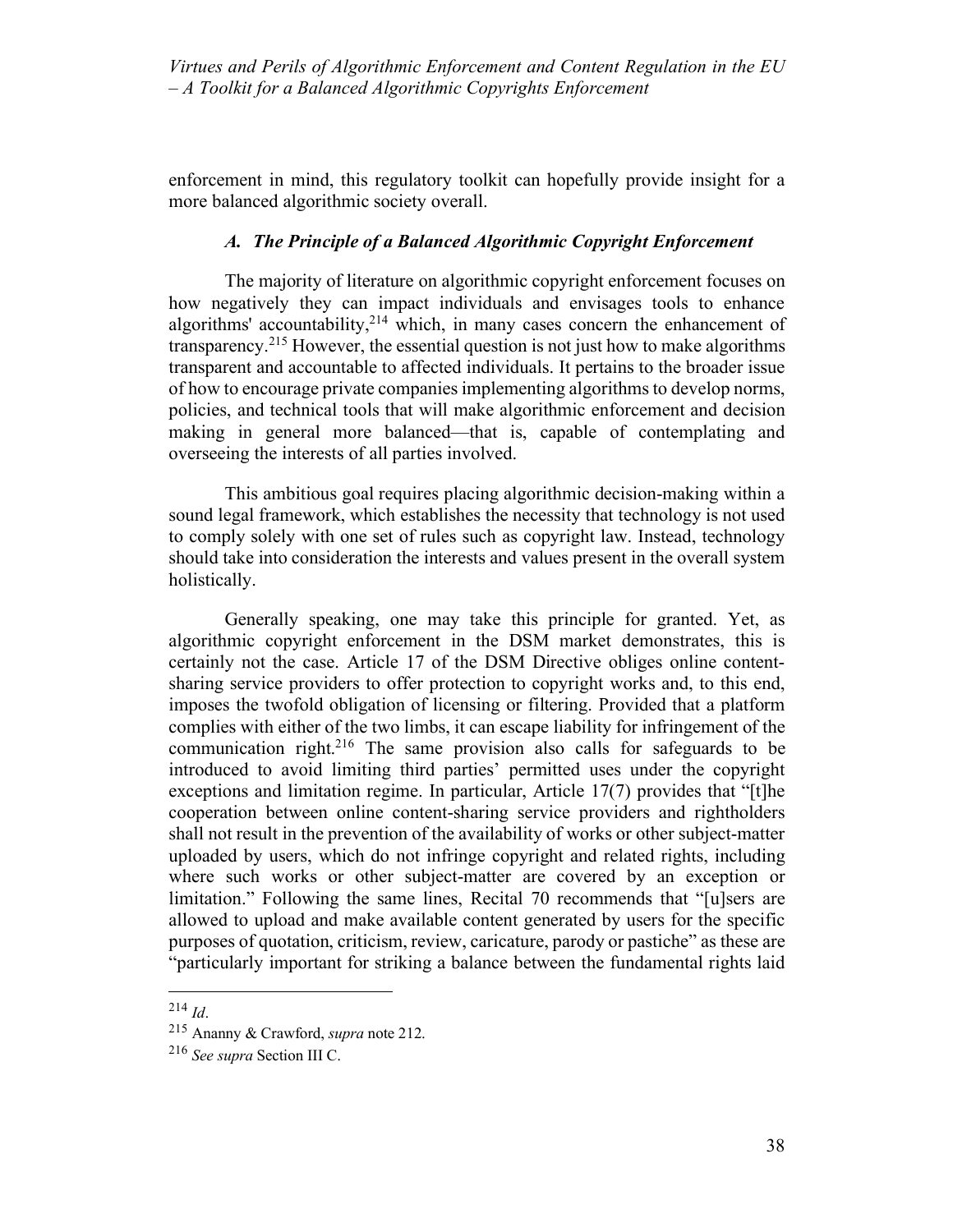down in the Charter of Fundamental Rights of the European Union, in particular the freedom of expression and the freedom of the arts, and the right to property, including intellectual property rights. Moreover, an effective complaint and redress mechanism to support use for such specific purposes is equally important.

The DSM Directive calls for safeguards to be introduced to make copyright enforcement balanced. Yet, the precise specification of these safety measures is left to the discretion of online intermediaries or rather to the collaboration between them and rightholders. This generates a clear imbalance between the protection of copyright works, detailed at a legislative level, and protection of other interests such as freedom of information or permitted uses, that are left at the level of selfregulation, namely upon the discretion of those same intermediaries deploying algorithms to avoid being liable. Such a distortion is the first obstacle in achieving balanced algorithmic copyright enforcement. It needs to be offset by the adoption of a clear principle that details the steps of the process that intermediaries would adopt to accomplish balanced algorithmic copyright enforcement.

The principle of balanced copyright enforcement is necessary but alone is not enough. There is a further need for a more intense regulatory involvement in oversight and accountability as far as technological measures of compliance are concerned.217 As these choices cannot be left in the hands of those who are at the same time forced to enforce copyright protection, the following sections put forward a set of measures aiming at limiting the discretion of online intermediaries in enforcing copyright law and rendering them accountable for their operations. The ultimate goal of this regulatory toolkit is that of achieving a form of "balance by design."

# *B. Algorithmic Explainability: From Open Record Policies to a Right to Explanation*

Balanced algorithmic copyright enforcement requires algorithmic explainability. This is the possibility of understanding the question answered by the algorithm and how it arrives at it. Explainability can be achieved by demanding that firms employing autonomous systems adopt open record policies and by granting a right of explanation to individuals that are affected by automated decision-making.

 <sup>217</sup> Kenneth A. Bamberger, *Technologies of Compliance: Risk and Regulation in a Digital Age*, 88 TEX. L. REV. 669, 729 (2010).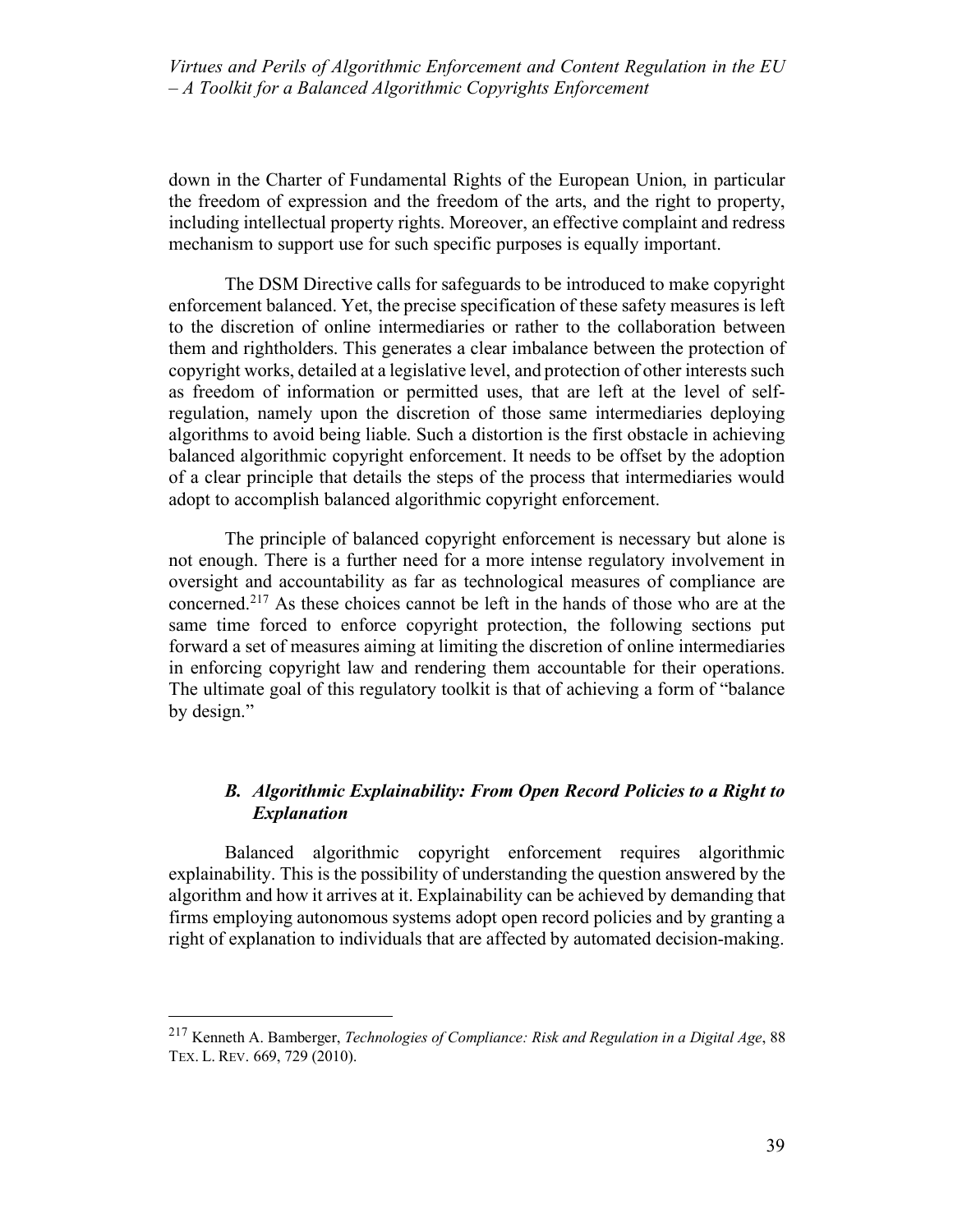Broadly speaking, an open record policy entails that online intermediaries reveal the relevant structures, logic, and policies underlining the adopted algorithms. Proposed by Brauneis and Goodman as an empirical project for better governance of smart cities, the open record policy could be extended to private firms involved in algorithmic enforcement.<sup>218</sup> In this way, one could establish a record generation practice creating information on the design, the procurement, and the implementation of algorithmic processes. $219$ 

The adoption of an open record policy has the advantage of overcoming the transparency problems, in particular when it is achieved by disclosing the proprietary code.<sup>220</sup> Yet, given the complexity of such algorithms, in the majority of cases, a disclosure obligation would not enable the understanding of how the algorithm indeed works. Instead of resorting to the code disclosure, an algorithm can still be rendered transparent enough by revealing some combination of mathematical and logical notation, natural language and information regarding how data is selected, including the rules of operation chosen and the steps taken to validate those choices.221 Besides the model design choices, the data selection, the factor weighting, and validation elements, the records should also indicate the questions to which the algorithm provides an answer. This is crucial in the assessment of the algorithm's effectiveness, fairness, and political acceptability.<sup>222</sup>

Essentially, an open policy record is a key element in the process of making algorithms explainable. This becomes even more evident when coupled with the legibility test developed by Malgieri and Commande.<sup>223</sup> According to the authors, the algorithm's inherent functionality and its strict logic should be kept distinct from its contextual use, consequences, and impact. $224$  Indeed, it is from the understanding of both the technical architecture of an algorithm (the functionality and the logic involved) and its contextual implementation (the significance of

 <sup>218</sup> Brauneis and Goodman, *supra* note 193, at 136.

<sup>219</sup> *Id.* at 175-176; s*ee also* Tal Z. Zarsky, *Transparent Predictions*, 4 U. TEX. L. REV. 1504, 1521 (2013) (proposing a "call for mapping transparency" based on (1) the collection of data and aggregation of datasets, (2) data analysis, and (3) actual strategies and practices for using the predictive models, effectiveness of which could be measured by both the way they are applied exante and their final impact ex-post).

<sup>220</sup> Perel & Elkin-Koren, *supra* note 95, at 509.

<sup>221</sup> Brauneis and Goodman, *supra* note 193, at 130.

<sup>222</sup> *Id.* at 131.

<sup>223</sup> Gianclaudio Malgieri & Giovanni Comande, *Why a right to legibility of automated decisionmaking exists in the general data protection regulation*, 7 INT'L DATA PRIVACY L. 243, 259-61 (2017).

<sup>224</sup> *Id.* at 258.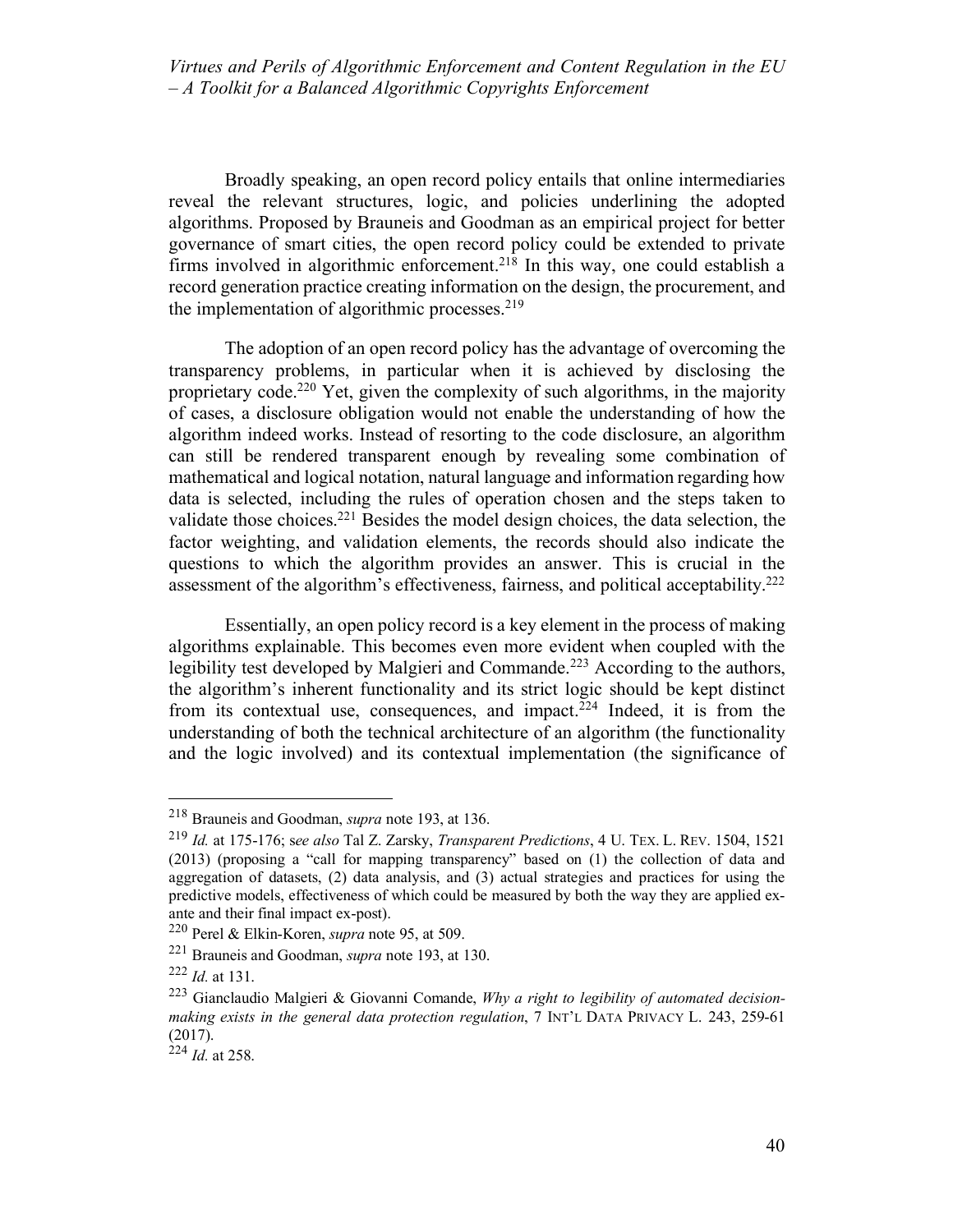decision-making and its envisaged consequences) that its legibility derives and in turn, generates algorithmic explainability.<sup>225</sup>

Open record policy provides an ex-ante means of making algorithmic copyright enforcement more balanced. This needs to be complemented with an *expost* tool in the hand of the individuals affected by the algorithmic decision-making. Such an ex-post tool could encompass a set of individual rights as already done in other branches of law such as data protection, namely, the right to obtain an explanation as to the algorithm affecting the individual in question. For example, Article 22 of the GDPR introduces a right to receive "meaningful information about" the logic, significance, and consequences of algorithmic data processing, when a decision is the result of a completely automatic process.<sup>226</sup> Now, there is extensive debate as to what right, if any, Article 22 introduces. In principle, the article merely states that a "data subject shall have the right not to be subject to a decision based solely on automated processing … which produces legal effects concerning him or her or similarly significantly affects him or her."227 But, recital 71 of the GDPR clearly refers to "the right to obtain … an explanation of the decision reached" through the processing of personal data.<sup>228</sup> While many commentators, adopt a broad reading of Article 22 and conceptualize it as a right to understand the reason,<sup>229</sup> others read it more literally as the right to exercise the decision to not be subject to any autonomous decision-making.<sup>230</sup>

The reality is that the tool provided by Article 22 is very narrow,  $2^{31}$  as it amounts to a mere right to be informed.<sup>232</sup> Thus, it is unlikely that it would be of

 <sup>225</sup> *Id.* at 258-9.

<sup>226</sup> Regulation (EU) 2016/679 of the European Parliament and of the Council of 27 April 2016 on the Protection of Natural Persons with Regard to the Processing of Personal Data and on the Free Movement of Such Data, and Repealing Directive 95/46/EC (General Data Protection Regulation), 2016 O.J. (L 679) 1, 41 [hereinafter GDPR].

 $227$  *Id.* art. 22(1).

<sup>228</sup> *See* GDPR, *supra* note 226, recital (71).

<sup>229</sup> *See generally* Margot E. Kaminski, *The Right to Explanation, Explained*, 34 BERKELEY TECH. L. J. 189, 217 (2019); Andrew D. Selbst & Julia Powles, *Meaningful Explanation and the Right to Information*, 7 INT'L DATA PRIVACY L. 233 (2017); Bryce Goodman & Seth Flaxman, *European Union Regulations on Algorithmic Decision-making and a "Right to Explanation"*, 38 AI MAG 50, 55 (2017).

<sup>230</sup> *See* Sandra Wachter, Luciano Floridi & Brent Mittelstadt, *Why a Right to Explanation of Automated Decision-making does not Exist in the General Data Protection Regulation*, 7 INT'L DATA PRIVACY L. 76 (2017).

<sup>231</sup> *See* Lilian Edwards & Michael Veale, *Slave to the Algorithm? Why a "Right to an Explanation" Is Probably not the Remedy You are Looking for*, 16 DUKE L. & TECH. R. 18, 44-5 (2017).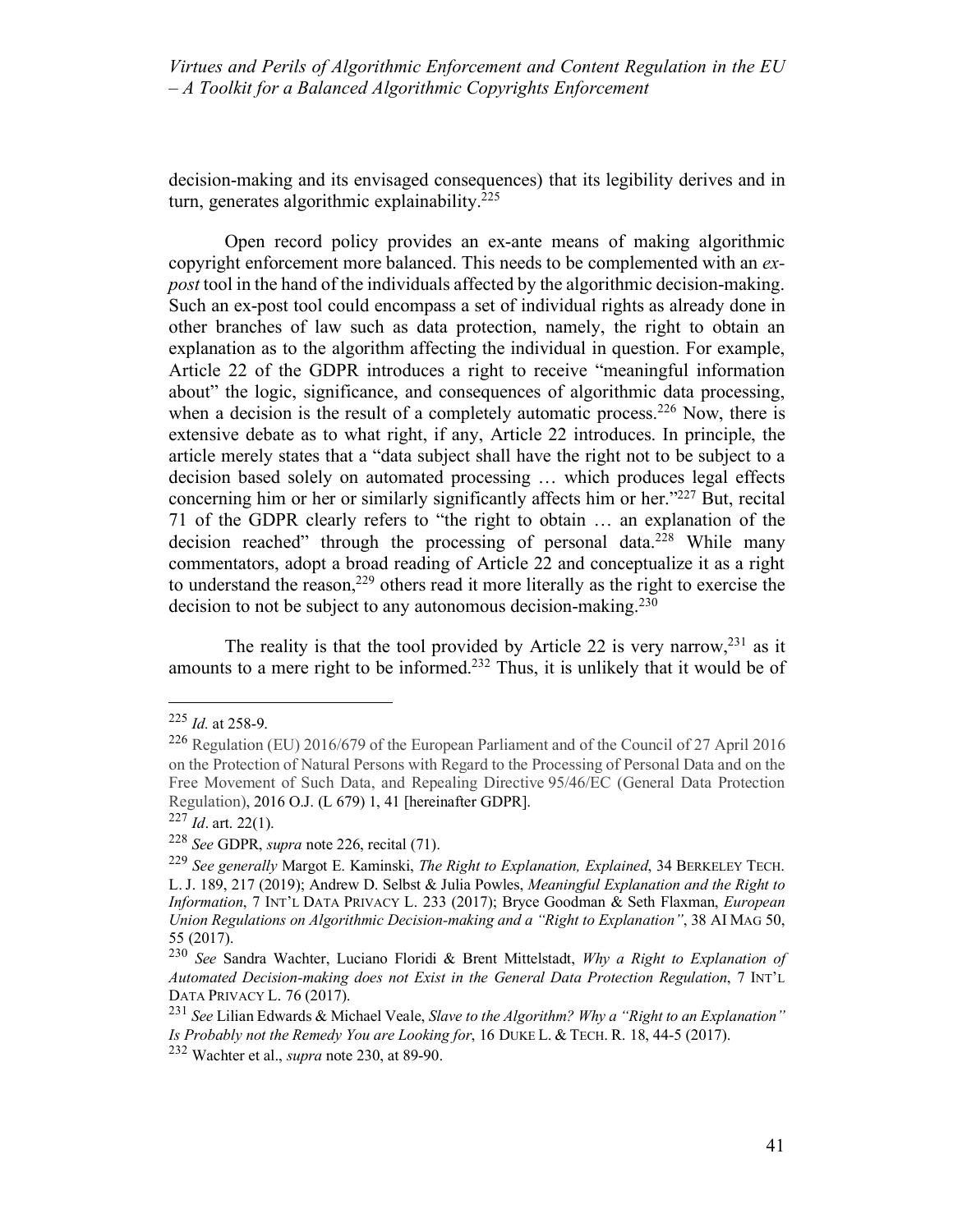any use in tackling the imbalances of algorithmic copyright enforcement. To put this in context, consider the case of an Internet user who seeks to understand the reasons for an automatic takedown or the automatic prevention of one of her uploads. Several requirements need to be met so that the user can actually resort to Article 22. In the first place, there must be some processing of her personal data such as the IP address. Then, the take-down or the impossibility of uploading should be the result of a decision *solely* based on automated processing. This in itself entails three further elements: first, there must be a decision; second, the decision must result from automated processing; and, third, there must be no human intervention in the process. Eventually, the decision must produce legal effects concerning the user or significantly affect her by, for example, limiting her freedom of expression. If all of these requirements are present, a user can rely on Article 22 provided that none of the exceptions envisaged by the GDPR apply. In this respect, the user needs not to have explicitly agreed to the automatic decision-making; $233$ such automatic decision-making needs not to be necessary for entering into or performing a contract between the user and the platform; <sup>234</sup> nor needs the automated decision-making to have been authorized by a Member State national law.<sup>235</sup> Moreover, since a user likely consents to automatic decision-making when adhering to the platform's terms of use, it results that Article 22 cannot provide a tool for transparency in the case where algorithmic copyright enforcement leads to an erroneous—or at least debatable—takedown of a user's uploaded content.

Despite the narrow applicability of Article 22, the overall solution championed by the GDPR as to the set of individual rights conferred to the data subjects may be suitable to introduce a right to explanation.<sup>236</sup> Article 22, when coupled with Articles 13(2)(f), 14(2)(g) and 15(1)(h), may offer a valuable model for a more balanced algorithmic enforcement. Considered together, these provisions constitute a right to be made aware of the existence of automated decision-making, which includes profiling under Article 22(1) and (4). Furthermore, what is envisaged is the right to receive meaningful information about the logic involved in such processing, as well as its significance and its consequences for the data subject. In particular, Articles 13 and 14 introduce "notification duties," whereby information must be provided when the processing of personal data begins. Moreover, Article 15 stipulates that one has the right to access all those pieces of information at any moment. Consequently, since the

 <sup>233</sup> *See* GDPR, *supra* note 226, art. 22(2)(c).

 $^{234}$  *Id.* art. 22(2)(a).

 $^{235}$  *Id.* art. 22(2)(b).

<sup>236</sup> *See* Bryan Casey, Ashkon Farhangi & Roland Vogl, *Rethinking Explainable Machines: The Gdpr's "Right To Explanation" Debate And The Rise Of Algorithmic Audits In Enterprise*, 34 BERKELEY TECH. L. J. 144, 153, 167 (2019).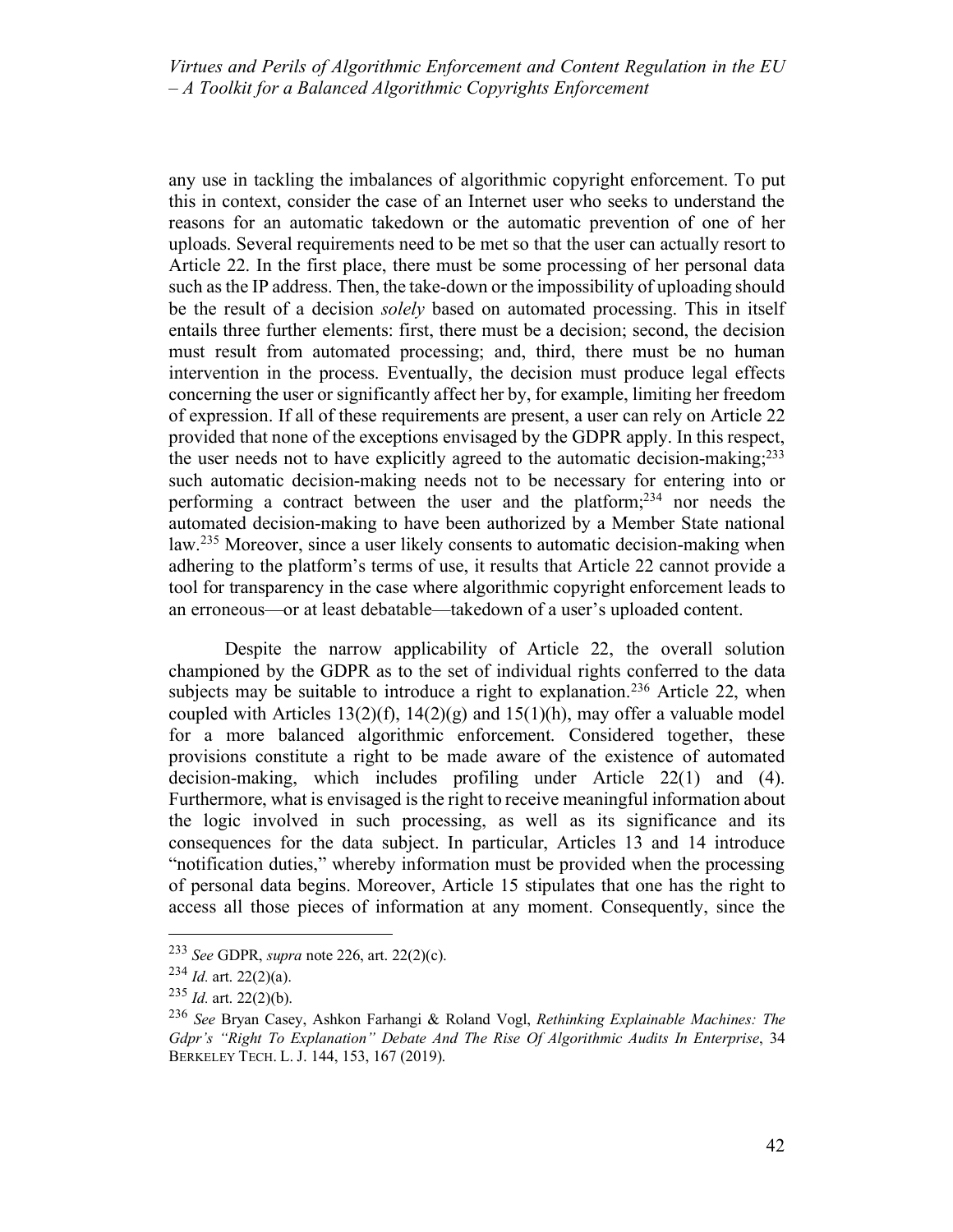information to be provided as part of the notification duty concerns "the existence of automated decision-making, including profiling and, at least in those cases, meaningful information about the logic involved, as well as the significance and the envisaged consequences of such processing for the data subject", it enables the understanding of both the architecture and the implementation of the algorithmic decision-making.237

Interestingly, the interpretation of "meaningful information" offered by the Article 29 Data Protection Working Party ('A29WP') in the *Guidelines on Automated Individual Decision-Making and Profiling for the GDPR* closely resembles what an open policy record would entail.238 According to the A29WP's opinion, meaningful information concerns the logic involved. In most cases, this "logic" will require controllers to provide details such as the information used in the automated decision-making process, including the categories of data used in a profile and the source of that information, how any profile used in the automated decision-making process is built—including any statistics employed in the analysis—the reason a profile is considered relevant in the automated decisionmaking process, and how it is used for a decision concerning the data subject.<sup>239</sup> Even though the applicability of Article 22is limited to algorithmic decisionmaking that processes personal data, it offers a model to consider when aiming for algorithmic explainability.

In sum, more balanced algorithmic enforcement would require both ex-ante and ex-post regulatory tools, *i.e.* generating records depicting how the algorithm is designed, how it works, and what it is intended for, as well as further conferring a right of explanation to users.

# *C. A Rights-Based Impact Assessment and a Right to Audit: Safeguarding the Safeguards*

In practice, explainability is not limited to revelations to the public or the individual user upon its request. Instead, it includes putting in place internal company procedures of oversight, combined with the right to react when affected individuals raise concerns. From an operational point of view, an open-record

 <sup>237</sup> Malgieri & Comande, *supra* note 223, at 255.

<sup>238</sup> *Guidelines on Automated Individual Decision-making and Profiling for the Purposes of Regulation 2016/679*, at 25 (Oct. 3, 2017), *available at* https://ec.europa.eu/newsroom/article29/item-detail.cfm?item

\_id=612053.

<sup>239</sup> *Id.*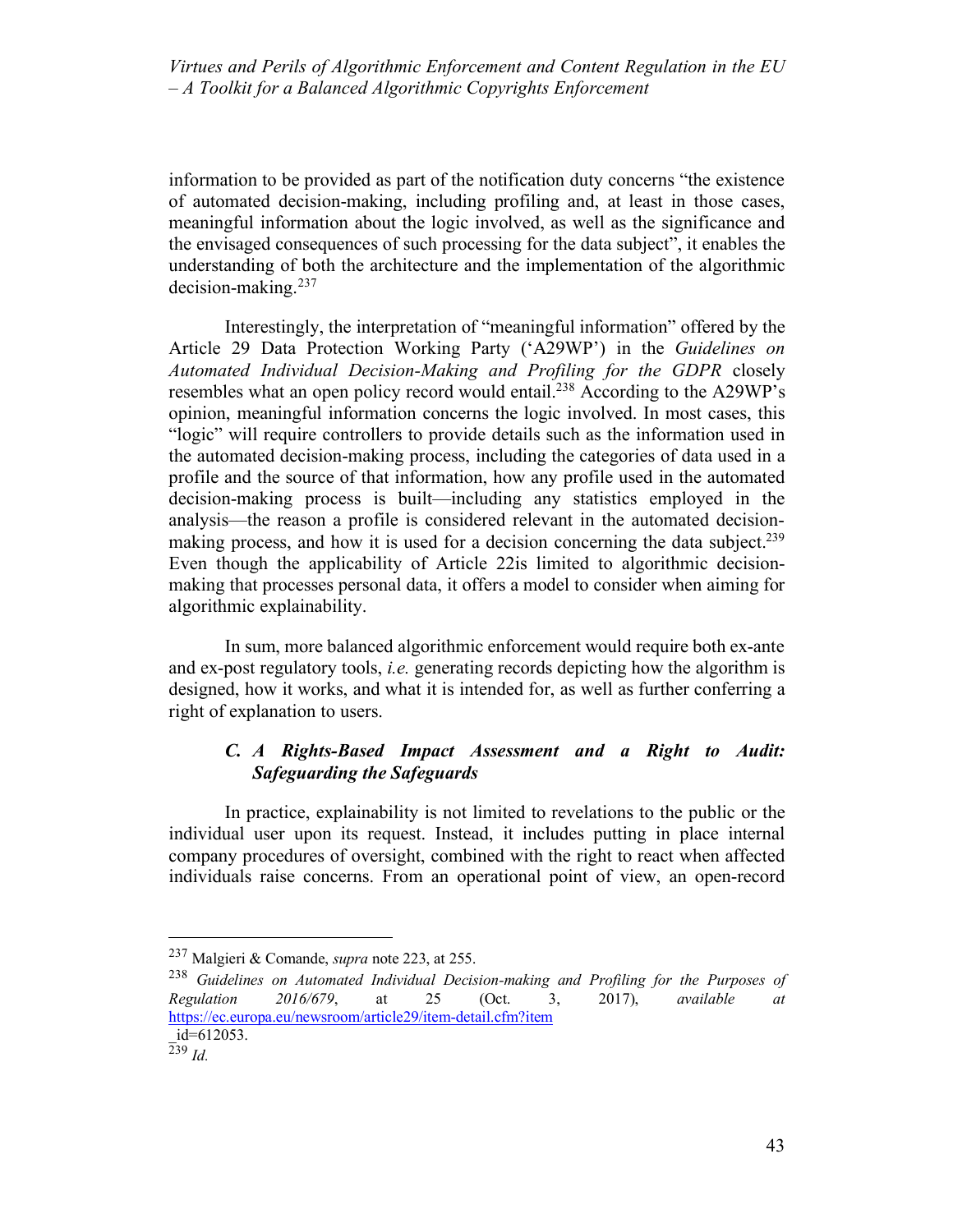policy and a right to explainability should correspond to an obligation to perform an impact assessment, which in turn would enable auditing by affected parties.

Impact assessments are certainly not novel—they are often used to understand the risks generated by activities and identify ways of managing them. In fact, impact assessments are widely used in environmental  $law<sup>240</sup>$  and are becoming more and more popular in data protection regulation.<sup>241</sup>

The GDPR, for example, specifically requires that when processing is done through new technologies and is likely to result in high risks for data subjects, a prior Data Protection Impact Assessment (DPIA) must be carried out.<sup>242</sup> This requirement stems from the notion of privacy by design and aims at building privacy-aware or privacy-friendly systems, starting from the beginning of the process of technology design rather than tackling privacy issues at the end of it.<sup>243</sup> Within the same lines, the A29WP describes the DPIA as a process for building and demonstrating compliance by systematically examining automated processing techniques to determine the measures necessary to "manage the risks to the rights and freedoms of natural persons resulting from the processing of personal data."<sup>244</sup>

More specifically, the GDPR proposes impact assessments primarily centered on data quality and data security.245 This derives from the procedural approach focused on data management risk assessment, which characterizes the development of data protection in Europe. The core principle of EU data protection is that of providing data subjects with control over their own information. As this information amounts to data of various nature, processed for various ends, the only viable approach is a procedural one. In this way, one can consistently secure all the

 <sup>240</sup> *See generally* Tseming Yang, *The Emergence of the Environmental Impact Assessment Duty as a Global Legal Norm and General Principle of Law*, 70 HASTINGS L. J. 525 (2019).

<sup>241</sup> *See generally* A. Michael Froomkin, *Regulating Mass Surveillance as Privacy Pollution: Learning from Environmental Impact Statements*, 2015 U. ILL. L. REV. 1713 (2015) (discussing the problem with mass surveillance and comparing the need for impact statements of privacy violations with that of environmental impact statements); Alessandro Mantelero, *AI and Big Data: A Blueprint for a Human Rights, Social and Ethical Impact Assessment*, 34 COMPUTER L. AND SECURITY R. 754, 772 (2018) (proposing a Human Rights, Ethical and Social Impact Assessment for data processing). <sup>242</sup> GDPR, *supra* note 226, art. 35.

<sup>243</sup> *See* Edwards & Veale, *supra* note 231, at 59.

<sup>244</sup> *See Guidelines on Data Protection Impact Assessment (DPIA) and Determining Whether Processing is "Likely to Result in a High Risk" for the Purposes of Regulation* (2016) 679 final (Oct 4, 2017), *available at* https://iapp.org/media/pdf/resource\_center/WP29-GDPR-DPIAguidance\_final.pdf.

<sup>245</sup> Mantelero, *supra* note 241, at 757.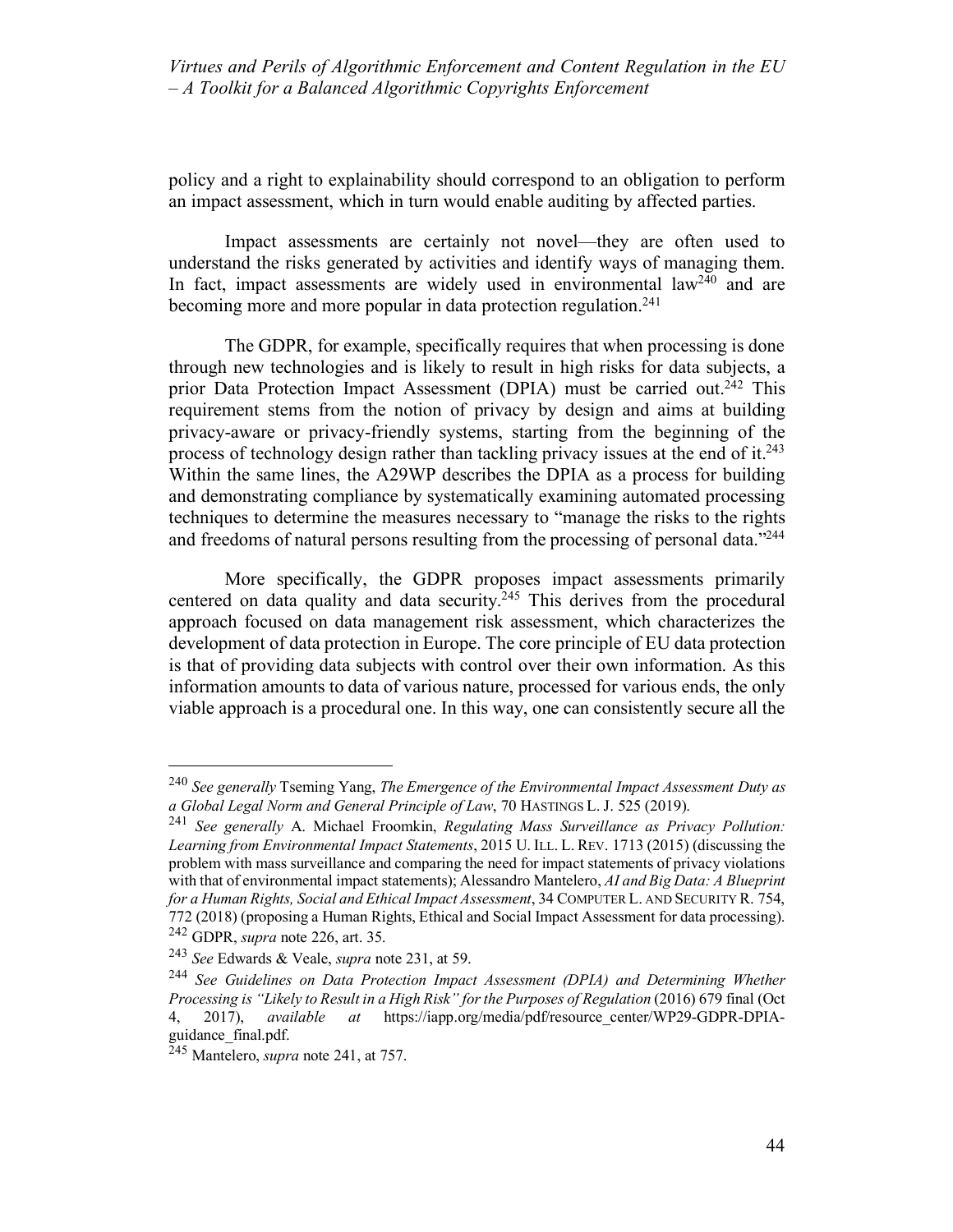stages of data processing, from data collection to communication of data to third parties.246

However, considering that a procedural and risk management approach leaves aside the actual nature of the safeguarded interests, it may not be the most suitable form of impact assessment in the case of algorithmic copyright enforcement. Copyright law entails a specific set of rights, freedoms, and values that should be considered beyond—or at least beside—the technology deployed to enforce. A copyright impact assessment needs to adopt a more rights-oriented approach and focus also on the individual and societal impact of the technologies. The nature of the technology has direct relevance in the assessment process as it determines the most appropriate measures to take when safeguarding the rights and values impacted. A rights-based impact assessment thus encompasses the potential negative outcomes on a variety of fundamental rights and principles while also taking into account the ethical and social consequences of algorithmically enforced copyright law.

A rights-based impact assessment ought to be carried out during each phase of the algorithm development and deployment. This will achieve ex-ante and expost evaluations of how third parties and society overall are affected.<sup>247</sup> During the design and development stage, an ex-ante impact assessment enables the evaluation of how the algorithm at stake works, it ensures that it functions as intended and identifies problematic processes or assumptions. This analysis provides an opportunity to modify the algorithm design at an early stage, to build in rights compliance, to include monitoring mechanisms from the beginning, or to stop the development of an algorithm whenever rights-related concerns cannot be addressed. An ex-post impact assessment, conducted during the deployment stage, enables monitoring an algorithm's effects during operation. This entails observing if the oversight and safeguards set during the design and development phase are indeed able to identify and respond to rights violations once the algorithm is deployed. This ability to react to violations is key, as any effective impact assessment requires that problematic processes must be capable of being reconsidered, revised or adjusted.248

Balanced algorithmic copyright enforcement can be achieved by placing a tool in the hands of affected users that allows them to challenge the algorithmic decision-making and address violations of their rights. Such a tool works as a

 <sup>246</sup> *Id*. at 767.

<sup>247</sup> Lorna McGregor, Daragh Murray & Vivian Ng, *International Human Rights Law as a Framework for Algorithmic Accountability*, 68 ICLQ 309, 330 (2019). <sup>248</sup> *Id*.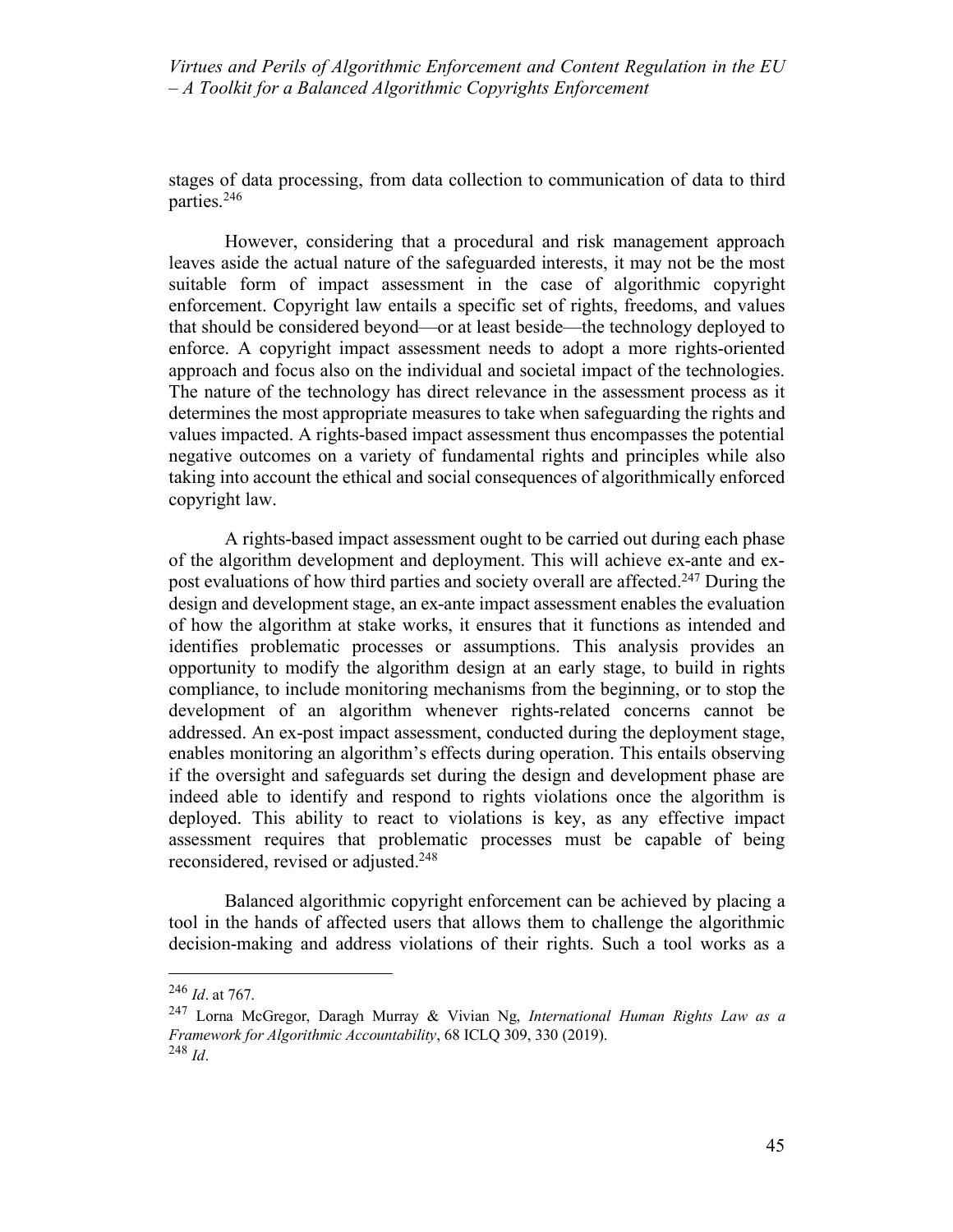complement to the right-based impact assessment and could also be at the disposal of researchers and authorities to test the processes deployed and exercise oversight. While a right to explanation enables affected individuals to comprehend whether the law is algorithmically enforced in a balanced manner, it does not provide a tool to react to a lack of balance and to challenge it.<sup>249</sup> Therefore, beyond the right to explainability—which still plays an important role—an effective regulatory toolkit should also consider the adoption of a right to have the algorithm audited. This, again, was contemplated by the A29WP Guidelines concerning data processing, where, in the context of algorithmic decision-making, the authority envisioned substantial third-party oversight by suggesting the implementation of third-party audits.250 Indeed, Recital 71 of the GDPR could be interpreted in the sense of required auditing.251 Though, to avoid the misuse of an auditing request, the specifics of it should be devised in such a way to not constitute an excessive burden on companies developing and deploying algorithms. For example, it could be envisaged as a consumer association or as a collective right that can be acted upon when a substantial number of individuals claim to have been affected. For example, a recent proposal for a directive for the protection of the collective interests of consumers provides consumers with a redress mechanism by strengthening their access to justice.<sup>252</sup> At the same time, these provisions strive to strike the necessary balance between access to justice and procedural safeguards against abusive litigation which could unjustifiably hinder the ability of businesses to operate in the Single Market.<sup>253</sup>

In sum, from an operational point of view, online platforms algorithmically enforcing copyright law should follow procedures to ensure that this occurs in a balanced manner. Beyond designing algorithms in a way that they are balanced by design and implement the safeguards needed to contemplate all the interests at stake, companies should also adopt procedures, such as ex-ante and ex-post rightbased impact assessments and auditing, which when requested by groups of affected individuals would provide oversight in algorithmic copyright enforcement.

 <sup>249</sup> *See generally* Margot E. Kaminski, *Binary Governance: Lessons from the GDPR's Approach to Algorithmic Accountability*, U. of Colorado Law Legal Studies Research Paper No. 19-9 (2019) (discussing the need for a collaborative approach to regulation between developers and researchers); Edwards & Veale, *supra* note 231, at 44 (discussing the shortcomings of existing algorithmic oversight tools).

<sup>250</sup> *See Guidelines on Automated Individual Decision-making and Profiling for the Purposes of Regulation 2016/679*, *supra* note 238, at 32.

<sup>251</sup> Malgieri & Comande, *supra* note 223, at 9 and 24 (arguing that Articles 13(2)(f), 14(2)(g) and 15(1)(h) introduce a duty to perform an *auditing* of decision-making algorithms).

<sup>252</sup> *See Id*.

<sup>253</sup> *Id.* at 19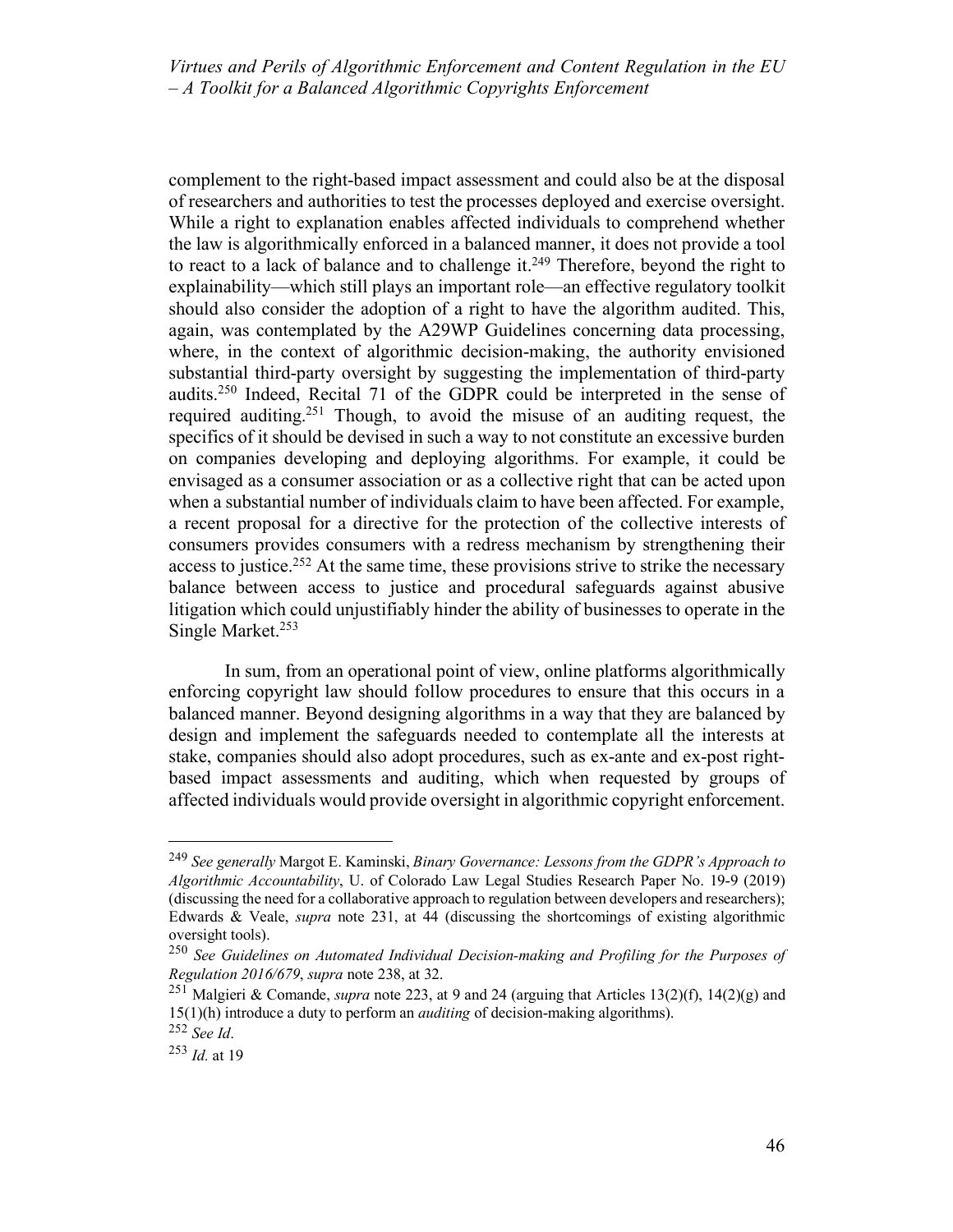## **VII. CONCLUSION**

Starting from the proposition that the algorithmic society is here to stay, this article formulates a proposal for balanced algorithmic copyright enforcement. The current development of autonomous systems and self-learning algorithms indicates that technology will continue to provide an increasingly sophisticated tool of compliance. In such a setting it becomes crucial to govern adequately the development that we are witnessing.

To this end, having surveyed the European policies on tackling illegal content online within the DSM Strategy,  $254$  I provided evidence of a strong trend towards algorithmic enforcement in the various provisions that have been adopted. I also discussed how this algorithmic enforcement is, in turn, morphing into algorithmic content regulation in European law.255

The case of algorithmic copyright enforcement demonstrates how technology protects copyright law online and its evolution over the years—from automated instruments removing content signaled as infringing by right holders, to autonomous systems filtering allegedly infringing content and preventing its reappearance online. These activities initially took place within the safe harbor regime which would shield online intermediaries from liability for third parties' infringing content; however, under the recent DSM Directive, a new phase has been ushered in. Online intermediaries have become directly liable for third parties' infringing content unless they adopt systems that prevent infringement from taking place. In other words, they are at risk of liability unless they algorithmically enforce copyright law through autonomous systems capable of detecting and preventing the upload of infringing content. This shift from automation to autonomy has been paralleled with a shift from ex-post algorithmic copyright enforcement—as per the robo-notice and takedown–to ex-ante algorithmic copyright enforcement—as per the autonomous filtering systems. The aim of avoiding infringement instead of remedying it is what brings about a regime of algorithmic content regulation.<sup>256</sup>

This trend towards algorithmically enforcing legal rules and content regulation raises wide concerns, which this work has summarized with a focus on algorithmic copyright enforcement. While several efforts have already been made

 <sup>254</sup> *See* discussion *supra* Section I.

<sup>255</sup> *See* discussion *supra* Section II.

<sup>256</sup> *See* discussion *supra* Section III.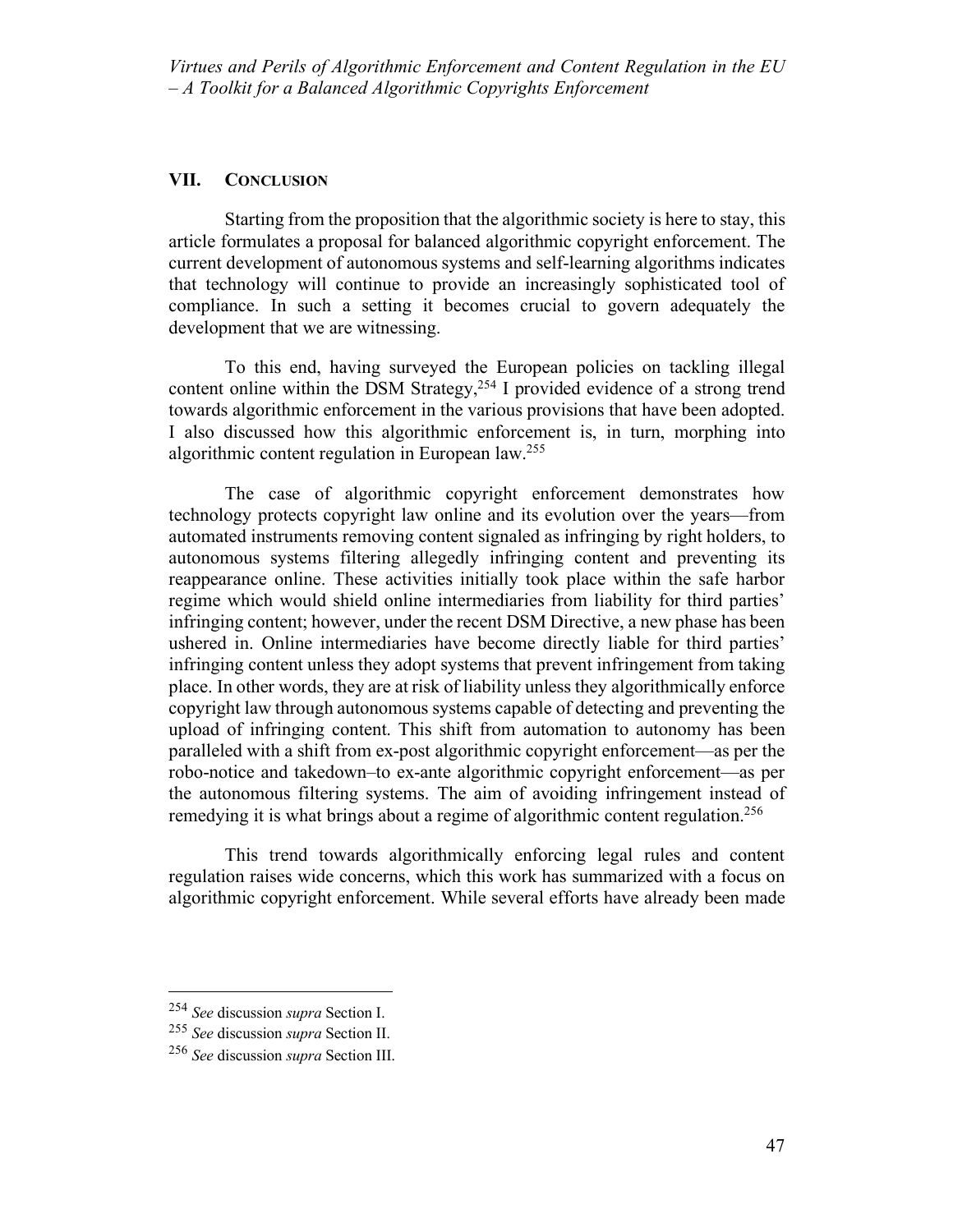to try and overcome the shortcomings of algorithmic copyright enforcement.<sup>257</sup> coordinated and balanced action is still absent.

Besides the approaches proposed in the literature, the European legal framework promotes several hard and soft legal instruments that can be used to achieve a more balanced algorithmic copyright enforcement. The various principles, recommendations, suggestions and tools already adopted are, however, scattered in numerous policies and actions introduced by the European institutions over the years.

In this article, I contribute to the existing debate on algorithmic copyright enforcement by proposing a regulatory toolkit that could also provide insights for a better algorithmic society overall.<sup>258</sup> The starting point is the principle for a more balanced algorithmic copyright enforcement regime which translates into the need for open record policies and a right to explanation. This is coupled with the obligation of a rights-based impact assessment and a right to audit.

The regulatory toolkit proposed herein represents the first step towards a more coordinated approach to algorithmic copyright enforcement. It introduces the discussion on "balance by design", i.e. the engineering of online platforms from their beginning in a way that takes into consideration all the rights involved. However, while balance by design can be a very attractive concept as it strives to achieve a more balanced algorithmic copyright enforcement *ab initio*, it needs to be carefully inserted within a sound legal framework<sup>259</sup> and complemented with a series of further instruments.<sup>260</sup>

Despite the need to govern algorithms through both specific measures and a sound legal framework, some of the broader concerns raised by algorithmic enforcement and regulation may prove hard to eliminate. Specifically, algorithmic enforcement and regulation lead to legal automation.<sup>261</sup> Whatever semi-optimal system we may achieve, legal automation runs the risk of jeopardizing social reflexivity and collective and individual autonomy. In other terms, there is the

 <sup>257</sup> *See* discussion *supra* Section IV.A.

<sup>258</sup> *See* discussion *supra* Section V

<sup>259</sup> *See* discussion *supra* Section V.A.

<sup>260</sup> *See* discussion *supra* Section V.B and C.

<sup>261</sup> *See generally* Ugo Pagallo & Massimo Durante, *The Pros and Cons of Legal Automation and its Governance*, 7 EUROPEAN JOURNAL OF RISK REGULATION 323 (2016) (discussing the notion of legal automation).